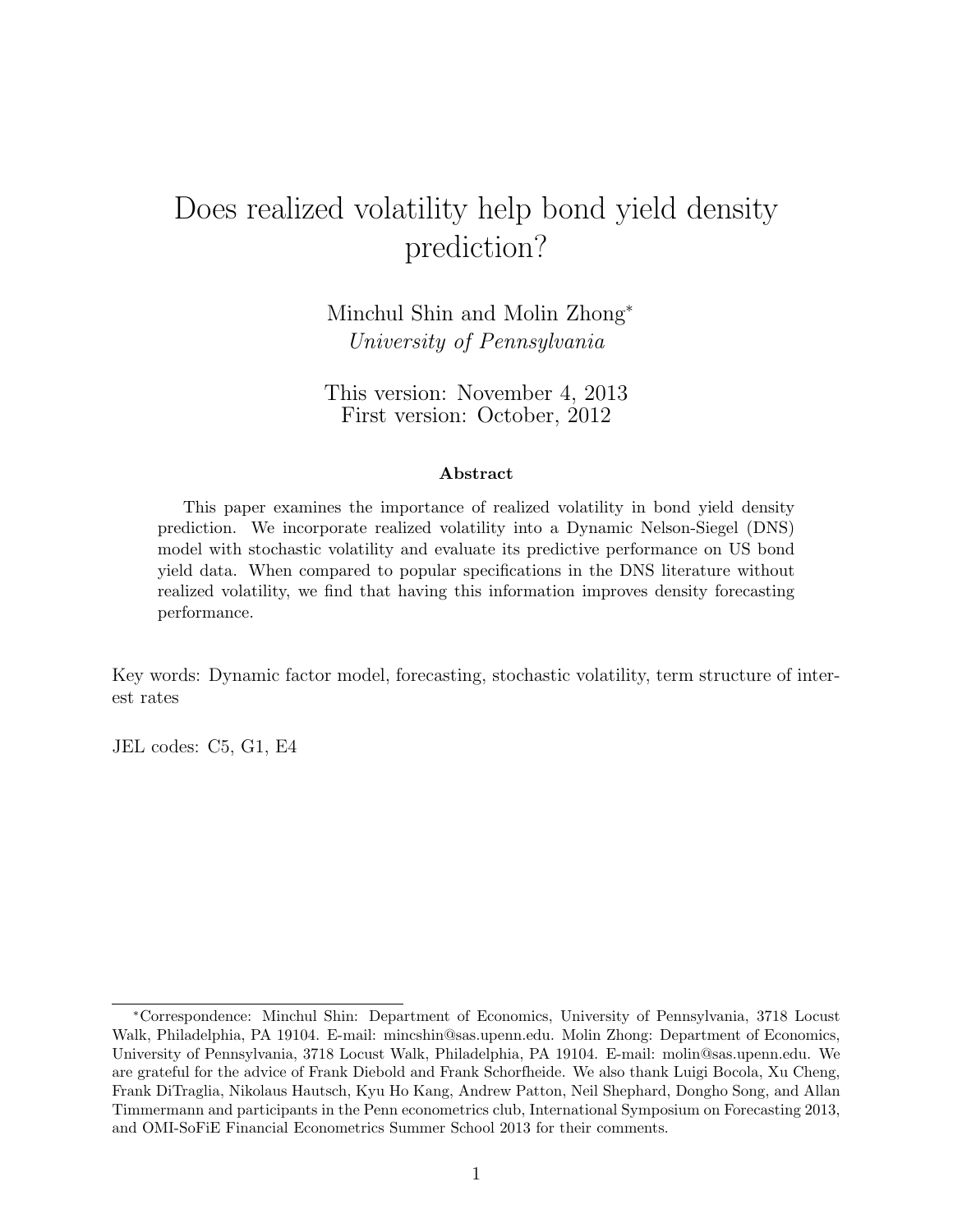# 1 Introduction

Existing term structure models seldom beat the random walk in terms of point prediction. This fact, however, may not carry over to bond yield density prediction, as first pointed out by [Egorov, Hong, and Li](#page-28-0) [\(2006\)](#page-28-0). Lack of conditional mean predictability does not imply the same for the conditional variance. Researchers have found that time-varying volatility exists and mean reverts in US government bond yields. This has led [Egorov, Hong, and Li](#page-28-0) [\(2006\)](#page-28-0) to consider affine term structure models, [Koopman, Mallee, and Van der Wel](#page-28-1) [\(2010\)](#page-28-1) to introduce a factor GARCH in the [Diebold and Li](#page-27-0) [\(2006\)](#page-27-0) Dynamic Nelson Siegel (DNS) model, [Hautsch and Ou](#page-28-2) [\(2012\)](#page-28-2) and [Hautsch and Yang](#page-28-3) [\(2012\)](#page-28-3) to incorporate stochastic volatility in the DNS model, and [Carriero, Clark, and Marcellino](#page-27-1) [\(2013\)](#page-27-1) to look at a shrinkage-based vector autoregression with stochastic volatility, all in the hopes of better forecasting bond yield densities.

In this paper, we take a different approach: introducing volatility proxy data. Specifically, we have a DNS model for bond yields with stochastic volatility at the monthly frequency and incorporate monthly bond yield realized volatility. We find that the higher frequency movements of the yields in the realized volatility data contain valuable information for the stochastic volatility and lead to significantly better density predictions, especially in the short term.

The DNS class of models uses latent level, slope, and curvature factors to drive the intertemporal movements of the yield curve. This reduces the high-dimensional yields to be driven by just three factors. The level of the yield curve has traditionally been linked to inflation expectations while the slope to the real economy. Our preferred specification introduces stochastic volatility on these latent factors. This leads to a nice interpretation of the stochastic volatility as capturing the uncertainty surrounding well-understood aspects of the yield curve. It also reduces the dimension of modeling the time-varying volatility of the yield curve. We add realized volatility by linking this data to the model-implied conditional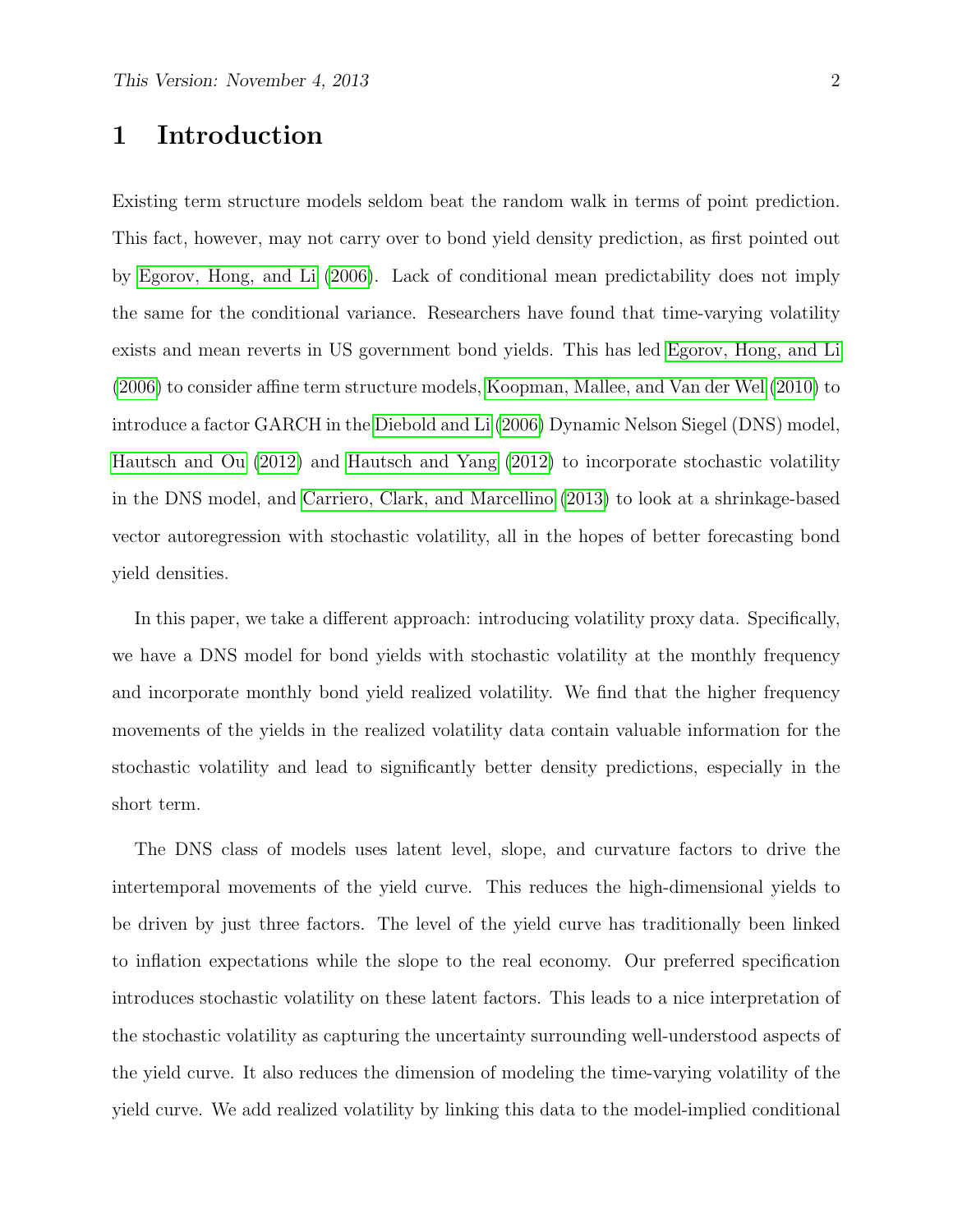volatility through a measurement equation. This brings the factor structure in modeling the yields to the second moments as well.

We then compare this specification to several others in the DNS framework, including random walk dynamics for the factors and stochastic volatilities and stochastic volatility on the yield measurement equation. In a forecasting horserace on US bond yields, our preferred specification features slight improvements in the point forecast performance and significant gains in the density forecast performance. We also find that allowing time-varying volatility is important for density prediction, especially in the short run. Unlike conditional mean dynamics, modeling volatility as stationary processes rather than random walks leads to better predictive performance. Furthermore, having stochastic volatility on the factor equation better captures the time-varying volatility in the bond yield data when compared to stochastic volatility on the measurement equation. Finally, in addition to the standard forecast evaluation criterion, we also evaluate our models along economically meaningful dimensions in the forms of forecasting empirical level, slope, and curvature.

Our paper relates to the literature in three main areas.

First, we contribute to a large literature on bond yield forecasting. Most of the work has been done on point prediction (see [Diebold and Rudebusch](#page-27-2) [\(2012\)](#page-27-2) and [Duffee](#page-28-4) [\(2012\)](#page-28-4) for excellent surveys). There has been, however, a growing interest in density forecasting. [Egorov,](#page-28-0) [Hong, and Li](#page-28-0) [\(2006\)](#page-28-0) were the first to evaluate the joint density prediction performance of yield curve models. They overturn the point forecasting result of the superiority in random walk forecasts and find that affine term structure models perform better when forecasting the entire density, especially the conditional variance and kurtosis. [Hautsch and Ou](#page-28-2) [\(2012\)](#page-28-2) and [Hautsch and Yang](#page-28-3) [\(2012\)](#page-28-3) add stochastic volatility to the DNS model by considering an independent AR(1) specification for the log volatilities of the latent factors. They do not do formal density prediction evaluation of the model, but give suggestive results of the possible improvements in allowing for time-varying volatility. [Carriero, Clark, and Marcellino](#page-27-1) [\(2013\)](#page-27-1) find that using priors from a Gaussian no-arbitrage model in the context of a VAR with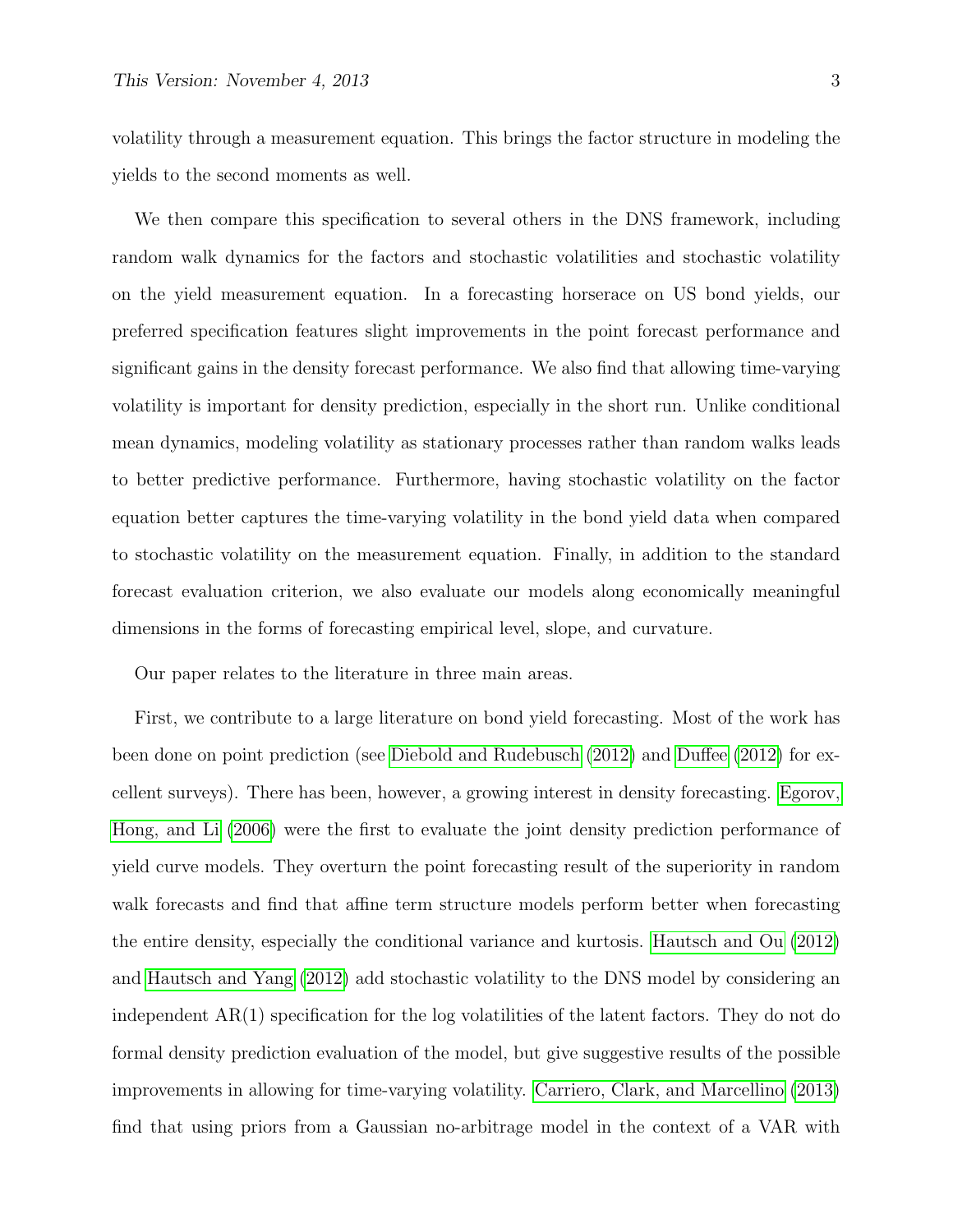stochastic volatility improves short-run density forecasting performance. Building on this previous work, we introduce potentially highly accurate volatility information into the model in the form of realized volatility. We also extend the forecast evaluation by considering joint density forecasting in the forms of empirical level, slope, and curvature.

Second, we also add to a growing literature on including realized volatility information in bond yield models. [Andersen and Benzoni](#page-27-3) [\(2010\)](#page-27-3) and [Christensen, Lopez, and Rudebusch](#page-27-4) [\(2011\)](#page-27-4) view realized volatility as a benchmark on which to compare the fits of affine term structure models. [Cieslak and Povala](#page-27-5) [\(2013\)](#page-27-5) are interested in using realized covariance to better extract stochastic volatility and linking the stochastic volatility to macroeconomic and liquidity factors. These papers focus on in-sample investigations of incorporating realized volatility in bond yield models. Our paper, on the other hand, considers the improvement from using realized volatility in out-of-sample point and density prediction.

Finally, our paper relates to work started by [Barndorff-Nielsen and Shephard](#page-27-6) [\(2002\)](#page-27-6) in incorporating realized volatility in models with time-varying volatility. [Takahashi, Omori,](#page-29-0) [and Watanabe](#page-29-0) [\(2009\)](#page-29-0) use daily stock return data in combination with high-frequency realized volatility to more accurately estimate the stochastic volatility. [Maheu and McCurdy](#page-28-5) [\(2011\)](#page-28-5) show that adding realized volatility directly into a model of stock returns can improve density forecasts over a model that only uses level data, such as the EGARCH. [Jin and Maheu](#page-28-6) [\(2013\)](#page-28-6) propose a model of stock returns and realized covariance based on time-varying Wishart distributions and find that their model provides superior density forecasts for returns. There also exists work adding realized volatility in observation-driven volatility models [\(Shephard](#page-28-7) [and Sheppard](#page-28-7) [\(2010\)](#page-28-7) and [Hansen, Huang, and Shek](#page-28-8) [\(2012\)](#page-28-8)). As opposed to the other papers, we consider a dynamic factor model with stochastic volatility on the factor equation and use the realized volatility to help in the extraction of this stochastic volatility. In this sense, we bring the factor structure in the conditional mean to the conditional volatility as well<sup>[1](#page-0-0)</sup>. Furthermore, we are the first paper to investigate the implications of realized volatility on

<sup>1</sup>Cieslak and Povala (2013) have a similar framework in a no-arbitrage term structure model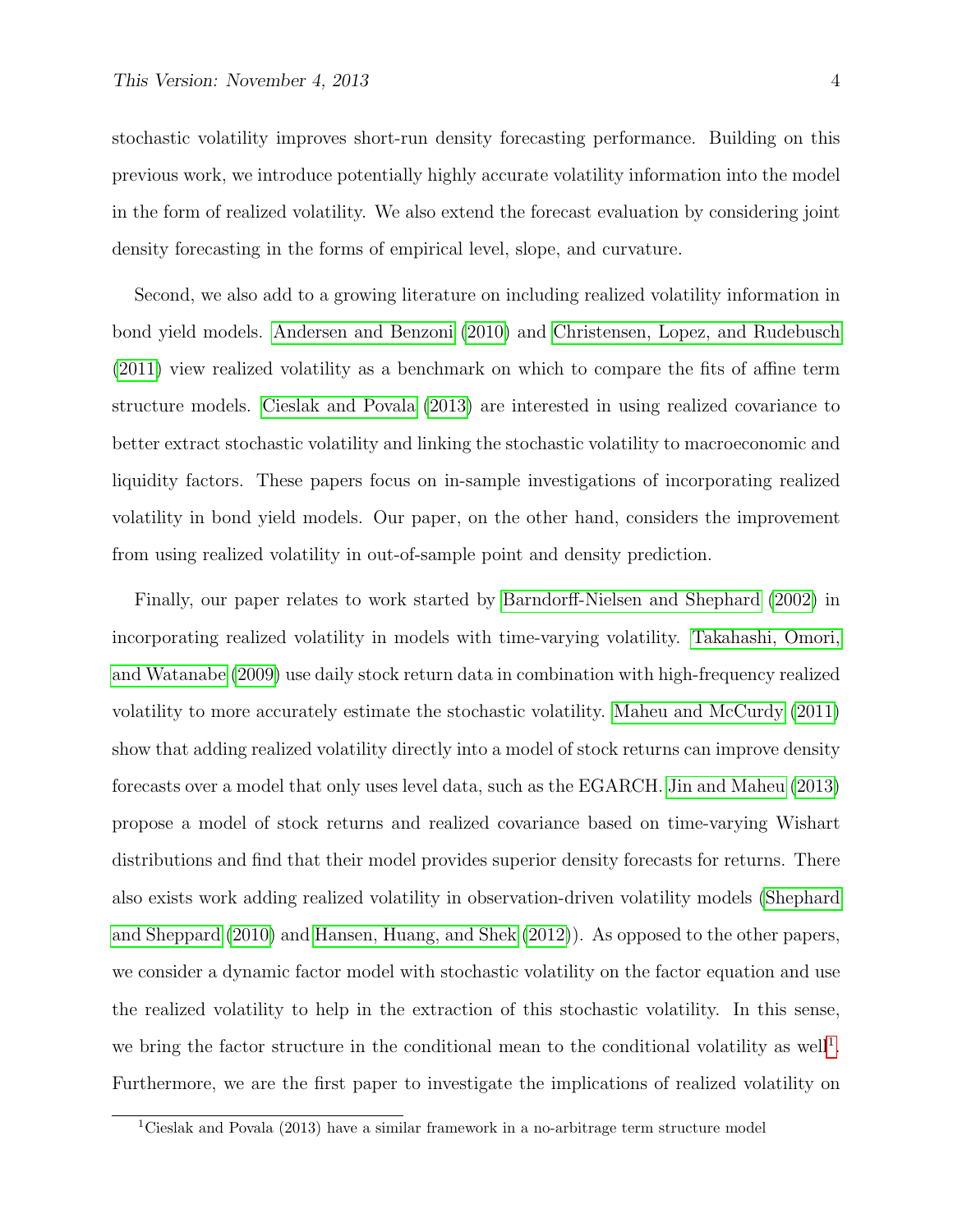bond yield density predictability.

In section 2, we introduce our preferred specification and competitor specifications. We discuss the data in section 3. We present our estimation and forecast evaluation methodology in section 4. In section 5, we present in-sample and out-of-sample results. We conclude in section 6.

## 2 Model

We introduce the Dynamic Nelson Siegel model with stochastic volatility (DNS-SV) proposed by [Hautsch and Ou](#page-28-2) [\(2012\)](#page-28-2), [Hautsch and Yang](#page-28-3) [\(2012\)](#page-28-3), and [Bianchi, Mumtaz, and](#page-27-7) [Surico](#page-27-7) [\(2009\)](#page-27-7). Then, we discuss the incorporation of realized volatility information into this framework. Finally, we consider alternatives to our main approach.

# 2.1 The Dynamic Nelson-Siegel model and time-varying bond yield volatility

Denote  $y_t(\tau)$  as the continuously compounded yield to maturity on a zero coupon bond with maturity of  $\tau$  periods at time t. Following [Diebold and Li](#page-27-0) [\(2006\)](#page-27-0), we consider the factor model for the yield curve,

<span id="page-4-0"></span>
$$
y_t(\tau) = f_{l,t} + f_{s,t} \left( \frac{1 - e^{-\lambda \tau}}{\lambda \tau} \right) + f_{c,t} \left( \frac{1 - e^{-\lambda \tau}}{\lambda \tau} - e^{-\lambda \tau} \right) + \epsilon_t(\tau), \quad \epsilon_t \sim N(0, Q) \tag{1}
$$

where  $f_{l,t}, f_{s,t}$  and  $f_{c,t}$  serve as latent factors and  $\epsilon_t$  is a vector that collects idiosyncratic component  $\epsilon_t(\tau)$  for all maturities. As is well documented in the literature, the first factor mimics the level of the yield curve, the second the slope, and the third the curvature. While some authors have estimated the  $\lambda$ , we fix it at 0.0609, noting from [Diebold and Li](#page-27-0) [\(2006\)](#page-27-0) and others that the value does not move around too much across time and that its estimation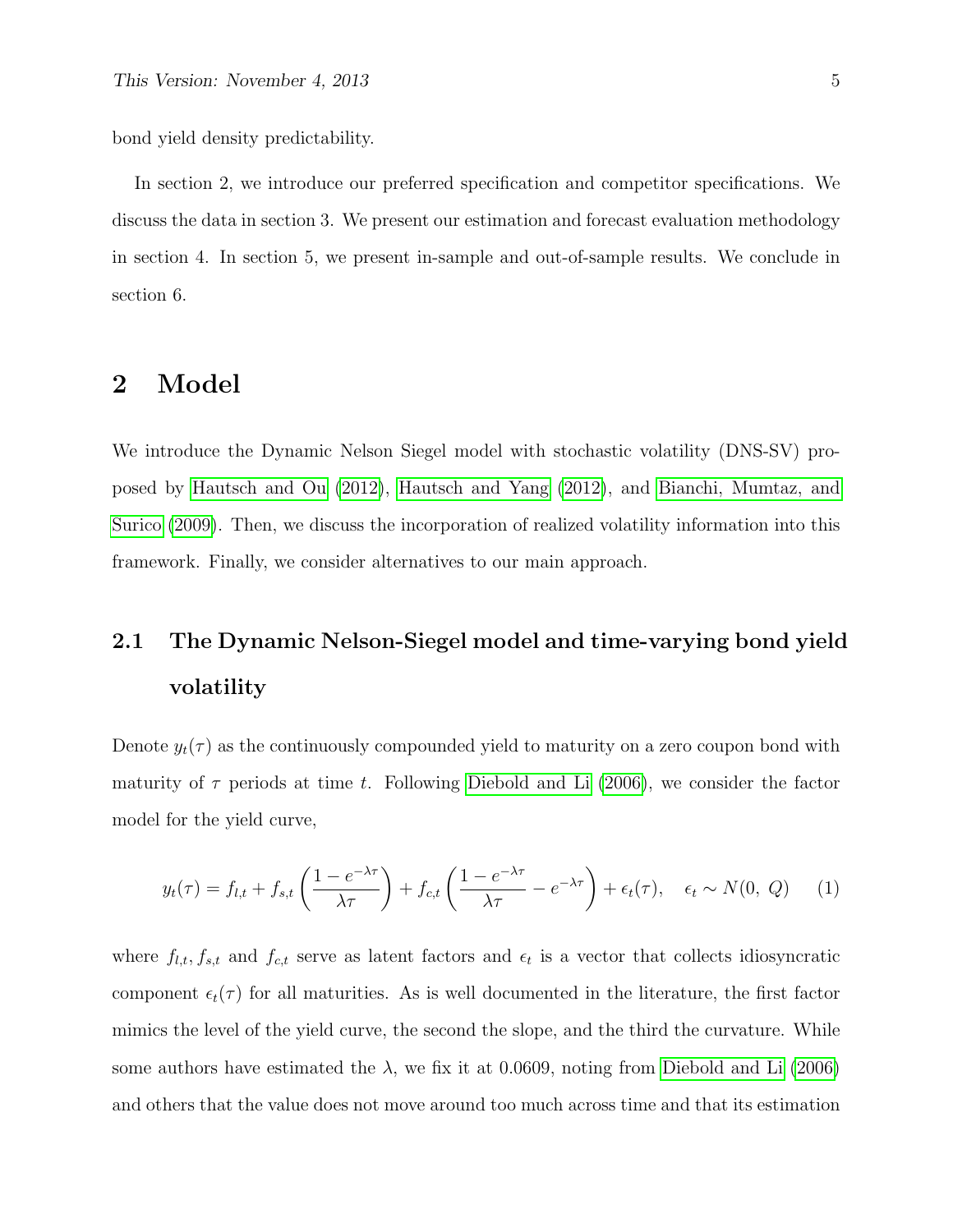does not seem to affect the results. We assume that the Q matrix is diagonal. This leads to the natural interpretation of a few common factors driving the comovements in a large number of yields. All of the other movements in the yields are considered idiosyncratic. As suggested by [Diebold and Li](#page-27-0) [\(2006\)](#page-27-0), we model the dynamic factors as independent univariate first-order autoregressive processes, given by,

$$
f_{i,t} = \mu_{f,i}(1 - \phi_{f,i}) + \phi_{f,i}f_{i,t} + \eta_{i,t}, \quad \eta_t \sim N(0, H_t)
$$
\n(2)

for  $i = l, s, c$ .  $\eta_t$  is a vector that collects the innovations to each factor and its variancecovariance matrix  $H_t$  potentially varies over time. We also assume that idiosyncratic shocks  $\epsilon_t$  and factor shocks  $\eta_t$  are independent. The independent factor specification of the setup means that the movements of the factors are unrelated to each other. While this may seem as a tight restriction at first blush, [Diebold and Rudebusch](#page-27-2) [\(2012\)](#page-27-2) point out that the assumption does not seem poor in so far as the factors are related to the principal components of the yield curve. Following [Hautsch and Ou](#page-28-2) [\(2012\)](#page-28-2), [\(Hautsch and Yang, 2012\)](#page-28-3) and [Bianchi,](#page-27-7) [Mumtaz, and Surico](#page-27-7) [\(2009\)](#page-27-7), we model the logarithm of the variance of the shocks to the factor equation as  $AR(1)$  processes,

$$
h_{i,t} = \mu_{h,i}(1 - \phi_{h,i}) + \phi_{h,i}h_{i,t-1} + \nu_{i,t}, \quad \nu_{i,t} \sim N(0, \sigma_{h,i}^2)
$$
 (3)

for  $i = l, s, c$ .  $exp(h_{i,t})$  corresponds to the *i*th diagonal element of the variance-covariance matrix  $H_t$ . Since the conditional mean dynamics of the factors are specified as independent from each other, it makes sense to model the stochastic volatilities of the factor innovations as independent. We call this specification the DNS-SV model (Dynamic Nelson-Siegel with stochastic volatility).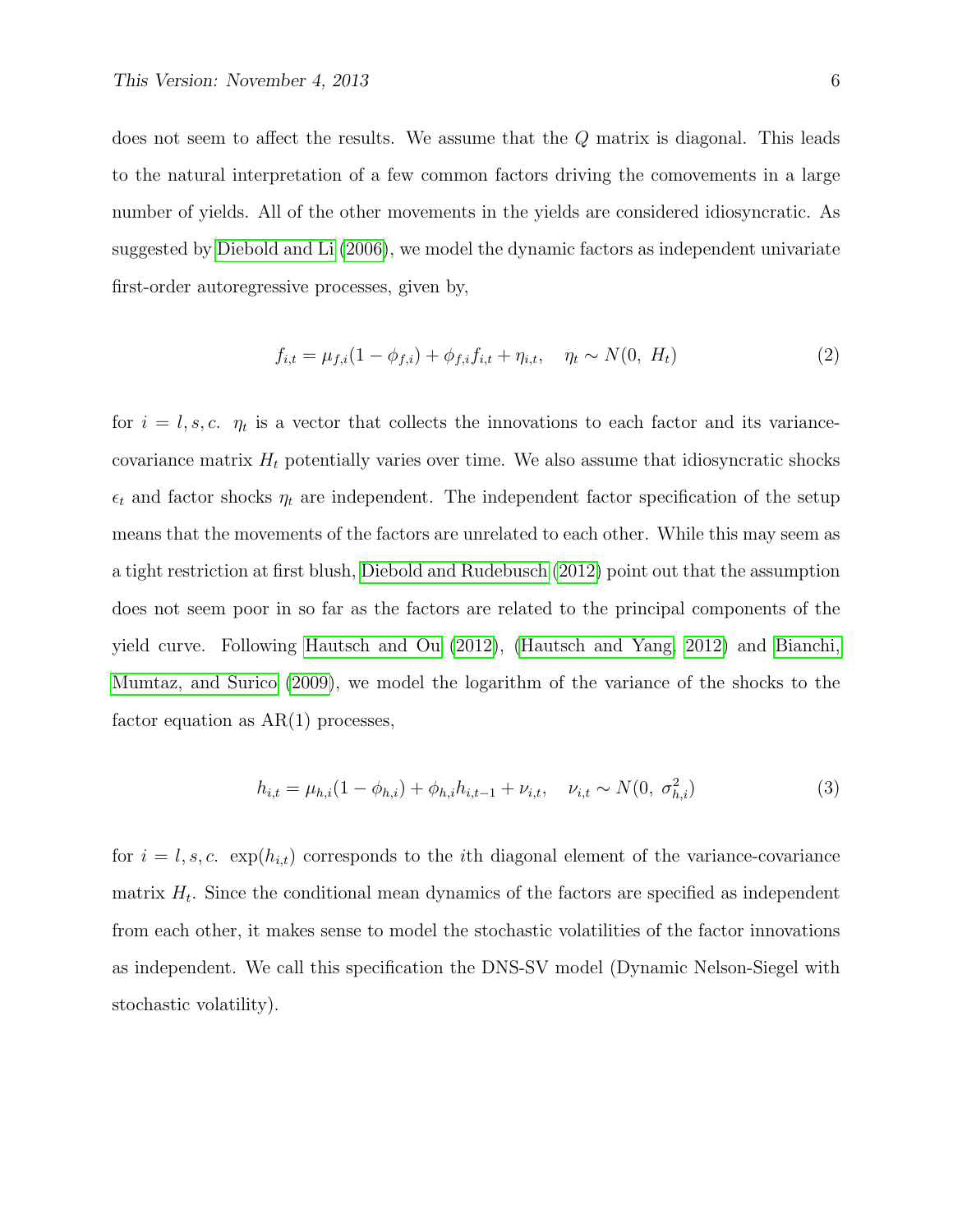#### 2.2 DNS-RV

We claim that by using high-frequency data to construct realized volatilities of the yields it is possible to aid in the extraction of the stochastic volatilities governing the level, slope, and curvature of the DNS-SV model. Using realized volatility to augment our algorithm should make estimation of the stochastic volatility parameters more accurate and produce a superior predictive distribution. Crucially, we need to find an appropriate linkage between our volatility proxy - realized volatility - and the stochastic volatility in the model. Given the definition of the model-implied conditional volatility, we propose

$$
RV_t \approx Var_{t-1}(y_t) = diag(\Lambda_f H_t \Lambda'_f + Q)
$$
  
= 
$$
diag(\tilde{\Lambda}_f \tilde{H}_t \tilde{\Lambda}'_f + Q)
$$
 (4)

<span id="page-6-0"></span>where  $RV<sub>t</sub>$  is the realized volatility of bond yields which has the same dimension as the bond yield vector  $y_t$  and  $\Lambda_f$  is factor loading matrix given by equation [1.](#page-4-0) We write the logarithm of volatility in deviation form  $\tilde{h}_{i,t} = h_{i,t} - \mu_{h,i}$  for  $i = l, s, c$ . Then  $\tilde{H}_t$  is a  $3 \times 3$  diagonal matrix with each element corresponding to  $e^{\tilde{h}_{i,t}}$  and  $\tilde{\Lambda}_f = \Lambda_f [e^{\mu_l/2}, e^{\mu_s/2}, e^{\mu_c/2}]'$ . The second equality in equation [4](#page-6-0) comes from the change in notation. <sup>[2](#page-0-0)</sup> Insofar as realized volatility provides an accurate approximation to the true underlying conditional time-varying volatility, equation [4](#page-6-0) is the one that links this information to the model.

With measurement error, one can view equation [4](#page-6-0) as a nonlinear measurement equation. In principle, we have several tools to handle this nonlinearity, including the particle filter. To keep estimation computationally feasible, we choose to take a first order Taylor approximation of the logarithm of this equation around  $\tilde{h}_t = 0$  with respect to  $h_t$ . This leads to a set of linear measurement equations that links the realized volatility of the bond yields and

<sup>&</sup>lt;sup>2</sup>This strategy of linking an observed volatility measure to the model is also used in other papers [\(Maheu](#page-28-5) [and McCurdy](#page-28-5) [\(2011\)](#page-28-5) in a univariate model and [Cieslak and Povala](#page-27-5) [\(2013\)](#page-27-5) in a multivariate context).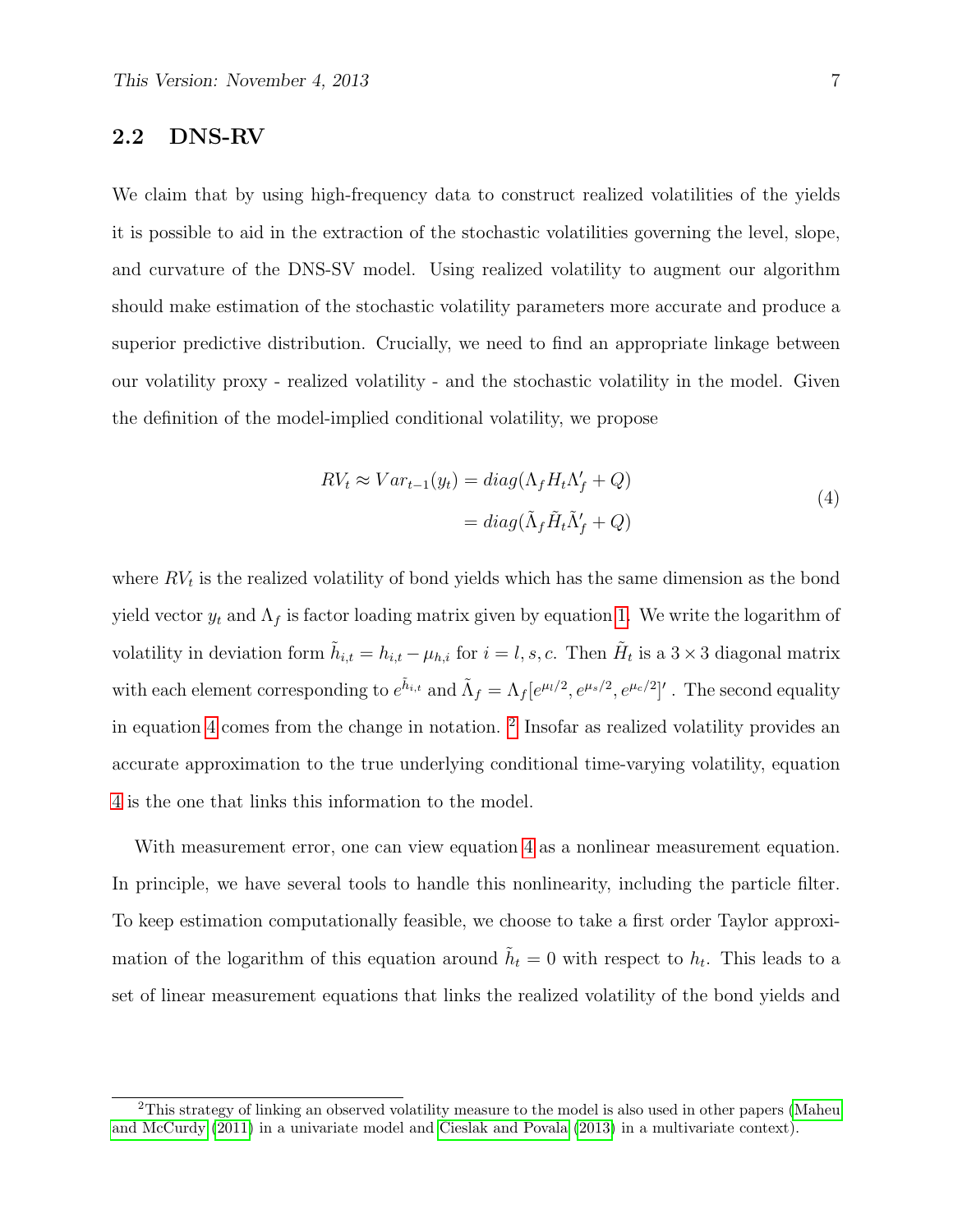the underlying factor volatility,

<span id="page-7-0"></span>
$$
\log(RV_t) = \beta + \Lambda_h \tilde{h}_t + \zeta_t, \quad \zeta_t \sim N(0, S). \tag{5}
$$

In the estimation, we add in measurement error  $\zeta_t$ . We view equation [5](#page-7-0) as an approximation to equation [4.](#page-6-0) We call this new model the Dynamic Nelson Siegel with realized volatility (DNS-RV) model. The only difference between this model and DNS-SV comes from aug-menting equation [1](#page-4-0) with a new measurement equation [5.](#page-7-0) This equation has a constant  $\beta$ and a factor loading  $\Lambda_h$ . The parameter  $\beta$  comes from the linearization while we can interpret  $\Lambda_h$  as a loading for the factor volatility used to reduce the dimension of the volatility data,  $\log(RV_t)$ . This very naturally extends the dynamic factor model, which transforms high-dimensional data  $(y_t)$  into a few number of factors  $(f_t)$  via the factor loading matrix  $\Lambda_f$ . The volatility factor loading  $(\Lambda_h)$  is a function of other model parameters  $(\Lambda_f, \mu_h)$ with the functional form given by the linearized version of equation [4.](#page-6-0)<sup>[3](#page-0-0)</sup> We can view this as a model-consistent restriction on the linkage between the conditional volatility of observed data, approximated by  $log(RV_t)$ , and the factor volatility  $h_t$ . For the same reasons as in the baseline DNS-SV model, we set the S matrix to be diagonal. These are interpreted as idiosyncratic errors, and we therefore do not model them to be contemporaneously or serially correlated.

In summary, the DNS-RV model introduces a new measurement equation into the state space of the DNS-SV model.

<span id="page-7-1"></span>(Measurement equation)

$$
y_t = \Lambda_f f_t + \epsilon_t, \quad \epsilon_t \sim N(0, Q)
$$

$$
\log(RV_t) = \beta + \Lambda_h \tilde{h}_t + \zeta_t, \quad \zeta_t \sim N(0, S),
$$

$$
(6)
$$

<sup>3</sup>Detailed formulas for the volatility factor loading matrix can be found in the appendix.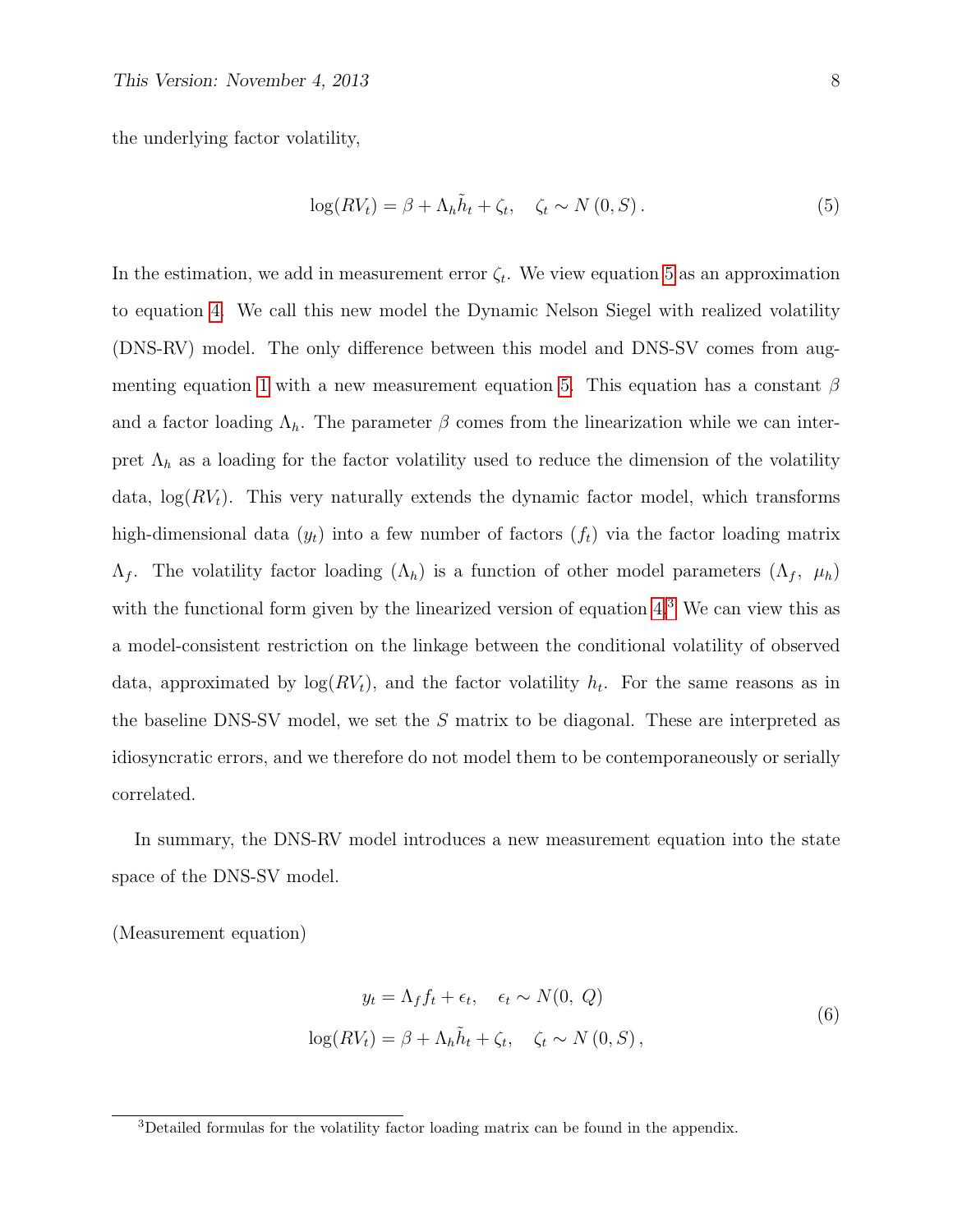<span id="page-8-0"></span>

| Label           | Factors (level, slope, curvature) Conditional variance |                                     | Realized volatility |
|-----------------|--------------------------------------------------------|-------------------------------------|---------------------|
| RW-C            | Random walk                                            | Constant                            | Not used            |
| <b>RW-SV</b>    | Random walk                                            | $log AR(1)$ in each factor          | Not used            |
| <b>RW-RV</b>    | Random walk                                            | $log AR(1)$ in each factor          | Used                |
| DNS-C           | Independent $AR(1)$                                    | Constant                            | Not used            |
| DNS-SV          | Independent $AR(1)$                                    | $log AR(1)$ in each factor          | Not used            |
| DNS-RV          | Independent $AR(1)$                                    | $log AR(1)$ in each factor          | Used                |
| <b>RW-SV-RW</b> | Random walk                                            | Random walk                         | Not used            |
| DNS-SV-RW       | Independent $AR(1)$                                    | Random walk                         | Not used            |
| DNS-ME-SV       | Independent $AR(1)$                                    | $log AR(1)$ in measurement equation | Not used            |
| DNS-ME-RV       | Independent $AR(1)$                                    | $log AR(1)$ in measurement equation | Used                |

Table 1 MODEL SPECIFICATIONS

Note: We list the specifications for the DNS model considered in this paper.

(Transition equation)

$$
f_{i,t} = \mu_{i,f}(1 - \phi_{i,f}) + \phi_{i,f}f_{i,t} + \eta_t, \quad \eta_t \sim N(0, H_t)
$$
  
\n
$$
h_{i,t} = \mu_{i,h}(1 - \phi_{i,h}) + \phi_{i,h}h_{i,t-1} + \nu_{i,t}, \quad \nu_{i,t} \sim N(0, \sigma_{i,h}^2)
$$
\n
$$
(7)
$$

for  $i = l, s, c$ . In our application, both observed bond yields  $(y_t)$  and realized volatilities  $(\log(RV)_t)$  are 17 × 1 vectors. Moreover, both sets of variables have a factor structure with dynamics following the transition equations.

#### 2.3 Alternative specifications

We have four classes of alternative specifications to compare forecasts to our baseline model. We briefly introduce them in this section and list all specifications considered in the paper in Table [1.](#page-8-0)

#### 2.3.1 Dynamic Nelson Siegel (DNS-C)

The first model is the standard Diebold-Li DNS model discussed at the beginning of the paper. It does not allow for stochastic volatility. This model has been shown to forecast the level of bond yields quite well, at times beating the random walk model of yields.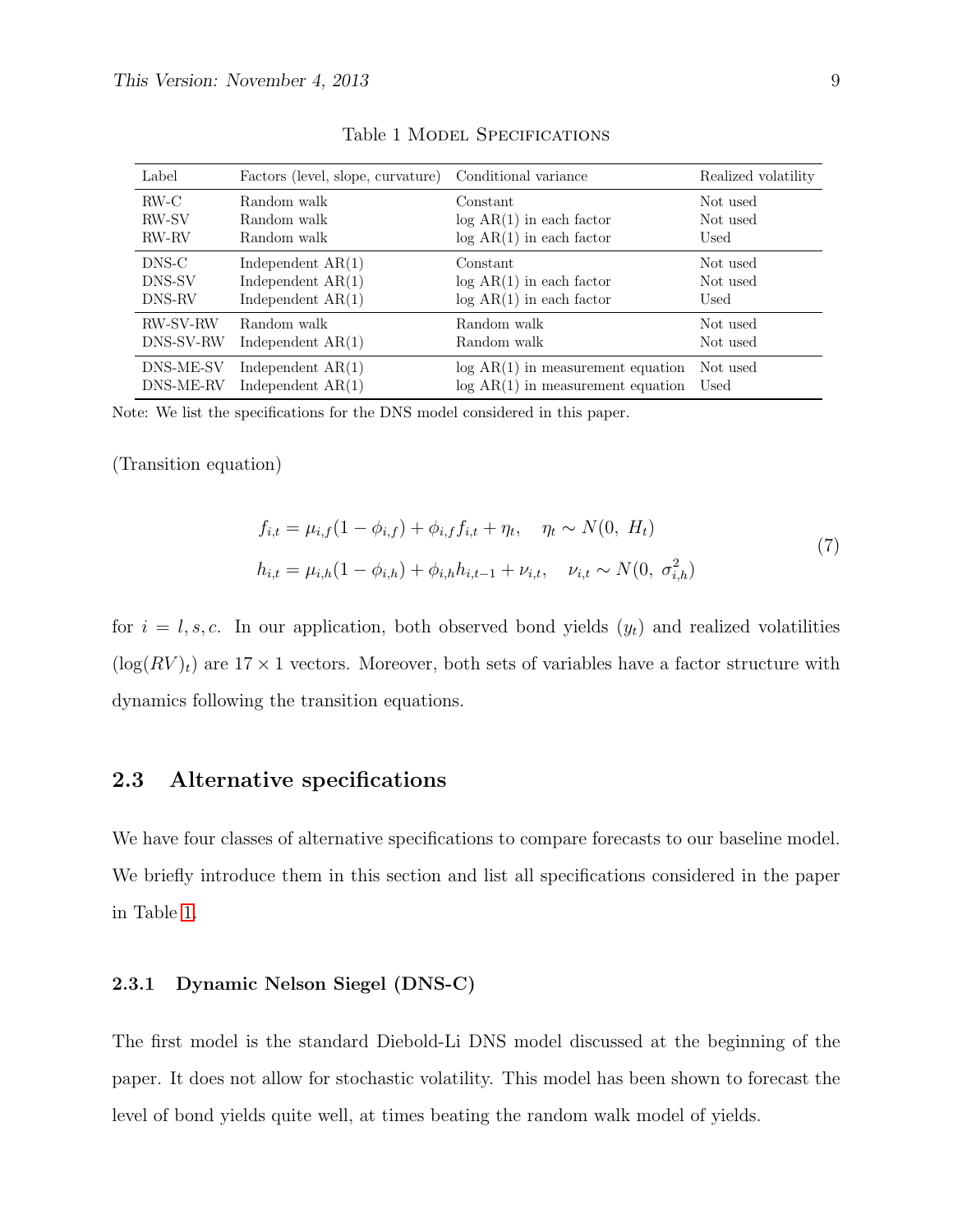#### 2.3.2 Dynamic Nelson Siegel-Stochastic Volatility (DNS-SV)

The second is the DNS-SV model that adds stochastic volatility to the transition equation. It is summarized at the beginning of this section. By allowing for stochastic volatility, this model should improve upon the standard DNS model especially in the second moments, as it can capture the time-varying volatility present in the bond yield data.

#### 2.3.3 Dynamic Nelson Siegel-Random Walk (RW)

Bond yield forecasting research (e.g. [van Dijk, Koopman, van der Wel, and Wright](#page-29-1) [\(2013\)](#page-29-1) and references therein) has shown that random walk specifications of the yield curve generally perform quite well. Oftentimes, the no-change forecast from a current period does best among a large group of forecasting models. It is in this sense that bond yield forecasting is difficult. Given these results, we also augment the DNS-C, DNS-SV, and DNS-RV model classes with random walk parameterizations of the factor processes.

Macroeconomic research [\(Cogley and Sargent](#page-27-8) [\(2005\)](#page-27-8) and [Justiniano and Primiceri](#page-28-9) [\(2008\)](#page-28-9)) often specifies stochastic volatility as following a random walk. Doing so reduces the number of parameters estimated while also providing a simple no-change forecast benchmark for timevarying volatility. As long-horizon bond yield volatility links with macroeconomic volatility, we also have random walk specifications for the stochastic volatilities.

# 2.3.4 Dynamic Nelson Siegel-Measurement Error Stochastic Volatility (+ Realized Volatility) (DNS-ME)

[Koopman, Mallee, and Van der Wel](#page-28-1) [\(2010\)](#page-28-1) argue that putting the time-varying conditional volatility on the measurement errors provides an improvement for the in-sample fit of the DNS class of models. To evaluate whether these results extend to forecasting as well, we model independent  $AR(1)$  specifications for the measurement error stochastic volatilities. While following this strategy greatly increases the number of parameters estimated, it could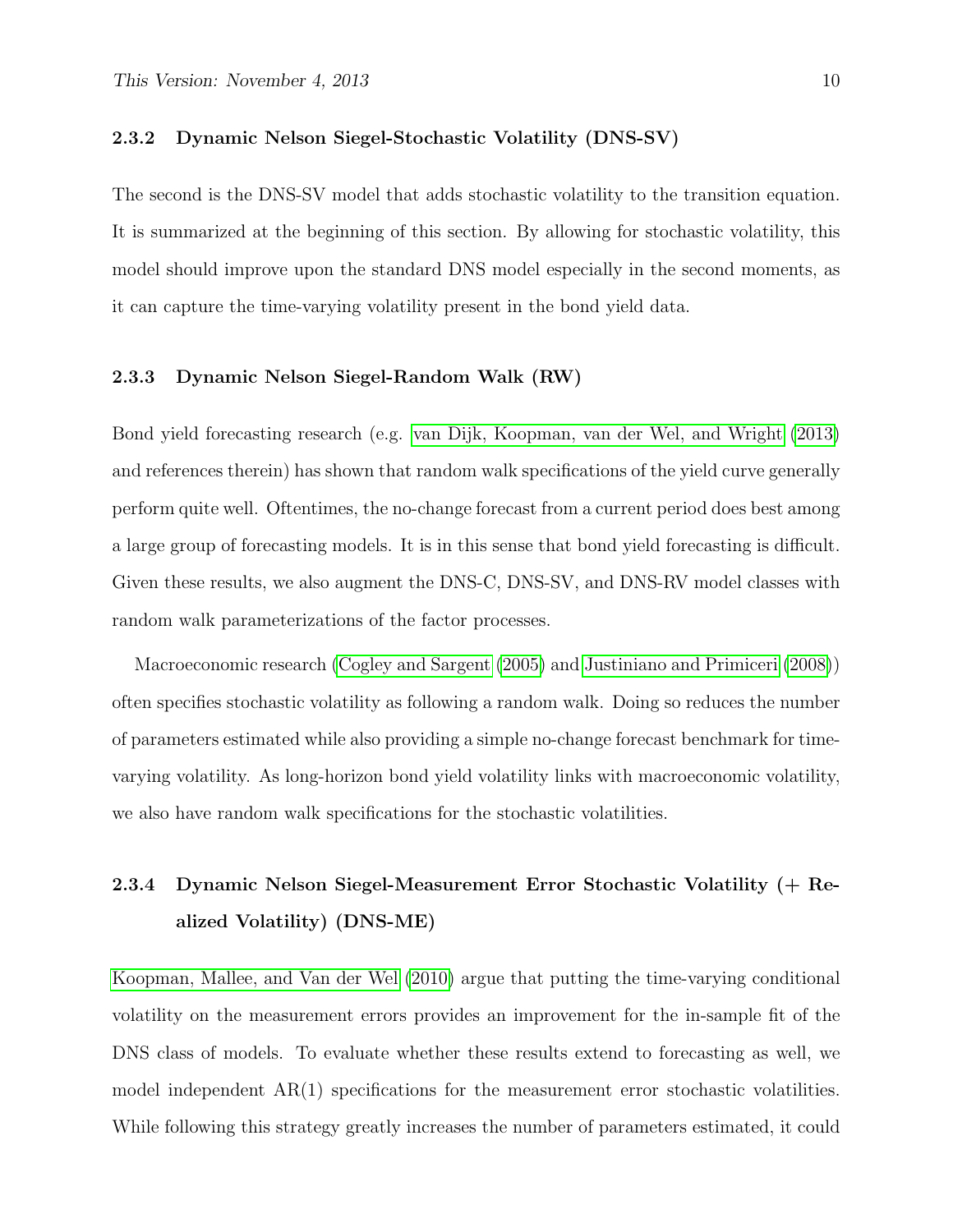improve forecasting as each yield has its own stochastic volatility process. Therefore, as opposed to a time-varying  $H_t$  and constant  $Q$  matrix in the DNS-SV and DNS-RV setups, now H is constant while  $Q_t$  has stochastic volatility.

<span id="page-10-0"></span>
$$
Q_t = \mathbf{Diagmat}(e^{\mathbf{h_t}})
$$
\n(8)

$$
h_{i,t} - \mu_{h,i} = \phi_{h,i}(h_{i,t-1} - \mu_{h,i}) + \nu_{i,t}, \quad \nu_{i,t} \sim N(0, r_i),
$$
\n(9)

for  $i = 1, ..., N$  where N is the number of bond yields in the observation equation.  $h_t$  is a vector that collects all stochastic volatilities in measurement errors and  $\mathbf{Diagramat}(\cdot)$  turns a vector into a diagonal matrix.  $Q_t$  remains a diagonal matrix, as equation [8](#page-10-0) shows. We again model the logarithm of the variances as independent first order autoregressive processes.

We also consider incorporating realized volatility information into this model. Doing so leads to the following relationship

$$
RV_t \approx Var_{t-1}(y_t) = diag(\Lambda_f H \Lambda'_f + Q_t).
$$
\n(10)

As before, we do a first order Taylor approximation of the logarithm of this equation. We also add in a measurement error for estimation. However, in contrast to the DNS-RV model, we link each element in  $log(RV_t)$  with individual stochastic volatility  $h_{i,t}$ .

# 3 Data

We use a panel of unsmoothed Fama and Bliss (1987) U.S. government bond yields at the monthly frequency with maturities of 3, 6, 9, 12, 15, 18, 21 months and 2, 2.5, 3, 4, 5, 6, 7, 8, 9, 10 years from January 1981 to December 2009. This dataset is provided by [Jungbacker,](#page-28-10) [Koopman, and van der Wel](#page-28-10)  $(2013)^4$  $(2013)^4$  $(2013)^4$ . To construct monthly realized volatility series, we use

<sup>4</sup><<http://qed.econ.queensu.ca/jae/datasets/jungbacker001/>>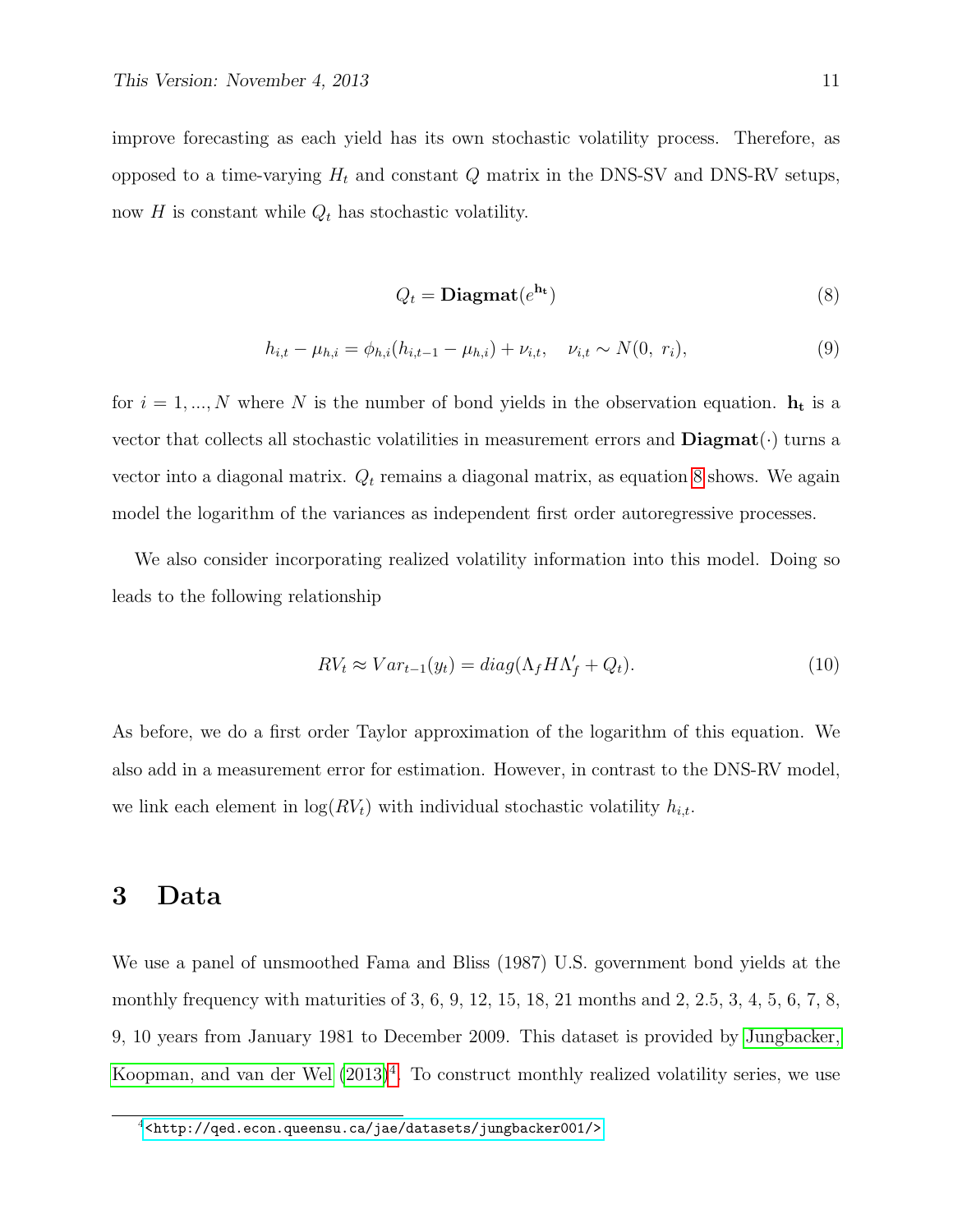daily U.S. government bond yield data with the same maturities from January 2, 1981 to December 30, 2009 taken from the Federal Reserve Board of Governors with the methodology of Gürkaynak, Sack, and Wright  $(2007)^{5.6}$  $(2007)^{5.6}$ .

We construct the realized variance of each month's yields using daily bond yield data. The formula for realized variance at time t is

$$
RV_t = \sum_{d=1}^{D} \left( \Delta y_{t + \frac{d}{D}} \right)^2.
$$

where  $D$  is the number of daily data in one time period  $t$ . This formula converges in probability to the true conditional variance as the sampling frequency goes to infinity under assumptions laid out in [Andersen, Bollerslev, Diebold, and Labys](#page-27-9) [\(2003\)](#page-27-9). Usually, there are around 21 days in each month, with less depending upon the number of holidays in a month that fall on normal trading days.

We use daily data to construct our realized volatilities for a few reasons. First, we want to use realized volatility information starting in 1981 to use a sample period similar to other bond yield forecasting studies. The availability of higher-frequency intraday data begins much later. For instance, [Cieslak and Povala](#page-27-5) [\(2013\)](#page-27-5) start their estimation in 1992 for specifically this reason. Second, the month-to-month volatility movements we want the volatility proxy to capture do not necessitate using ultra-high frequency data. Finally, while results may improve with higher frequency data, we show that positive effects are present even with lower frequency realized volatility.

Figure [1](#page-12-0) plots the time series of monthly U.S. government bond yields and logarithm of realized volatilities. All yields exhibit a general downward trend from the start of the sample. For around the first 25 months, the realized volatility seems quite high and exhibits large time

<sup>5</sup>[<http://www.federalreserve.gov/econresdata/researchdata/feds200628\\_1.html>](<http://www.federalreserve.gov/econresdata/researchdata/feds200628_1.html>)

<sup>6</sup>Because most papers in the literature estimate the DNS model with unsmoothed Fama and Bliss data, we generate and evaluate predictions for the unsmoothed Fama and Bliss data. Unfortunately, this data is only available at the monthly frequency. Even though the two datasets use different methodologies, monthly yield data based on the daily bond yield from Gürkaynak, Sack, and Wright [\(2007\)](#page-28-11) is very close to the one based on the unsmoothed Fama and Bliss method.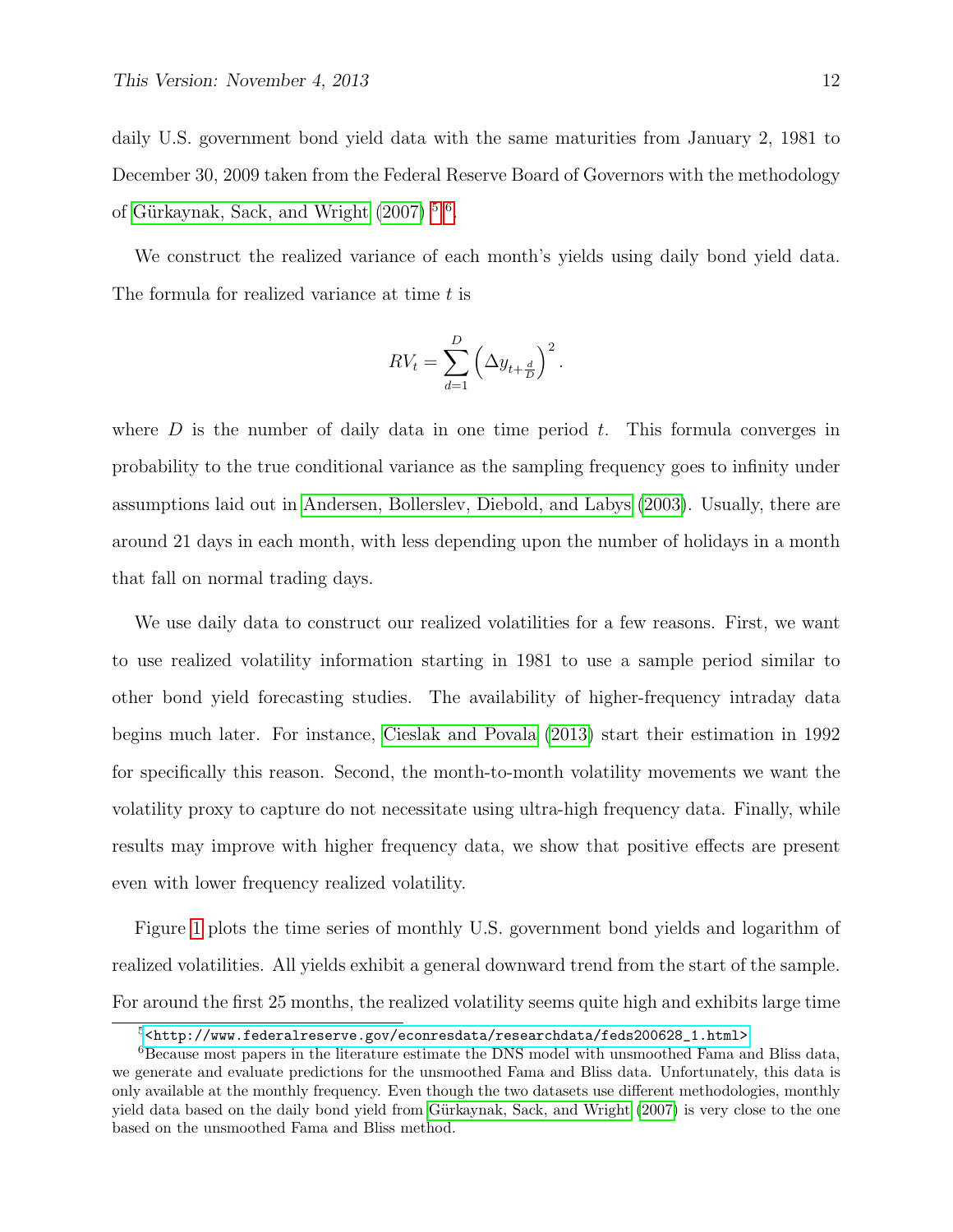<span id="page-12-0"></span>

Figure 1 U.S. Treasury Yields



(a) YIELDS (MONTHLY, ANNUALIZED  $\%$ )

Notes: We present monthly U.S. Treasury yields with maturities of 3, 6, 9, 12, 15, 18, 21 months and 2, 2.5, 3, 4, 5, 6, 7, 8, 9, 10 years over the period January 1981 – November 2009. Monthly yields are constructed using the unsmoothed Fama-Bliss method. Monthly yield realized volatilities are constructed based on daily yields using Wright's dataset. Blue shaded bars represent NBER recession dates.

variation. After around 1983, yield volatility dies down and largely exhibits only temporary spikes in volatility. For a period of 2 years starting in 2008, the realized volatility picks up across all yields. We attribute this to the financial crises. Another interesting feature of log realized volatility is that it shows large autocorrelation. Its first-order autocorrelation coefficients range from 0.59 to 0.69 and the 12th-order autocorrelation coefficients range from 0.20 to 0.31.<sup>[7](#page-0-0)</sup> This means that realized volatility data could help even for the long-horizon

<sup>&</sup>lt;sup>7</sup>We provide tables in the supporting material for the descriptive statistics of monthly realized volatility of bond yields.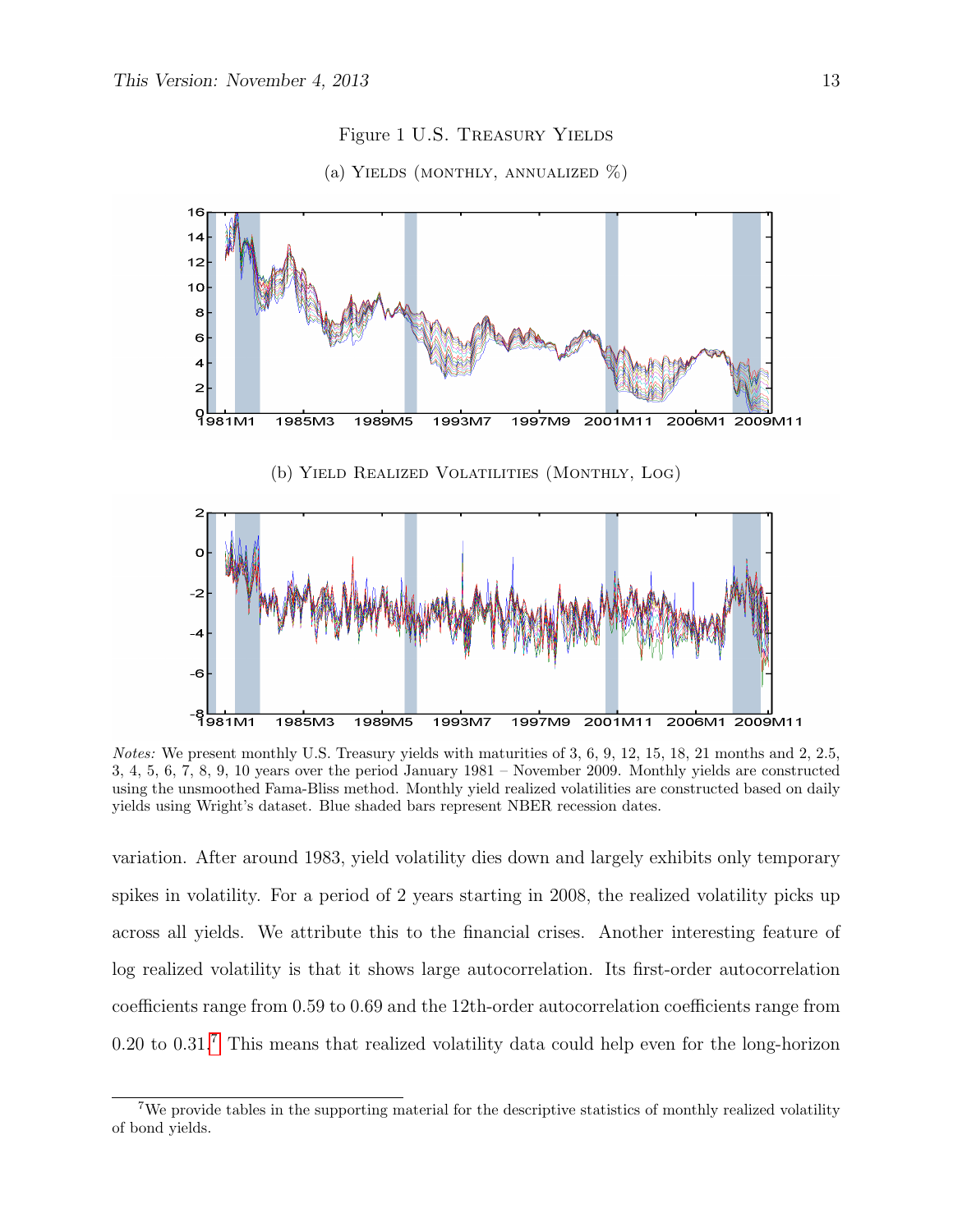|                 | Yield | log(RV) |
|-----------------|-------|---------|
| pc <sub>1</sub> | 98.16 | 84.30   |
| pc 2            | 99.84 | 94.62   |
| pc <sub>3</sub> | 99.95 | 98.53   |
| pc 4            | 99.98 | 99.46   |
| pc 5            | 99.98 | 99.85   |

<span id="page-13-0"></span>Table 2 VARIANCE EXPLAINED BY THE FIRST FIVE PRINCIPAL COMPONENTS  $(\%)$ 

Notes: Numbers in the table are the percentage of total variance explained by the first five principal components for US Yield data and  $log(RV)$ .  $log(RV)$  is the logarithm of the monthly realized volatility constructed based on the daily US yield data.

forecasts that we consider in this paper.

Both the yields and realized volatilities do seem to exhibit a factor structure, meaning that each set of series co-move over time. In fact, a principal components analysis shows that the first three factors for yields explain 99.95% of the variation in the US yield curve. The first three factors for realized volatilities explain 98.53% of the variation (Table [2\)](#page-13-0). Even though the fact that U.S. bond yield can be explained by the first few principal components is well documented, it is interesting that the same feature carries over for the realized volatility of U.S. bond yields.

# 4 Estimation/Evaluation Methodology

#### 4.1 Estimation

We perform a Gibbs sampling Markov Chain Monte Carlo algorithm for 15000 draws. We keep every 5th draw and burn in for the first 5000 draws. Due to our linearization approximation in introducing realized volatility, all specifications that we consider can be sampled by using the method for the stochastic volatility state space model developed in [Kim, Shephard,](#page-28-12) [and Chib](#page-28-12) [\(1998\)](#page-28-12). Details of the state space representation and the estimation procedure can be found in the appendix. Details on the prior can be found in the appendix as well, although we comment that our choice of prior is loose and does not impact the estimation results.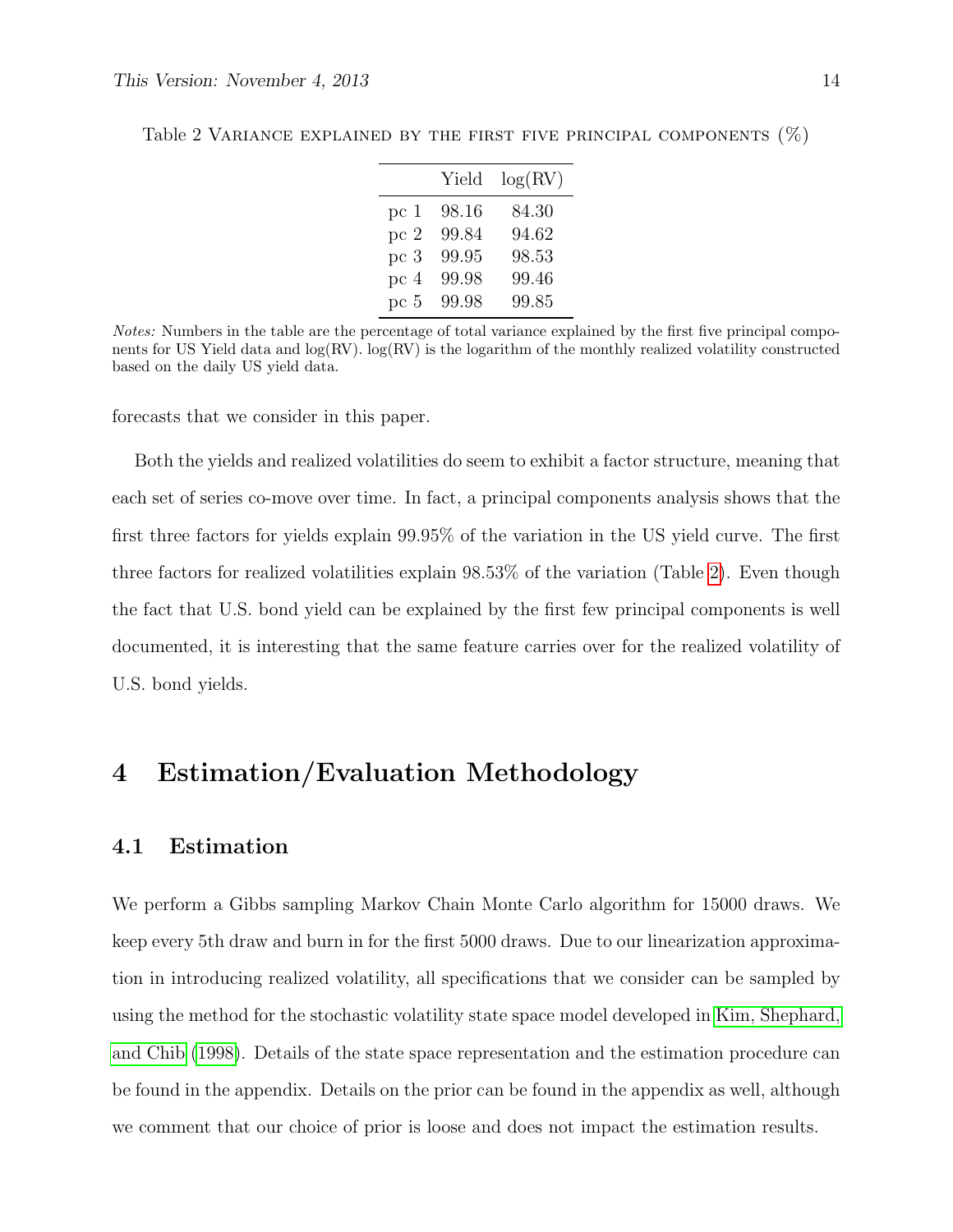We highlight the difference in estimation procedure due to the additional measurement equation for the realized volatility. Roughly speaking, there are two sources of information for the latent volatility factor  $h_t$ . The first source is from the latent factor,  $f_t$ . To see this, one can transform the transition equation for  $f_t$  as the following.

$$
\log ((f_{i,t} - \mu_{i,f}(1 - \phi_{i,f}) - \phi_{i,f}f_{i,t})^2) = h_{i,t} + \log(x_{i,t}^2), \quad x_{i,t} \sim N(0,1)
$$

for  $i = l, s, c$ . This is common to both DNS-SV and DNS-RV. The second source is from equation [6](#page-7-1) which relates  $log(RV_t)$  with  $h_t$  and is unique to DNS-RV. Following [Kim, Shep](#page-28-12)[hard, and Chib](#page-28-12) [\(1998\)](#page-28-12), we approximate  $log(x_{i,t}^2)$  with mixture of normals. Then, conditional on other parameters and data, extraction of  $h_t$  amounts to running a simulation smoother in conjunction with the Kalman filter with and without equation [6.](#page-7-1)

#### 4.2 Forecast evaluation

We consider model performance along both the point and density forecasting dimensions. The appendix contains further details on the Bayesian simulation algorithm we use to generate the forecasts. We begin forecasting on February 1994 and reestimate the model in an expanding window and forecast moving forward two months at a time. For every forecast run at a given time  $t$ , we forecast for all yields in our dataset and for horizons ranging from 1 month to 12 months ahead. This leads to a total of 94 repetitions.

#### Point forecast

To evaluate the point prediction, we use the Root Mean Square Forecast Error (RMSE) statistic.

<span id="page-14-0"></span>
$$
RMSE_{\tau,ho}^{M} = \sqrt{\frac{1}{F} \sum (\hat{y}_{t+ho}^{M}(\tau) - y(\tau)_{t+ho})^{2}}
$$
(11)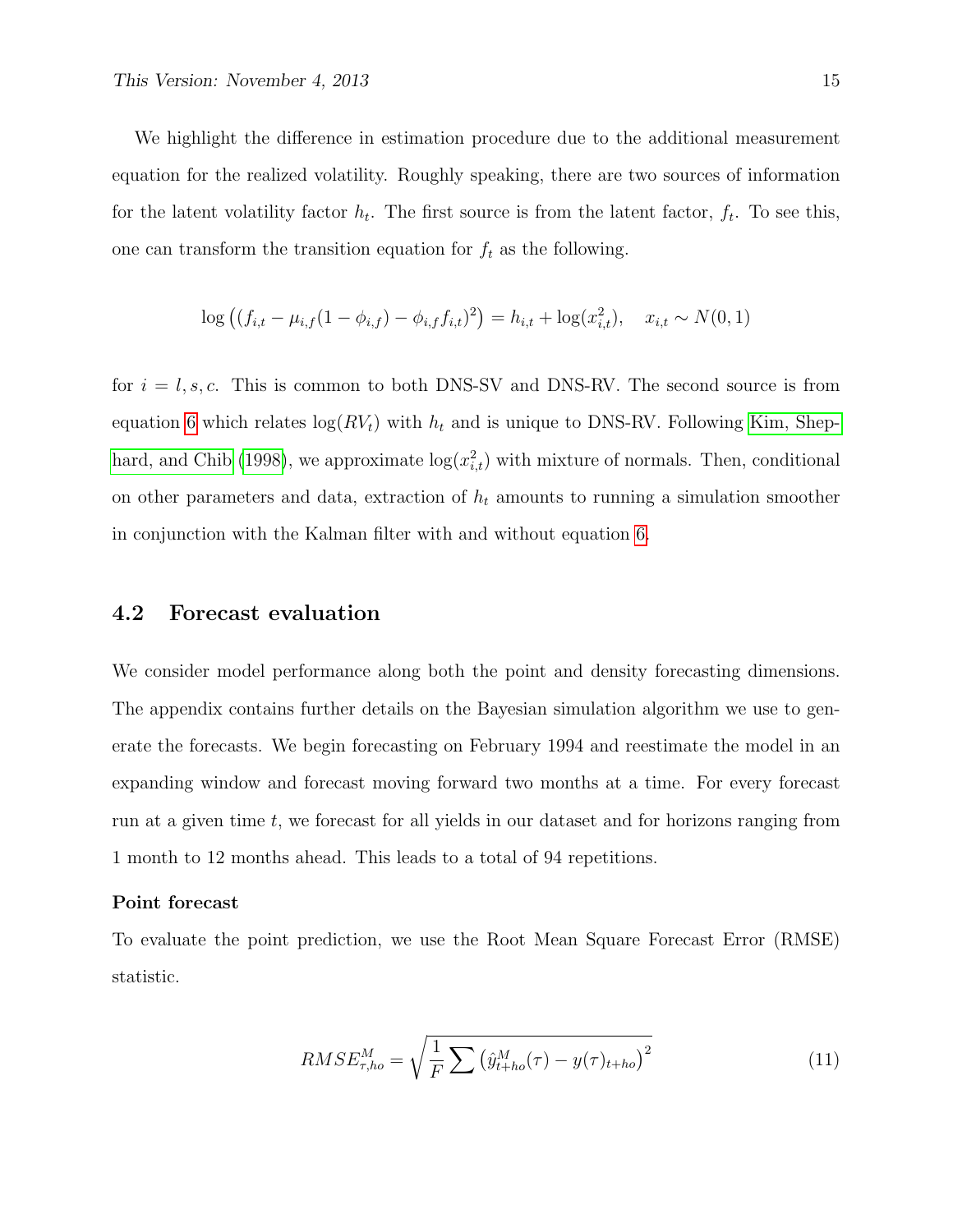Call the yield  $\tau$  forecast at horizon ho made by model M as  $\hat{y}_{t+ho}^{M}(\tau)$  and  $y(\tau)_{t+ho}$  the realized value of the yield at time  $t+ho$ . F is the number of forecasts made. Then, equation [11](#page-14-0) provides the formula for the RMSE. To gauge whether there are significant differences in the RMSE, we use the [Diebold and Mariano](#page-27-10)  $(1995)$  t-test of equal predictive accuracy.

#### Density forecast

The log predictive score [\(Geweke and Amisano](#page-28-13) [\(2010\)](#page-28-13)) gives an indication of how well a model performs in density forecasting.

$$
LPS_{\tau,ho}^M = \frac{1}{F} \sum \log p(y_{t+ho}(\tau)|y^t, M)
$$
\n(12)

 $p(y_{t+ho}(\tau)|y^t, M)$  denotes the ho-step ahead predictive distribution of yield  $\tau$  generated by model M given time t information. Following [Carriero, Clark, and Marcellino](#page-27-1)  $(2013)$ , we estimate the log predictive density by a kernel density estimator using MCMC draws for parameters and latent states and compute the p-value for the [Amisano and Giacomini](#page-27-11) [\(2007\)](#page-27-11) t-test of equal means to gauge whether there exist significant differences in the log predictive score.

## 5 Results

We first present in-sample results of the model, focusing on time-varying volatility. Then, we move to point and density forecasting results. Finally, we discuss our empirical factor prediction exercise.

#### 5.1 In-sample

We first present the full sample estimation from January 1981 - November 2009. We focus on how adding realized volatility information alters the model. Adding in second-moment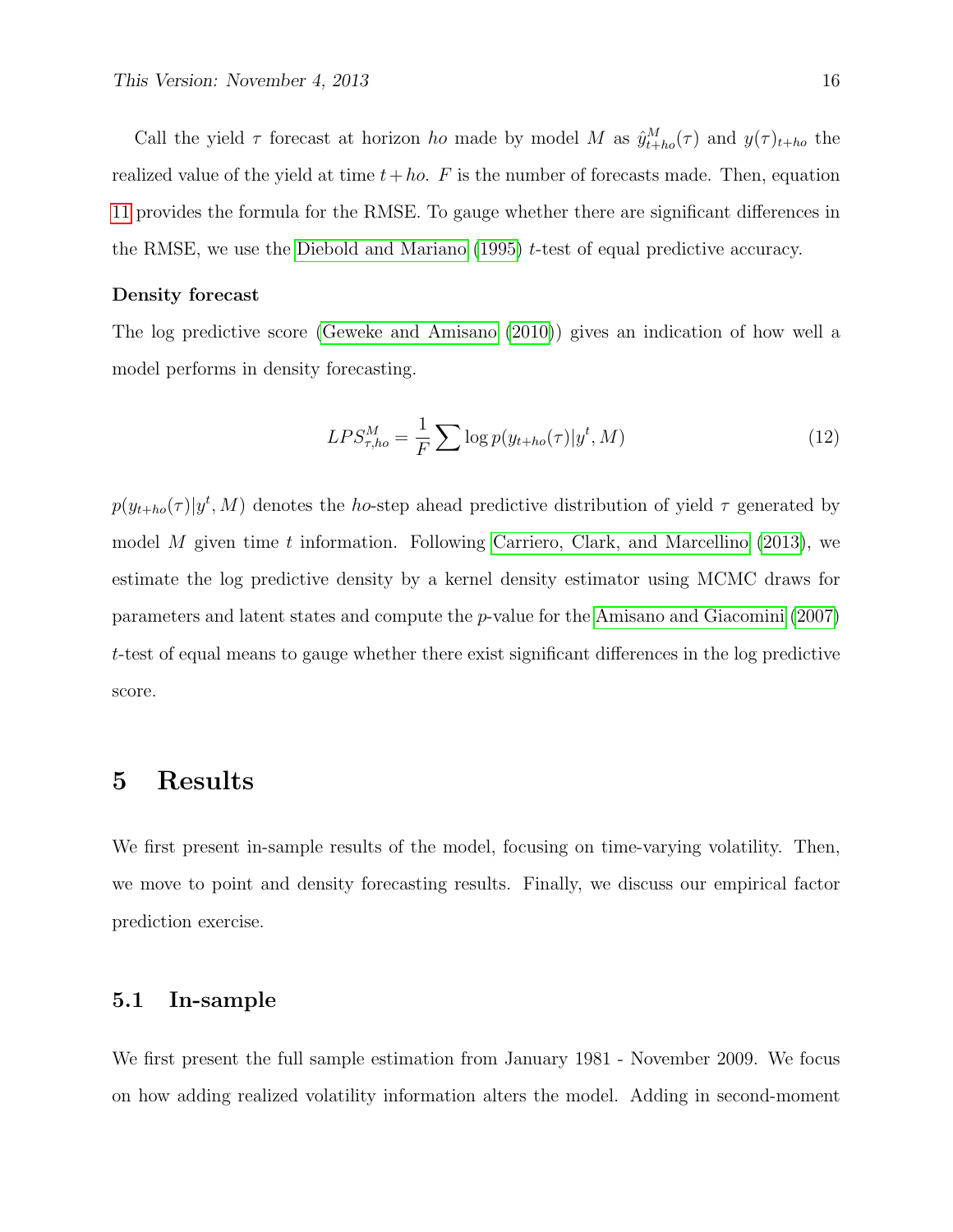|                |         | DNS-SV  |         | DNS-RV  |         |         |  |  |
|----------------|---------|---------|---------|---------|---------|---------|--|--|
|                | $5\%$   | 50%     | 95%     | $5\%$   | 50%     | 95%     |  |  |
| $\mu_{h,l}$    | $-4.40$ | $-2.56$ | -1.48   | $-4.19$ | $-3.92$ | $-2.21$ |  |  |
| $\mu_{h,s}$    | $-3.41$ | $-2.30$ | $-1.67$ | $-3.22$ | $-2.85$ | $-1.94$ |  |  |
| $\mu_{h,c}$    | $-1.48$ | $-0.96$ | $-0.47$ | $-2.18$ | $-1.88$ | $-1.39$ |  |  |
| $\phi_{h,l}$   | 0.93    | 0.98    | 0.999   | 0.58    | 0.66    | 0.73    |  |  |
| $\phi_{h,s}$   | 0.92    | 0.97    | 0.995   | 0.57    | 0.64    | 0.72    |  |  |
| $\phi_{h,c}$   | 0.81    | 0.92    | 0.98    | 0.39    | 0.49    | 0.60    |  |  |
| $\sigma_{h.l}$ | 0.01    | 0.03    | 0.08    | 0.41    | 0.75    | 0.92    |  |  |
| $\sigma_{h,s}$ | 0.01    | 0.04    | 0.10    | 1.27    | 1.72    | 2.64    |  |  |
| $\sigma_{h,c}$ | 0.02    | 0.09    | 0.27    | 1.30    | 1.78    | 4.30    |  |  |
|                |         |         |         |         |         |         |  |  |

<span id="page-16-0"></span>Table 3 POSTERIOR ESTIMATES OF PARAMETERS ON  $h_t$  EQUATION

Notes: Posterior moments are based on estimation sample from January 1981 to November 2009.

information does not significantly change conditional mean dynamics, so we relegate our discussion of the extracted factors to the supporting material<sup>[8](#page-0-0)</sup>. Our extracted factors are similar to those found in [Diebold and Li](#page-27-0) [\(2006\)](#page-27-0).

The stochastic volatility dynamics deserve some more precise discussion. Figure [A-1](#page-44-0) shows the volatility estimate from the DNS-C, DNS-SV, and DNS-RV models. The fluctuations of the extracted stochastic volatilities in both the DNS-SV and DNS-RV models show that there exists conditional time-varying volatility in the data. Relative to the DNS-SV specification, adding in realized volatility data makes the extracted stochastic volatility much less persistent and more variable. This leads to a lower autoregressive parameter and higher innovation standard deviation estimates for all of the stochastic volatility processes (Table [3\)](#page-16-0). The DNS-RV model also delivers lower stochastic volatility mean estimates. These differences lead to differences in forecasting. For example, the lower autoregressive parameter in the DNS-RV model means that it predicts faster mean reversion of the stochastic volatilities relative to the DNS-SV model and the lower long-run mean estimate implies that the DNS-RV model produces a tighter density prediction in the long run. The smoothed stochastic volatilities from the DNS-SV model, however, generally captures the low-frequency movements of those

<sup>8</sup>All other in-sample estimation results are in the supporting material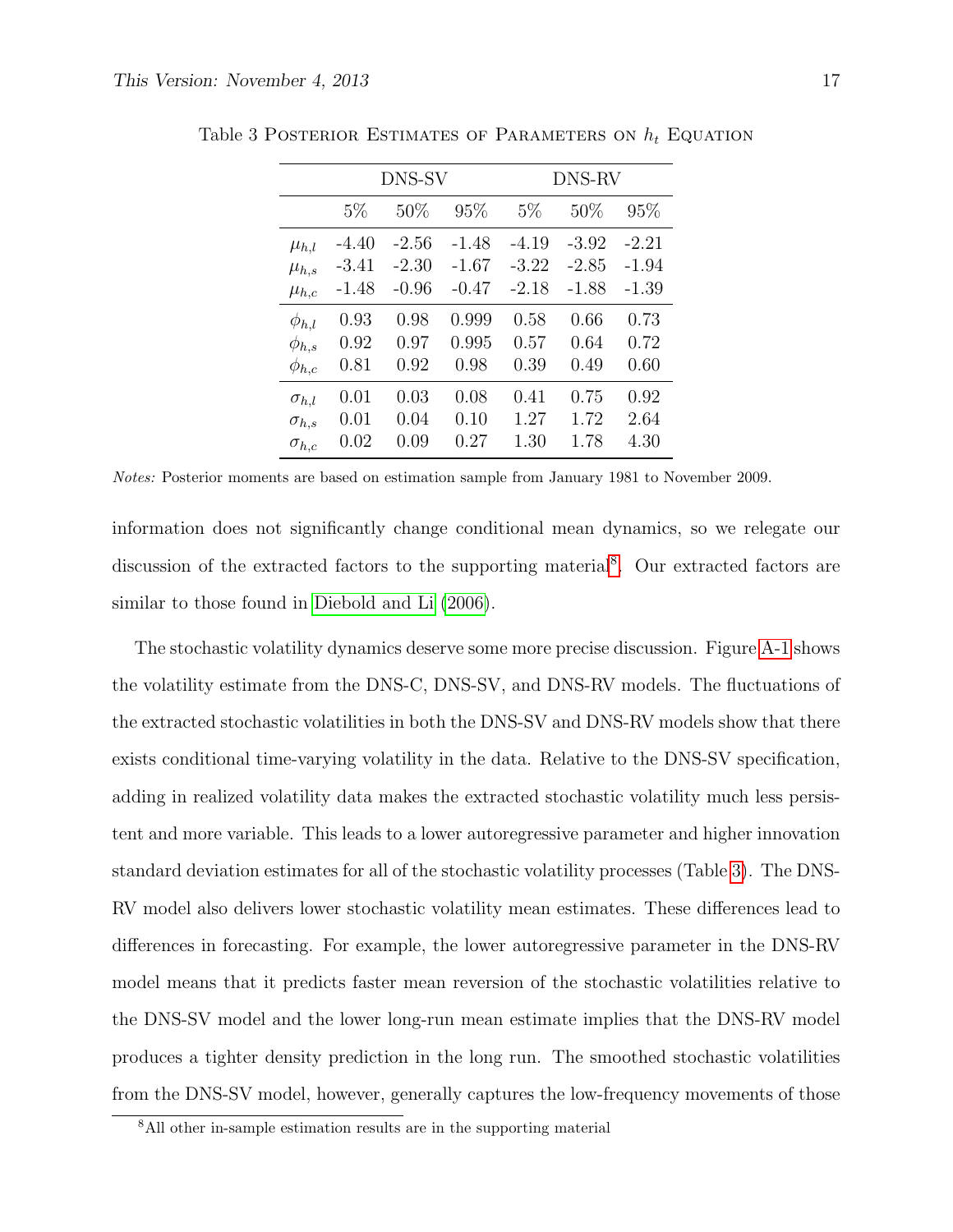

#### Figure 2 STOCHASTIC VOLATILITY FOR BOND YIELD FACTORS

*Notes:* Posterior median of log stochastic volatility  $(h_t)$  for bond yield factors from DNS-RV (left column) and DNS-SV (right column). Red dotted line is volatility level estimated from DNS-C. Blue band is 80% credible interval. Estimation sample is from January 1981 to November 2009.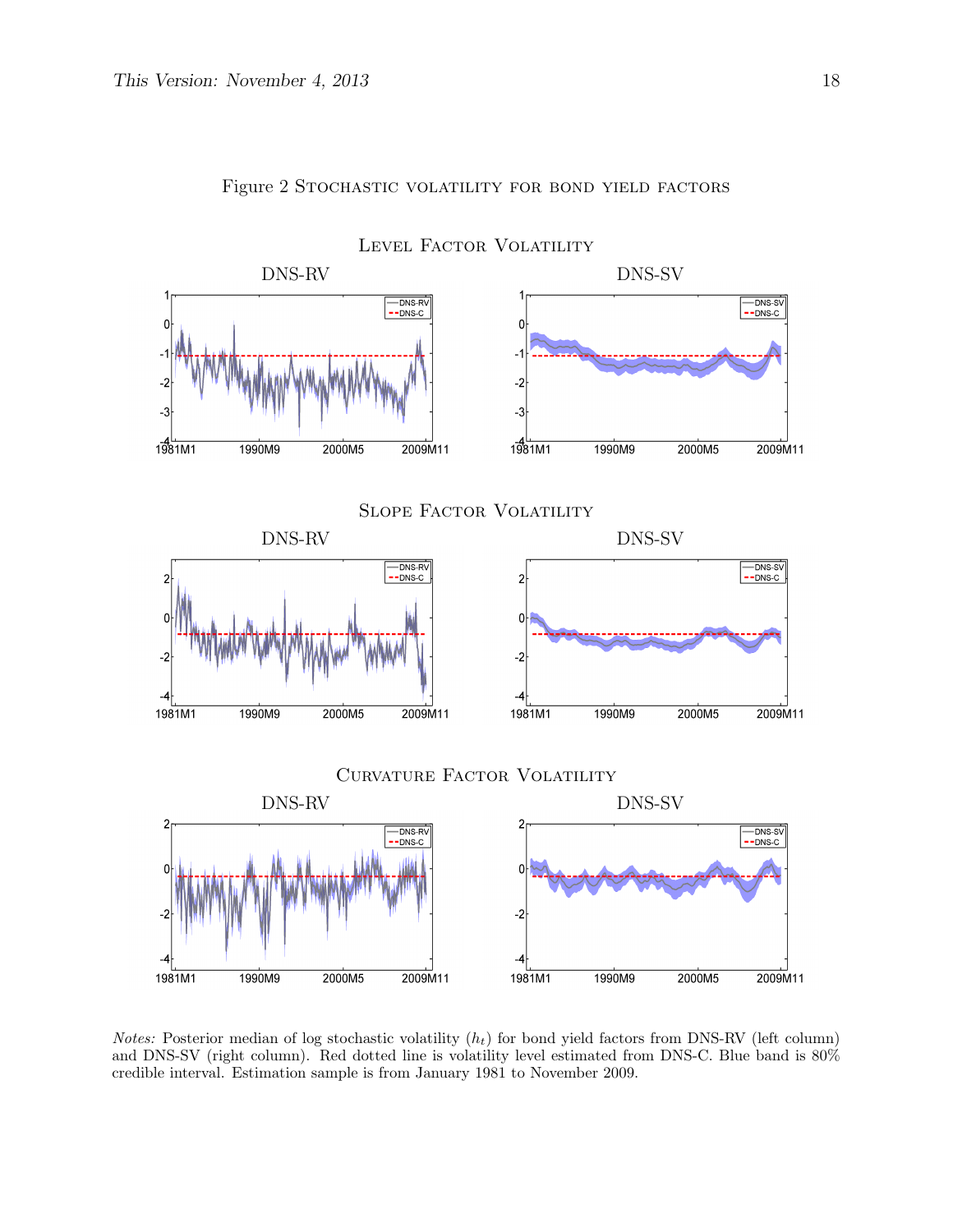from the DNS-RV model.

We argue that this difference in the stochastic volatilities matters for density forecasting. The high-frequency data used to construct the realized volatilities brings information that the low-frequency monthly yield data misses. By having more accurate estimates of the current level of time-varying volatility and process parameters, the DNS-RV model both starts off forecasting at a more accurate point and better captures the dynamics of the data moving forward.

#### 5.2 Point prediction

Table [4](#page-19-0) shows the RMSE of selected maturities for 1, 3, 6, and 12-step ahead predictions. The second column has the calculated RMSE values for the RW-C model. All other values reported are ratios relative to the RW-C RMSE. Values below 1 indicate superior performance relative to the random walk benchmark. Stars in the table indicate significant gains relative to the RW-C model. As expected, RMSE increases as the forecasting horizon lengthens. The models with random walk dynamics in the factors do well for short-horizon forecasts but deteriorate when compared to the stationary models as the prediction horizon lengthens. In general, all RMSE values have numbers close to 1, reproducing the well-known result in the bond yield forecasting literature on the difficulty in beating the no-change forecast. As alluded to in the previous section, adding in time-varying second moments does not largely impact point predictions, although the DNS-RV model forecasts middle maturities well across all horizons. For 12-month horizon forecasts, the DNS-C and DNS-ME-RV models also do well for short maturity yields.

#### 5.3 Density prediction

Table [5](#page-20-0) shows the density evaluation result in terms of log predictive score. Similar to the RMSE table, the RW-C column gives the value of the log predictive score for the random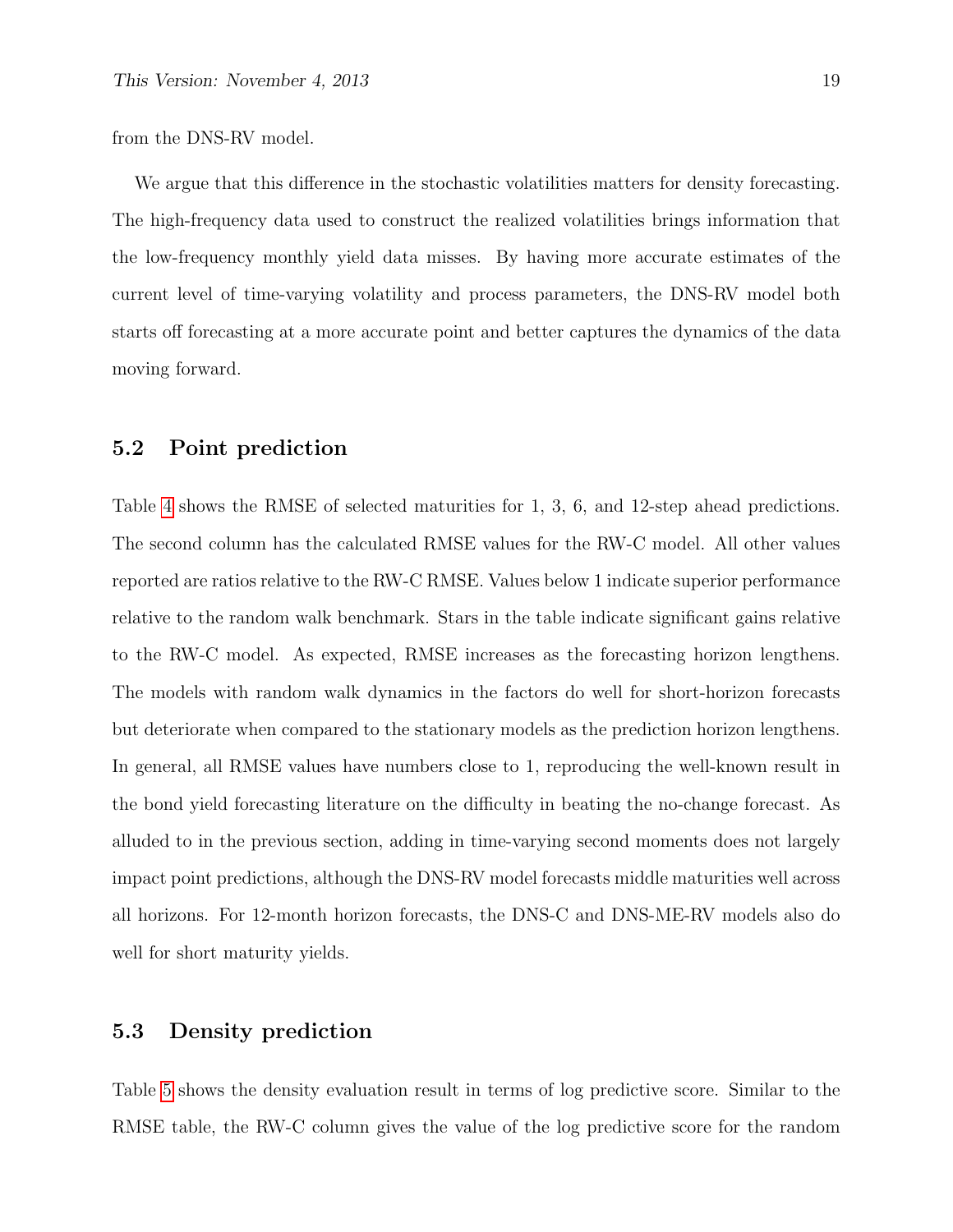<span id="page-19-0"></span>

| Maturity                 | RW-C  | RW-SV    | RW-RV    | DNS-C     | DNS-SV    | DNS-RV    | <b>RW-SV-RW</b> | DNS-SV-RW | DNS-ME-SV | DNS-ME-RV |
|--------------------------|-------|----------|----------|-----------|-----------|-----------|-----------------|-----------|-----------|-----------|
| 1-step-ahead prediction  |       |          |          |           |           |           |                 |           |           |           |
| 3                        | 0.267 | 0.992    | 1.011    | 1.004     | $1.034**$ | 1.007     | 0.991           | $1.038**$ | 1.071     | $0.953**$ |
| 12                       | 0.229 | 1.005    | 1.002    | $1.076**$ | $1.055**$ | 1.003     | 1.002           | $1.060**$ | $1.070**$ | $1.072**$ |
| 36                       | 0.274 | 1.001    | 0.996    | 1.015     | 1.020     | 0.990     | 1.001           | 1.025     | 1.010     | 1.012     |
| 60                       | 0.274 | 1.000    | 0.995    | 1.003     | 1.010     | 0.987     | 1.000           | 1.013     | 1.002     | 1.004     |
| 120                      | 0.277 | 1.001    | 0.996    | 0.988     | 0.989     | 0.999     | 1.000           | 0.988     | 0.986     | 0.997     |
| 3-step-ahead prediction  |       |          |          |           |           |           |                 |           |           |           |
| 3                        | 0.506 | 1.002    | 1.011    | 1.036     | $1.066**$ | 1.018     | 1.002           | $1.069**$ | 1.055     | 1.024     |
| 12                       | 0.537 | 1.002    | 0.999    | 1.072     | $1.073**$ | 0.999     | 1.002           | $1.077**$ | 1.064     | 1.063     |
| 36                       | 0.580 | 1.000    | 0.998    | 1.022     | 1.036     | 0.990     | 0.999           | 1.040     | 1.018     | 1.018     |
| 60                       | 0.551 | 1.000    | 0.998    | 1.004     | 1.017     | 0.986     | 0.999           | 1.021     | 1.005     | 1.004     |
| 120                      | 0.489 | 1.000    | 0.998    | 0.982     | 0.987     | 0.995     | 1.000           | 0.988     | 0.987     | 0.987     |
| 6-step-ahead prediction  |       |          |          |           |           |           |                 |           |           |           |
| 3                        | 0.932 | 1.000    | 1.002    | 1.003     | 1.047     | 1.007     | 0.999           | 1.048     | 1.010     | 1.000     |
| 12                       | 0.915 | 1.001    | 1.001    | 1.040     | 1.065     | 0.999     | 1.000           | 1.068     | 1.036     | 1.034     |
| 36                       | 0.881 | 1.001    | 1.001    | 1.017     | 1.041     | 0.987     | 1.000           | 1.046     | 1.011     | 1.011     |
| 60                       | 0.819 | 1.000    | 0.998    | 0.998     | 1.016     | 0.978     | 1.000           | 1.020     | 0.997     | 0.997     |
| 120                      | 0.665 | 0.999    | $0.992*$ | 0.977     | 0.982     | 0.980     | 0.998           | 0.986     | 0.981     | 0.980     |
| 12-step-ahead prediction |       |          |          |           |           |           |                 |           |           |           |
| 3                        | 1.592 | $1.002*$ | 0.999    | $0.936**$ | 1.013     | 0.991     | 1.000           | 1.015     | $0.943**$ | $0.940*$  |
| 12                       | 1.476 | 1.001    | 0.999    | 0.975     | 1.034     | 0.991     | 1.000           | 1.036     | 0.976     | 0.975     |
| 36                       | 1.242 | 1.001    | 1.001    | 0.997     | 1.043     | $0.979**$ | 1.001           | 1.046     | 0.993     | 0.993     |
| 60                       | 1.069 | 1.002    | 1.000    | 0.997     | 1.031     | $0.967*$  | 1.001           | 1.033     | 0.994     | 0.994     |
| 120                      | 0.833 | 1.002    | 0.998    | 0.976     | 0.994     | 0.966     | 1.001           | 0.994     | 0.980     | 0.976     |

Table 4 RMSE comparison

Notes: The first column shows the RMSE based on the RW-C. Other columns show the relative RMSE compared to the first column. The RMSE from the best model for each variable and forecast horizon is in bold letter. Units are in percentage points. Divergences in accuracy that are statistically different from zero are given by  $*(10\%),$  \*\*  $(5\%),$  \*\*\*  $(1\%)$ . We construct the p-values based on the [Diebold and Mariano](#page-27-10) [\(1995\)](#page-27-10) t-statistics with a variance estimator robust to serial correlation using a rectangular kernel of  $h-1$ lags and the small-sample correction proposed by [Harvey, Leybourne, and Newbold](#page-28-14) [\(1997\)](#page-28-14).

walk case while the numbers for the other models are differences relative to that column. A higher value indicates larger log predictive score and better density forecasting results. We present p-values based on [Amisano and Giacomini](#page-27-11) [\(2007\)](#page-27-11) comparing the hypothesis of equal log predictive score of the DNS-RV with those of the alternative models in table [6.](#page-21-0) As opposed to the point prediction results, three interesting findings emerge when we consider the log predictive score.

First, for the short-run horizon, having realized volatility gives significant gains in density prediction. This is on top of a large improvement in log predictive score from adding stochastic volatility, which [Carriero, Clark, and Marcellino](#page-27-1) [\(2013\)](#page-27-1) find. Table [6](#page-21-0) shows that the DNS-RV model has significantly higher log predictive score values for one- and three-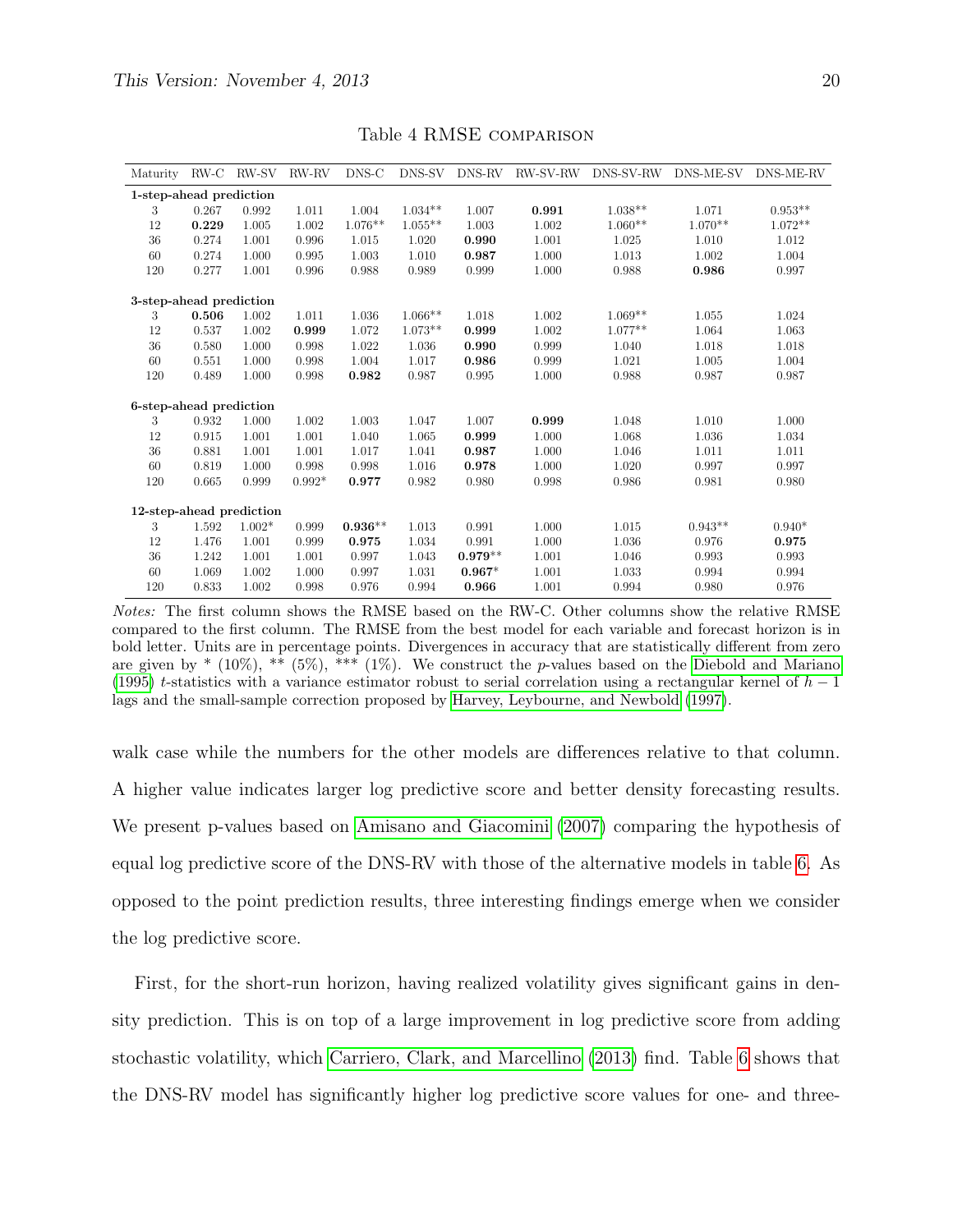<span id="page-20-0"></span>

| Maturity                 | RW-C     | RW-SV    | RW-RV    | $DNS-C$  | DNS-SV   | DNS-RV   | <b>RW-SV-RW</b> | DNS-SV-RW | DNS-ME-SV | DNS-ME-RV |
|--------------------------|----------|----------|----------|----------|----------|----------|-----------------|-----------|-----------|-----------|
| 1-step-ahead prediction  |          |          |          |          |          |          |                 |           |           |           |
| 3                        | $-0.538$ | 0.205    | 0.343    | 0.008    | 0.198    | 0.375    | 0.181           | 0.173     | 0.048     | 0.102     |
| 12                       | $-0.357$ | 0.211    | 0.304    | $-0.009$ | 0.195    | 0.316    | 0.189           | 0.172     | 0.012     | 0.013     |
| 36                       | $-0.318$ | 0.129    | 0.158    | 0.000    | 0.118    | 0.176    | 0.111           | 0.104     | 0.022     | 0.017     |
| 60                       | $-0.265$ | 0.109    | 0.077    | $-0.001$ | 0.098    | 0.105    | 0.098           | 0.088     | 0.019     | 0.015     |
| 120                      | $-0.248$ | 0.110    | 0.111    | 0.011    | 0.121    | 0.110    | 0.106           | 0.108     | 0.048     | 0.037     |
| 3-step-ahead prediction  |          |          |          |          |          |          |                 |           |           |           |
| 3                        | $-1.061$ | 0.183    | 0.302    | 0.016    | 0.165    | 0.322    | 0.151           | 0.133     | 0.036     | 0.061     |
| 12                       | $-0.985$ | 0.107    | 0.195    | $-0.012$ | 0.064    | 0.196    | 0.089           | 0.045     | 0.007     | 0.010     |
| 36                       | $-0.951$ | 0.027    | 0.053    | $-0.002$ | $-0.002$ | 0.067    | 0.013           | $-0.018$  | 0.009     | 0.007     |
| 60                       | $-0.882$ | 0.013    | 0.016    | 0.003    | $-0.011$ | 0.035    | 0.007           | $-0.015$  | 0.011     | 0.010     |
| 120                      | $-0.779$ | 0.033    | 0.020    | 0.014    | 0.033    | 0.031    | 0.036           | 0.038     | 0.027     | 0.029     |
| 6-step-ahead prediction  |          |          |          |          |          |          |                 |           |           |           |
| 3                        | $-1.485$ | 0.048    | 0.157    | 0.028    | 0.023    | 0.159    | 0.033           | 0.005     | 0.038     | 0.053     |
| 12                       | $-1.417$ | 0.010    | 0.065    | 0.000    | $-0.058$ | 0.066    | 0.000           | $-0.082$  | 0.008     | 0.012     |
| 36                       | $-1.342$ | $-0.017$ | 0.021    | 0.001    | $-0.077$ | 0.030    | $-0.039$        | $-0.095$  | 0.010     | 0.012     |
| 60                       | $-1.263$ | $-0.031$ | 0.008    | 0.010    | $-0.072$ | 0.018    | $-0.045$        | $-0.083$  | 0.016     | 0.016     |
| 120                      | $-1.100$ | 0.031    | 0.049    | 0.023    | 0.038    | 0.061    | 0.029           | 0.033     | 0.036     | 0.034     |
| 12-step-ahead prediction |          |          |          |          |          |          |                 |           |           |           |
| 3                        | $-1.940$ | $-0.096$ | 0.031    | 0.091    | $-0.098$ | 0.041    | $-0.096$        | $-0.119$  | 0.086     | 0.094     |
| 12                       | $-1.850$ | $-0.071$ | $-0.012$ | 0.048    | $-0.147$ | $-0.004$ | $-0.089$        | $-0.168$  | 0.048     | 0.051     |
| 36                       | $-1.688$ | $-0.017$ | $-0.001$ | 0.023    | $-0.122$ | 0.019    | $-0.049$        | $-0.137$  | 0.032     | 0.033     |
| 60                       | $-1.560$ | 0.005    | 0.036    | 0.024    | $-0.068$ | 0.066    | $-0.011$        | $-0.073$  | 0.034     | 0.036     |
| 120                      | $-1.387$ | 0.099    | 0.151    | 0.030    | 0.101    | 0.193    | 0.098           | 0.092     | 0.047     | 0.045     |
|                          |          |          |          |          |          |          |                 |           |           |           |

Table 5 Log predictive score comparison

Notes: The first column shows the log predictive score based on the RW-C. Other columns show the difference of log predictive score from the first column. Log predictive score differences represent percentage point differences. Therefore, a difference of 0.1 corresponds to a 10% more accurate density forecast. The log predictive score from the best model is in bold letter for each variable and forecast horizon.

month ahead predictions for short term maturities when compared to most competitors.<sup>[9](#page-0-0)</sup> By producing improved estimates of the current state of volatility, we would expect that short horizon forecasts have the largest gain. The improved density forecasting performance for the DNS-RV and RW-RV models continues even up to a 6-month forecasting horizon. At one year ahead, most models with realized volatility have their volatility processes returning close to the unconditional mean, so the gain diminishes.

Second, comparing RW-SV to RW-SV-RW, RW-RV to RW-RV-RW, and DNS-SV to DNS-SV-RW shows that given a fixed conditional mean specification, a random walk specification on conditional volatility dynamics in general leads to poorer results. This illustrates the fact that even though conditional mean dynamics of bond yields approximate a random walk in

<sup>9</sup>We also compute the model confidence set of [Hansen, Lunde, and Nason](#page-28-15) [\(2011\)](#page-28-15) and find the similar result. See the supporting material for the model confidence set.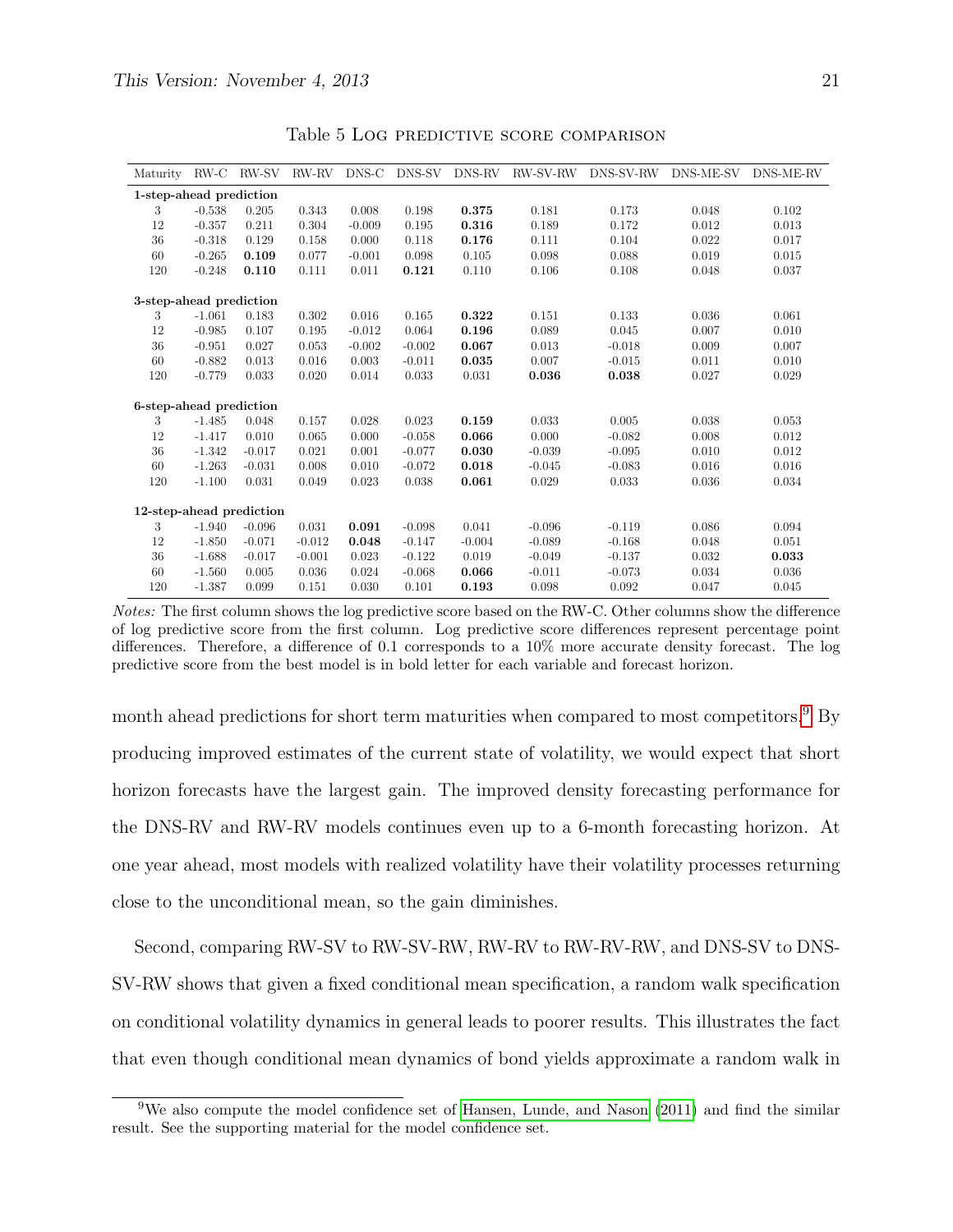<span id="page-21-0"></span>

| Maturity                 | RW-C | RW-SV | RW-RV | DNS-C | DNS-SV | <b>RW-SV-RW</b> | DNS-SV-RW | DNS-ME-SV | DNS-ME-RV |
|--------------------------|------|-------|-------|-------|--------|-----------------|-----------|-----------|-----------|
| 1-step-ahead prediction  |      |       |       |       |        |                 |           |           |           |
| 3                        | 0.00 | 0.00  | 0.00  | 0.00  | 0.00   | 0.00            | 0.00      | 0.00      | 0.00      |
| 12                       | 0.00 | 0.00  | 0.13  | 0.00  | 0.00   | 0.00            | 0.00      | 0.00      | 0.00      |
| 36                       | 0.00 | 0.22  | 0.01  | 0.00  | 0.18   | 0.10            | 0.11      | 0.01      | 0.01      |
| 60                       | 0.08 | 0.93  | 0.02  | 0.10  | 0.88   | 0.87            | 0.72      | 0.17      | 0.15      |
| 120                      | 0.07 | 0.99  | 0.94  | 0.11  | 0.82   | 0.93            | 0.98      | 0.30      | 0.22      |
| 3-step-ahead prediction  |      |       |       |       |        |                 |           |           |           |
| 3                        | 0.00 | 0.00  | 0.17  | 0.00  | 0.00   | 0.00            | 0.00      | 0.00      | 0.00      |
| 12                       | 0.00 | 0.03  | 0.93  | 0.00  | 0.01   | 0.02            | 0.00      | 0.00      | 0.00      |
| 36                       | 0.20 | 0.31  | 0.28  | 0.22  | 0.18   | 0.21            | 0.12      | 0.29      | 0.27      |
| 60                       | 0.53 | 0.60  | 0.27  | 0.59  | 0.37   | 0.51            | 0.34      | 0.67      | 0.66      |
| 120                      | 0.60 | 0.96  | 0.64  | 0.77  | 0.96   | 0.91            | 0.87      | 0.94      | 0.97      |
| 6-step-ahead prediction  |      |       |       |       |        |                 |           |           |           |
| 3                        | 0.12 | 0.04  | 0.93  | 0.25  | 0.04   | 0.02            | 0.03      | 0.24      | 0.32      |
| 12                       | 0.38 | 0.28  | 0.98  | 0.44  | 0.15   | 0.20            | 0.12      | 0.45      | 0.50      |
| 36                       | 0.57 | 0.16  | 0.74  | 0.64  | 0.19   | 0.09            | 0.16      | 0.73      | 0.75      |
| 60                       | 0.77 | 0.20  | 0.74  | 0.90  | 0.18   | 0.12            | 0.14      | 0.98      | 0.97      |
| 120                      | 0.35 | 0.52  | 0.78  | 0.55  | 0.64   | 0.51            | 0.59      | 0.68      | 0.66      |
| 12-step-ahead prediction |      |       |       |       |        |                 |           |           |           |
| 3                        | 0.76 | 0.10  | 0.82  | 0.70  | 0.30   | 0.06            | 0.25      | 0.70      | 0.66      |
| 12                       | 0.97 | 0.23  | 0.80  | 0.38  | 0.41   | 0.11            | 0.36      | 0.34      | 0.35      |
| 36                       | 0.72 | 0.02  | 0.17  | 0.92  | 0.43   | 0.00            | 0.38      | 0.69      | 0.72      |
| 60                       | 0.10 | 0.00  | 0.26  | 0.44  | 0.34   | 0.00            | 0.32      | 0.51      | 0.56      |
| 120                      | 0.01 | 0.00  | 0.39  | 0.05  | 0.26   | 0.00            | 0.23      | 0.07      | 0.07      |

Table 6 Log predictive score comparison: p-values

*Notes:* This table presents the *p*-values from [Amisano and Giacomini](#page-27-11) [\(2007\)](#page-27-11) tests comparing the hypothesis of equal log predictive score of the DNS-RV with alternative models. Bold letter indicates p-values less than 5%. Test statistics are computed with a variance estimator robust to serial correlation using a rectangular kernel of  $h-1$  lags and the small-sample correction proposed by [Harvey, Leybourne, and Newbold](#page-28-14) [\(1997\)](#page-28-14).

our sample, conditional volatility dynamics exhibit mean reversion. Bond yields therefore do have forecastability, although simply looking at the conditional mean dynamics do not reveal this fact strongly.

Third, an alternative specification for introducing stochastic volatility into the model by putting it on the measurement equation does not forecast as well as the specification with stochastic volatility on the transition equation. The measurement error specifications give consistent improvements in the log predictive score over and above constant volatility models, although they have a similar log predictive score pattern as DNS-C. Comparing DNS-SV to DNS-ME-SV shows that for short horizon forecasts, DNS-SV performs better whereas for longer horizon forecasts, DNS-ME-SV does better. A similar story holds when looking at DNS-RV and DNS-ME-RV, although DNS-RV does better even up to 6-month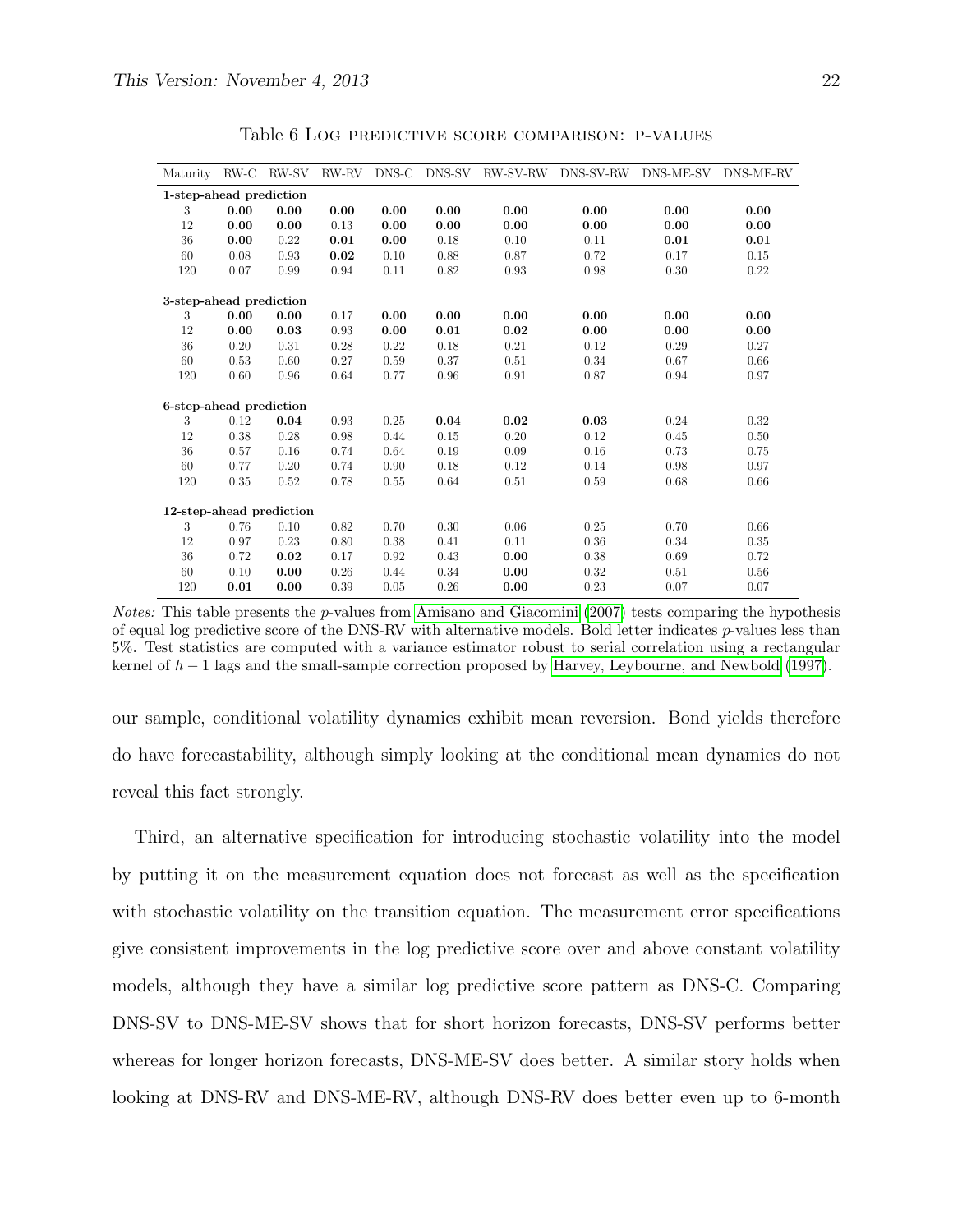horizon forecasts with mixed 12-month horizon results.

One fact holding back the performance of the measurement error specifications is that the measurement error variance explains a small portion of total bond yield variance. For example, the ratio of the standard deviations of smoothed measurement errors to the standard deviations of smoothed factors in the DNS-ME-SV model is often below 3 percent and never above 8 percent  $10$ . In figure [3,](#page-23-0) we see that the model with stochastic volatility on the measurement errors does not generate movements in the conditional time-varying volatility in various middle maturity yields. In fact, the conditional variances of the 1-year, 3-year, 5-year, and 8-year maturities are nearly on top of the black dotted line, which is the variance of the yields implied by the DNS-C model. Therefore, putting time-varying volatility in the measurement errors does not drastically change the model-implied predictive distributions. This explains why the density forecasting performance for this class of models mimics that of the DNS-C model.

In contrast, the figure [3](#page-23-0) shows that putting stochastic volatility in the transition equation can better capture time-varying volatility. The DNS-SV model-implied time-varying volatility consistently fits the narrative evidence of the Great Moderation from the mid-1980's until the mid-2000's. It also picks up the increases in volatility from the early 2000's recession and recent financial crises.

#### 5.4 Forecasting empirical factors

A popular decomposition that we use as well to model the yield curve involves the level, slope, and curvature factors. The empirical counterparts of these factors are the 10-year yield for the level, 10-year minus 6-month spread for the slope, and 6-month + 10-year − 2∗5-year linear combination for the curvature. As discussed in [Diebold and Rudebusch](#page-27-2)

<sup>&</sup>lt;sup>10</sup>This fact is similar across different model specifications. The values from all models are presented in the supporting materials.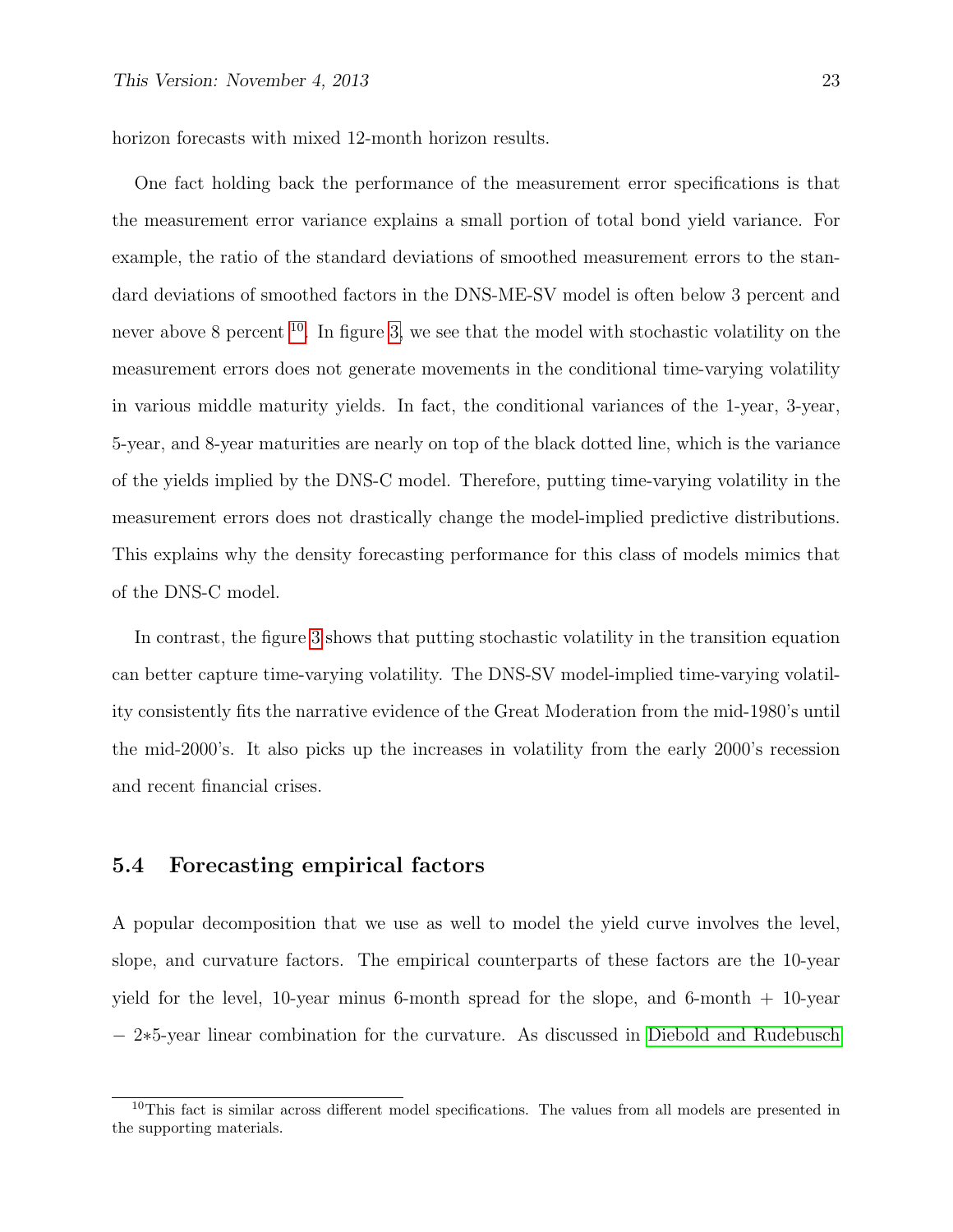<span id="page-23-0"></span>

#### Figure 3 Stochastic variance of individual yield

Notes: Red dotted line: Conditional variance from DNS-SV. Blue solid line: Conditional variance from DNS-ME-SV with 80% credible interval. Black dotted horizontal line: Conditional variance from DNS-C. Estimation sample is from January 1981 to November 2009.

[\(2012\)](#page-27-2), the level factor is related to inflation expectations while the slope factor corresponds to the business cycle.

Given that many people think about the yield curve in terms of these three factors, we also provide point and density forecasting results in this dimension. Considering this dimension provides a unique challenge for our models, as they must jointly predict the future movements of the yields correctly. This is an aspect of multivariate forecasting not present in a univariate context.

Table [7](#page-25-0) shows the RMSE values relative to the RW-C benchmark. In the short-run, RW-RV does well for slope and curvature and DNS-RV does well for curvature. All values, however, are not significantly different from a random walk, largely replicating the result for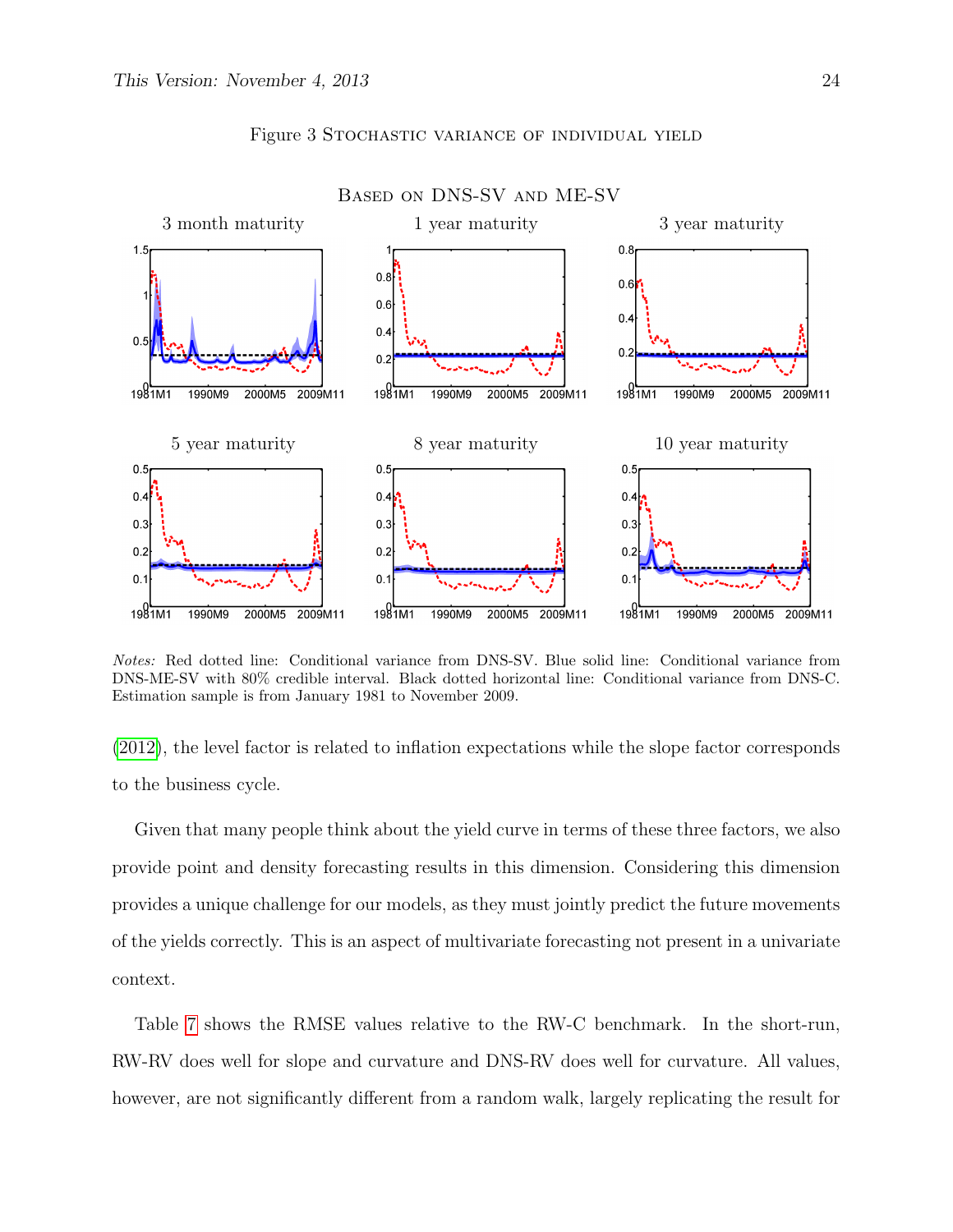the individual yields. As the forecasting horizon increases, the stationary models begin to forecast well, as also pointed out in [Duffee](#page-27-12) [\(2011\)](#page-27-12). This is in line with results we find for the stationary models when forecasting the individual yields.

For the short- and long-run forecasts, allowing for time-varying volatility or adding realized volatility does not help in point prediction. Note that from table [4,](#page-19-0) adding in realized volatility largely improves the point prediction results when comparing DNS-SV to DNS-RV. This fact does not hold when forecasting the empirical factors. We believe there may be two factors at play that lead to this result. First, DNS-RV occasionally underperforms DNS-SV in forecasting the 10-year yield, an important component in the empirical factors. Second, joint prediction brings in the importance of the covariance between the yields. The root mean square error of the slope forecast, for example, depends on the RMSEs of the 6-month and 10-year yields, but also on the covariance between the errors of the two series. Specifically, a negative covariance between the forecast errors of the two series worsens RMSE. A negatively correlated forecast error could also cause the negative DNS-RV result. Perhaps by modeling the covariance between the yields more seriously and adding realized covariance data, second moment information could improve point forecasts.

For the density forecasts, allowing for stochastic volatility helps improve the joint prediction, especially in the short-run. Its effect diminishes as the horizon gets longer, similar to the individual yield results. In contrast to the individual yield prediction results, the random walk assumption on stochastic volatility no longer hurts prediction. Incorporating realized volatility information, however, worsens the density prediction of slope and curvature, although the difference is not significant for slope. A potential explanation for this result is that by only adding realized volatility information, we weight the DNS-RV estimates of  $h_t$ too strongly towards matching the individual variances of the yields, while neglecting the covariances. Adding realized covariance here could also reverse this fact.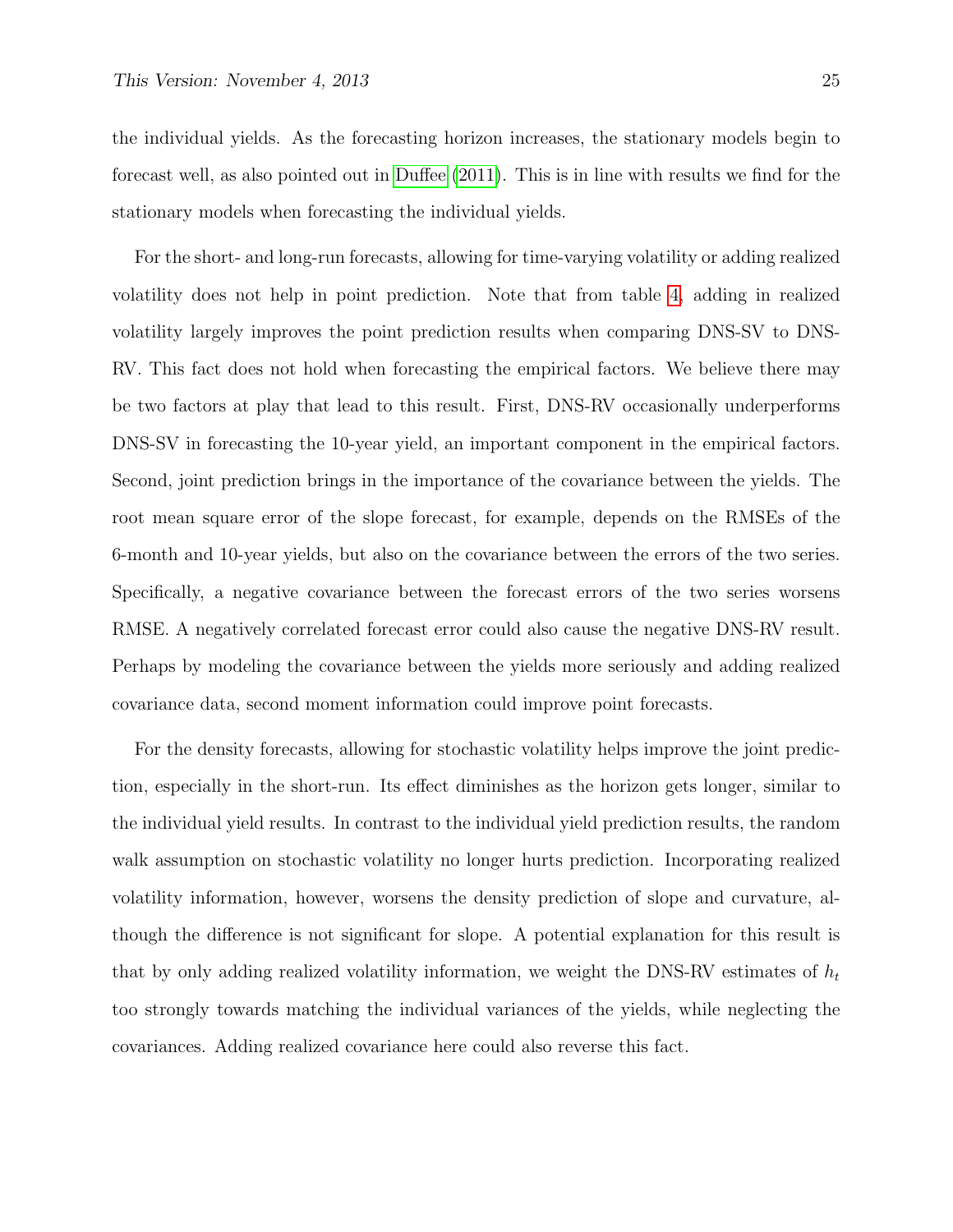<span id="page-25-0"></span>

| Factor                   | RW-C  | RW-SV     | RW-RV     | DNS-C | DNS-SV     | DNS-RV | RW-SV-RW   | DNS-SV-RW  | DNS-ME-SV | DNS-ME-RV |
|--------------------------|-------|-----------|-----------|-------|------------|--------|------------|------------|-----------|-----------|
| 1-step-ahead prediction  |       |           |           |       |            |        |            |            |           |           |
| Level                    | 0.277 | 1.001     | 0.996     | 0.988 | 0.989      | 0.999  | 1.000      | 0.988      | 0.986     | 0.997     |
| Slope                    | 0.295 | 0.995     | 0.984     | 1.014 | 1.008      | 1.007  | 0.998      | 1.010      | 1.020     | 0.999     |
| Curvature                | 0.263 | 1.001     | 0.968     | 1.018 | 0.995      | 0.983  | 1.004      | 0.995      | 0.991     | 1.034     |
| 3-step-ahead prediction  |       |           |           |       |            |        |            |            |           |           |
| Level                    | 0.489 | 1.000     | 0.998     | 0.982 | 0.987      | 0.995  | 1.000      | 0.988      | 0.987     | 0.987     |
| Slope                    | 0.489 | 0.999     | 0.995     | 1.023 | 1.018      | 1.027  | 1.001      | 1.018      | 1.023     | 1.020     |
| Curvature                | 0.438 | 1.003     | 0.999     | 0.982 | $0.955*$   | 0.997  | 1.003      | $0.955*$   | 0.974     | 0.996     |
| 6-step-ahead prediction  |       |           |           |       |            |        |            |            |           |           |
| Level                    | 0.665 | 0.999     | $0.992*$  | 0.977 | 0.982      | 0.980  | 0.998      | 0.986      | 0.981     | 0.980     |
| Slope                    | 0.773 | 1.000     | 0.996     | 0.989 | 1.012      | 1.034  | 1.000      | 1.012      | 0.990     | 0.991     |
| Curvature                | 0.651 | 1.002     | 1.004     | 0.930 | $0.915***$ | 0.995  | 1.002      | $0.915***$ | 0.930     | 0.942     |
| 12-step-ahead prediction |       |           |           |       |            |        |            |            |           |           |
| Level                    | 0.833 | 1.002     | 0.998     | 0.976 | 0.994      | 0.966  | 1.001      | 0.994      | 0.980     | 0.976     |
| Slope                    | 1.254 | 1.000     | $0.998**$ | 0.917 | 0.985      | 1.013  | 1.000      | 0.986      | $0.920**$ | $0.922**$ |
| Curvature                | 0.827 | $1.002**$ | 1.003     | 0.908 | $0.923*$   | 0.969  | $1.002***$ | $0.922*$   | 0.905     | 0.918     |

Table 7 RMSE comparison: Empirical factors

Notes: The first column shows the RMSE based on RW-C. Other columns show the relative RMSE compared to the first column. The RMSE from the best model is in bold letter. Units are in percentage points. Empirical factor is defined as: Level: 10-year yield, Slope: 10Y-6M spread, Curvature: 6M+10Y-2\*5Y. Divergences in accuracy that are statistically different from zero are given by  $*(10\%),$  \*\*  $(5\%),$  \*\*\*  $(1\%).$ We construct the p-values based on the [Diebold and Mariano](#page-27-10)  $(1995)$  t-statistics with a variance estimator robust to serial correlation using a rectangular kernel of h−1 lags and the small-sample correction proposed by [Harvey, Leybourne, and Newbold](#page-28-14) [\(1997\)](#page-28-14).

# 6 Conclusion

We investigate the effects of introducing realized volatility information on US bond yield density forecasting. We compare the performance of our benchmark model DNS-RV with a variety of different models proposed in the literature and find that the DNS-RV model produces superior density forecasts, especially for the short-run. In addition to this, incorporating time-varying volatility in general improves density prediction, time-varying volatility is better modeled as a stationary process as opposed to a random walk, and time-varying volatility in the factor equation generates better density predictions when compared to timevarying volatility on the measurement equation.

The results for the joint forecasting performance show that there exists promising future work to be done in this area. Key in joint forecasting performance is capturing the correct time-varying covariance in the yields. Perhaps explicitly modeling correlation between the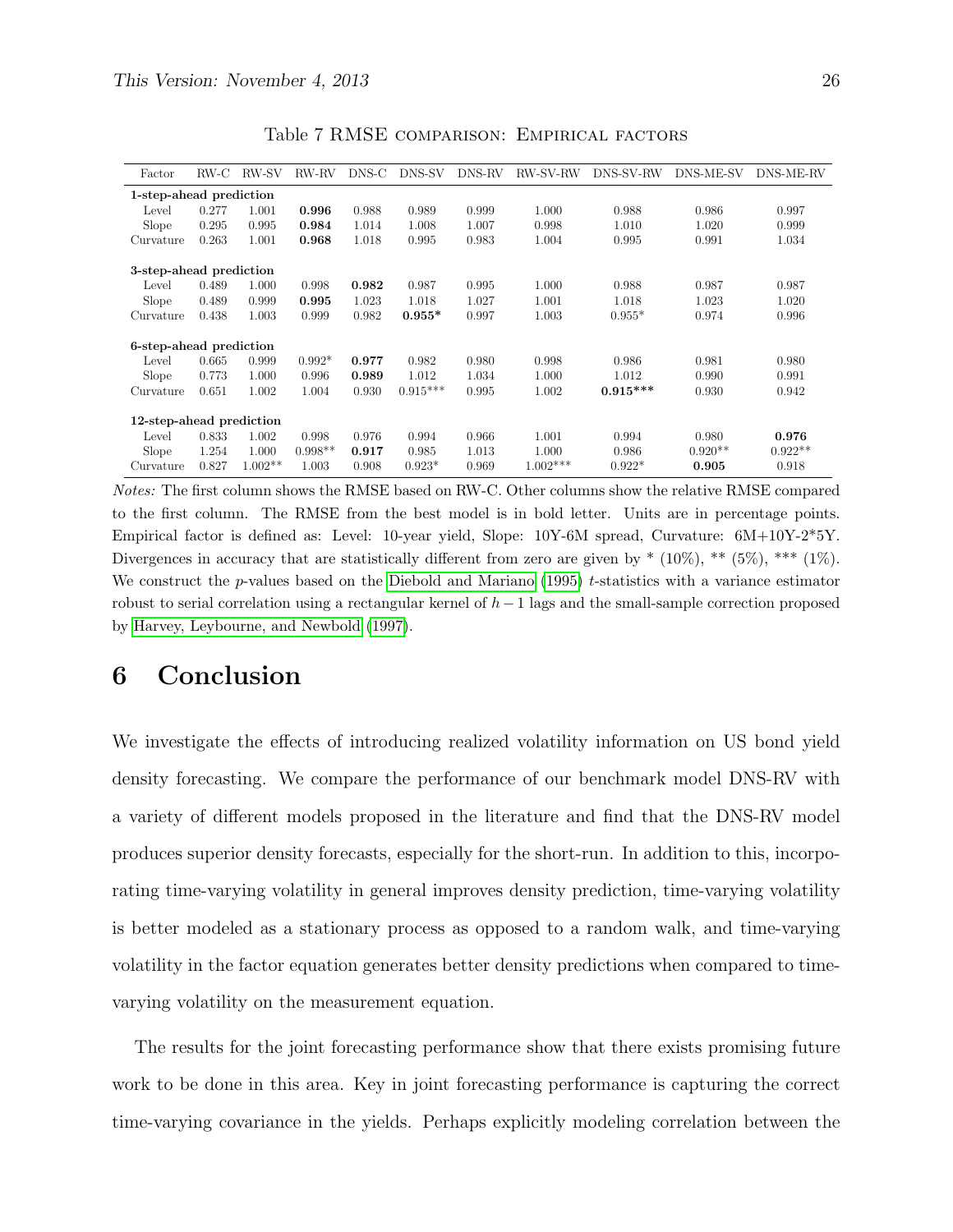| Factor                   | $RW-C$   | RW-SV     | RW-RV    | DNS-C    | DNS-SV     | DNS-RV   | RW-RV-RW  | DNS-SV-RW  | DNS-ME-SV | DNS-ME-RV |
|--------------------------|----------|-----------|----------|----------|------------|----------|-----------|------------|-----------|-----------|
| 1-step-ahead prediction  |          |           |          |          |            |          |           |            |           |           |
| Level                    | $-0.248$ | 0.110     | 0.111    | 0.011    | 0.121      | 0.110    | 0.106     | 0.108      | 0.048     | 0.037     |
| Slope                    | $-0.250$ | 0.130     | $0.104*$ | $-0.003$ | 0.115      | 0.078    | 0.134     | 0.126      | 0.050     | 0.061     |
| Curvature                | $-0.133$ | $0.052**$ | 0.008    | $-0.007$ | $0.062**$  | 0.005    | $0.056**$ | $0.065**$  | 0.037     | 0.010     |
|                          |          |           |          |          |            |          |           |            |           |           |
| 3-step-ahead prediction  |          |           |          |          |            |          |           |            |           |           |
| Level                    | $-0.779$ | 0.033     | 0.020    | 0.014    | 0.033      | 0.031    | 0.036     | 0.038      | 0.027     | 0.029     |
| Slope                    | $-0.744$ | 0.063     | 0.053    | $-0.015$ | 0.037      | 0.022    | 0.060     | 0.038      | 0.007     | 0.015     |
| Curvature                | $-0.605$ | $0.040*$  | 0.003    | 0.023    | $0.098***$ | 0.007    | $0.043**$ | $0.103***$ | 0.031     | 0.014     |
| 6-step-ahead prediction  |          |           |          |          |            |          |           |            |           |           |
| Level                    | $-1.100$ | 0.031     | 0.049    | 0.023    | 0.038      | 0.061    | 0.029     | 0.033      | 0.036     | 0.034     |
| Slope                    | $-1.180$ | $-0.255$  | $-0.064$ | 0.008    | $-0.182$   | $-0.101$ | $-0.141$  | $-0.175$   | 0.006     | 0.002     |
| Curvature                | $-0.995$ | $-0.034$  | $-0.006$ | 0.069    | $0.066*$   | 0.003    | $-0.031$  | $0.069**$  | 0.061     | 0.045     |
| 12-step-ahead prediction |          |           |          |          |            |          |           |            |           |           |
| Level                    | $-1.387$ | 0.099     | 0.151    | 0.030    | 0.101      | 0.193    | 0.098     | 0.092      | 0.047     | 0.045     |
| Slope                    | $-1.683$ | $-0.630$  | $-0.057$ | 0.044    | $-0.687$   | $-0.088$ | $-0.289$  | $-0.364$   | 0.019     | 0.017     |
| Curvature                | $-1.234$ | $-0.062$  | $-0.031$ | 0.077    | $-0.034$   | 0.021    | $-0.077$  | $-0.032$   | 0.077     | 0.061     |

Table 8 Log predictive score: Empirical factors

Notes: For this table, we perform a one-sided test with the alternative hypothesis that the alternative model has larger log predictive score than DNS-RV. The first column shows the log predictive score based on RW-C. Other columns show the difference of log predictive score from the first column. The log predictive score from the best model is in bold letter. Empirical factor is defined as: Level: 10-year yield, Slope: 10Y-6M spread, Curvature: 6M+10Y-2\*5Y. Log predictive score differences represent percentage point differences. Therefore, a difference of 0.1 corresponds to a 10% more accurate density forecast. Gains in accuracy that are statistically different from zero are given by  $*(10\%),$  \*\*  $(5\%),$  \*\*\*  $(1\%)$ . We construct the *p*-values based on the [Diebold and Mariano](#page-27-10) [\(1995\)](#page-27-10) t-statistics with a variance estimator robust to serial correlation using a rectangular kernel of  $h - 1$  lags and the small-sample correction proposed by [Harvey, Leybourne,](#page-28-14) [and Newbold](#page-28-14) [\(1997\)](#page-28-14).

stochastic volatility innovations in conjunction with using realized covariance data could lead

to large gains in joint density forecasting.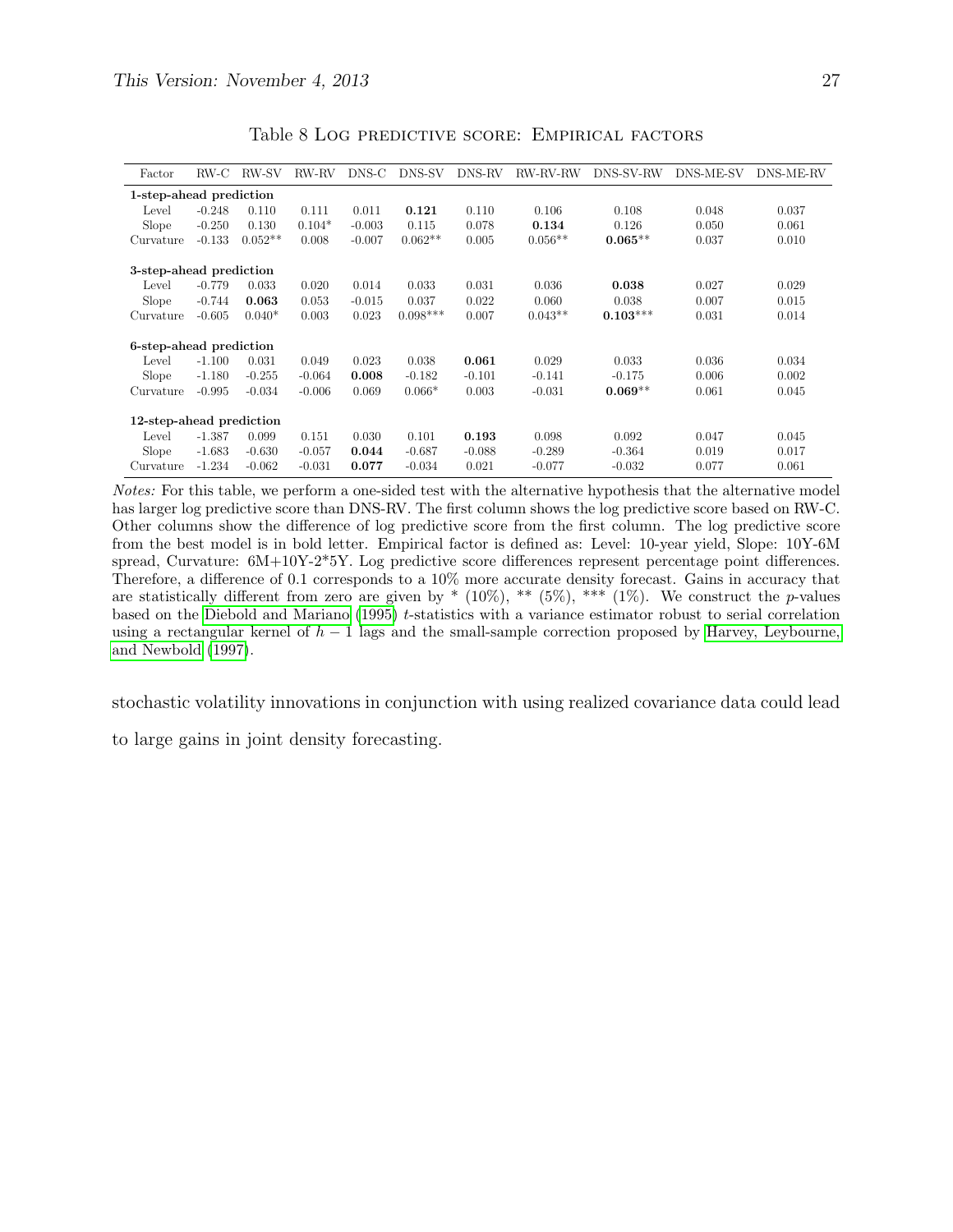## References

- <span id="page-27-11"></span>Amisano, G., and R. Giacomini (2007): "Comparing Density Forecasts via Weighted Likelihood Ratio Tests," Journal of Business  $\mathcal B$  Economic Statistics, 25(2), 177–190.
- <span id="page-27-3"></span>Andersen, T. G., and L. Benzoni (2010): "Do Bonds Span Volatility Risk in the U.S. Treasury Market? A Specification Test for Affine Term Structure Models," The Journal of Finance, 65(2), 603–653.
- <span id="page-27-9"></span>Andersen, T. G., T. Bollerslev, F. X. Diebold, and P. Labys (2003): "Modeling and Forecasting Realized Volatility," Econometrica, 71(2), 579–625.
- <span id="page-27-6"></span>Barndorff-Nielsen, O. E., and N. Shephard (2002): "Econometric Analysis of Realized Volatility and Its Use in Estimating Stochastic Volatility Models," Journal of the Royal Statistical Society: Series B (Statistical Methodology), 64(2), 253–280.
- <span id="page-27-7"></span>BIANCHI, F., H. MUMTAZ, AND P. SURICO (2009): "The Great Moderation of the Term Structure of UK Interest Rates," Journal of Monetary Economics, 56(6), 856 – 871.
- <span id="page-27-1"></span>Carriero, A., T. E. Clark, and M. Marcellino (2013): "No Arbitrage Priors, Drifting Volatilities, and the Term Structure of Interest Rates," Discussion paper, Working paper.
- <span id="page-27-13"></span>CARTER, C. K., AND R. KOHN (1994): "On Gibbs Sampling for State Space Models," Biometrika, 81(3), 541–553.
- <span id="page-27-4"></span>CHRISTENSEN, J. H., J. A. LOPEZ, AND G. D. RUDEBUSCH (2011): "Can Spanned Term Structure Factors Drive Stochastic Volatility?," Discussion paper, Working paper.
- <span id="page-27-5"></span>Cieslak, A., and P. Povala (2013): "Understanding Bond Risk Premia," Discussion paper, Working paper.
- <span id="page-27-8"></span>COGLEY, T., AND T. J. SARGENT (2005): "Drifts and Volatilities: Monetary Policies and Outcomes in the Post WWII US," Review of Economic Dynamics,  $8(2)$ ,  $262 - 302$ .
- <span id="page-27-14"></span>DEL NEGRO, M., AND F. SCHORFHEIDE (2013): "DSGE Model-Based Forecasting," in Handbook of Economic Forecasting, ed. by G. Elliott, and A. Timmermann, vol. 2A, chap. 2, pp. 57 – 140. Elsevier.
- <span id="page-27-0"></span>Diebold, F. X., and C. Li (2006): "Forecasting the Term Structure of Government Bond Yields," *Journal of Econometrics*,  $130(2)$ ,  $337 - 364$ .
- <span id="page-27-10"></span>Diebold, F. X., and R. S. Mariano (1995): "Comparing Predictive Accuracy," Journal of Business & Economic Statistics,  $20(1)$ , 134-144.
- <span id="page-27-2"></span>DIEBOLD, F. X., AND G. D. RUDEBUSCH (2012): Yield Curve Modeling and Forecasting. Princeton University Press.
- <span id="page-27-12"></span>DUFFEE, G. R. (2011): "Forecasting with the Term Structure: The Role of No-Arbitrage Restrictions," Discussion paper, Working papers//the Johns Hopkins University, Department of Economics.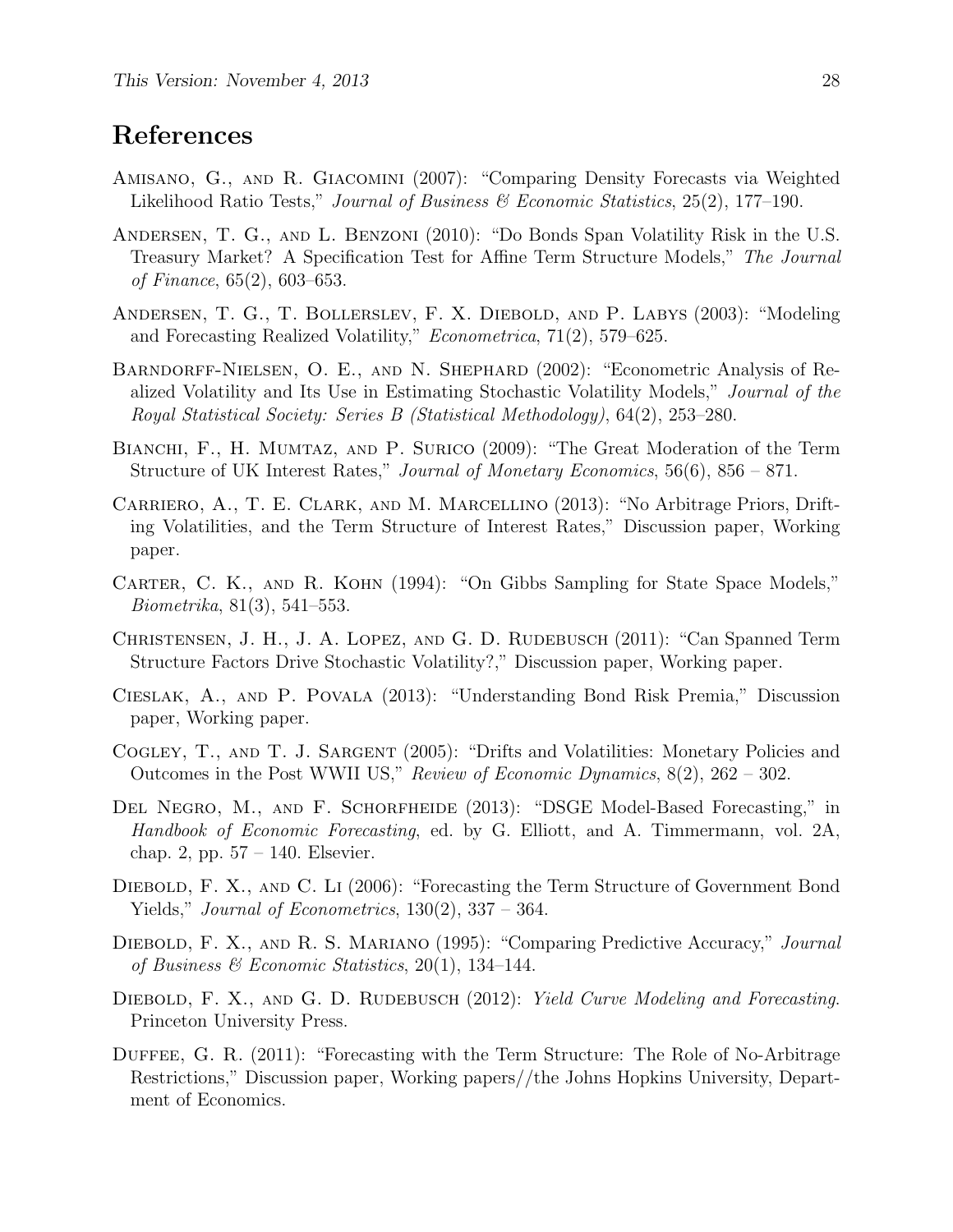- <span id="page-28-4"></span>DUFFEE, G. R. (2012): "Forecasting Interest Rates," Economics Working Paper Archive 599, The Johns Hopkins University,Department of Economics.
- <span id="page-28-0"></span>Egorov, A. V., Y. Hong, and H. Li (2006): "Validating Forecasts of the Joint Probability Density of Bond Yields: Can Affine Models Beat Random Walk?," Journal of Econometrics,  $135(1 - 2)$ ,  $255 - 284$ .
- <span id="page-28-13"></span>Geweke, J., and G. Amisano (2010): "Comparing and Evaluating Bayesian Predictive Distributions of Asset Returns," *International Journal of Forecasting*, 26(2), 216 – 230.
- <span id="page-28-11"></span>GÜRKAYNAK, R. S., B. SACK, AND J. H. WRIGHT (2007): "The U.S. Treasury Yield Curve: 1961 to the Present," *Journal of Monetary Economics*,  $54(8)$ ,  $2291 - 2304$ .
- <span id="page-28-8"></span>Hansen, P. R., Z. Huang, and H. H. Shek (2012): "Realized GARCH: a Joint Model for Returns and Realized Measures of Volatility," Journal of Applied Econometrics, 27(6), 877–906.
- <span id="page-28-15"></span>HANSEN, P. R., A. LUNDE, AND J. M. NASON (2011): "The Model Confidence Set," Econometrica, 79(2), 453–497.
- <span id="page-28-14"></span>HARVEY, D., S. LEYBOURNE, AND P. NEWBOLD (1997): "Testing the Equality of Prediction Mean Squared Errors," *International Journal of Forecasting*,  $13(2)$ ,  $281 - 291$ .
- <span id="page-28-2"></span>HAUTSCH, N., AND Y. OU (2012): "Analyzing Interest Rate Risk: Stochastic Volatility in the Term Structure of Government Bond Yields," Journal of Banking  $\mathcal C$  Finance, 36(11),  $2988 - 3007$ .
- <span id="page-28-3"></span>HAUTSCH, N., AND F. YANG (2012): "Bayesian Inference in a Stochastic Volatility Nelson– Siegel Model," Computational Statistics & Data Analysis,  $56(11)$ ,  $3774 - 3792$ .
- <span id="page-28-6"></span>JIN, X., AND J. M. MAHEU (2013): "Modeling Realized Covariances and Returns," Journal of Financial Econometrics, 11(2), 335–369.
- <span id="page-28-10"></span>Jungbacker, B., S. J. Koopman, and M. van der Wel (2013): "Smooth Dynamic Factor Analysis with Application to the US Term Structure of Interest Rates," Journal of Applied Econometrics.
- <span id="page-28-9"></span>JUSTINIANO, A., AND G. E. PRIMICERI (2008): "The Time-Varying Volatility of Macroeconomic Fluctuations," The American Economic Review, 98(3), pp. 604–641.
- <span id="page-28-12"></span>KIM, S., N. SHEPHARD, AND S. CHIB (1998): "Stochastic Volatility: Likelihood Inference and Comparison with ARCH Models," The Review of Economic Studies, 65(3), 361–393.
- <span id="page-28-1"></span>Koopman, S. J., M. I. P. Mallee, and M. Van der Wel (2010): "Analyzing the Term Structure of Interest Rates Using the Dynamic Nelson–Siegel Model With Time–Varying Parameters," Journal of Business & Economic Statistics, 28(3), 329–343.
- <span id="page-28-5"></span>MAHEU, J. M., AND T. H. MCCURDY (2011): "Do High-Frequency Measures of Volatility Improve Forecasts of Return Distributions?," Journal of Econometrics, 160(1), 69 – 76.
- <span id="page-28-7"></span>SHEPHARD, N., AND K. SHEPPARD (2010): "Realising the Future: Forecasting with High-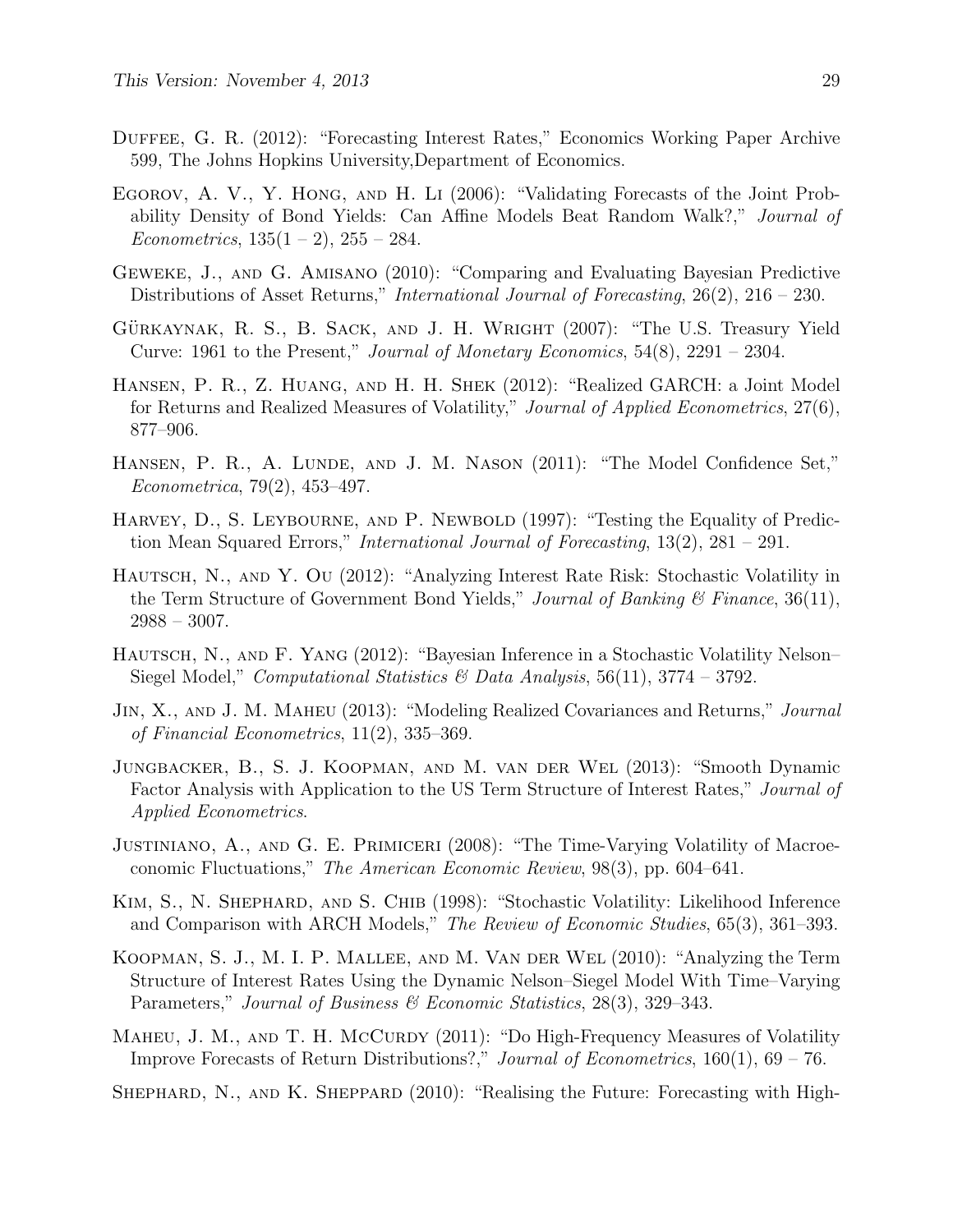Frequency-Based Volatility (HEAVY) Models," Journal of Applied Econometrics, 25(2), 197–231.

- <span id="page-29-0"></span>TAKAHASHI, M., Y. OMORI, AND T. WATANABE (2009): "Estimating Stochastic Volatility Models Using Daily Returns and Realized Volatility Simultaneously," Computational Statistics & Data Analysis, 53(6), 2404 – 2426.
- <span id="page-29-1"></span>van Dijk, D., S. J. Koopman, M. van der Wel, and J. H. Wright (2013): "Forecasting Interest Rates with Shifting Endpoints," Tinbergen Institute Discussion Papers 12-076/4, Tinbergen Institute.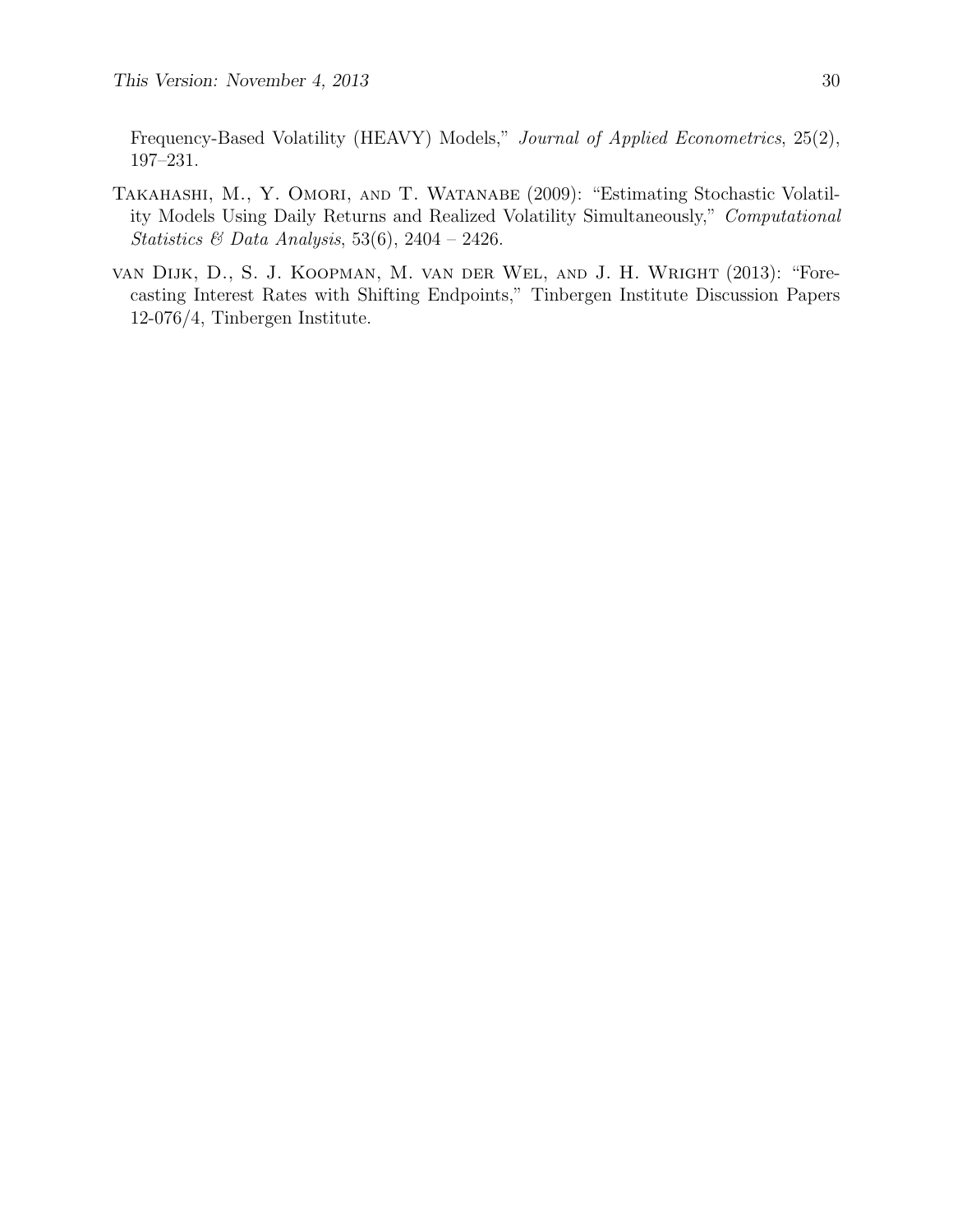# Appendices

# A State Space Representation

For completeness, we present the full specification of the state space form of the model. We give a detailed explanation of these equations in sections 2.1 and 2.2 of the main text. Consider a set of bond yields  $y_t = \{y_t(1), ..., y_t(N)\}$ .  $\tau_j$  is the maturity in months of bond yield j and  $\lambda$  is the point of maximal curvature.

$$
y_t = \begin{pmatrix} 1 & \frac{1 - e^{-\lambda \tau_1}}{\lambda \tau_1} & \frac{1 - e^{-\lambda \tau_1}}{\lambda \tau_1} - e^{\lambda \tau_1} \\ \cdot & \cdot & \cdot \\ \cdot & \cdot & \cdot \\ \cdot & \cdot & \cdot \\ 1 & \frac{1 - e^{-\lambda \tau_N}}{\lambda \tau_N} & \frac{1 - e^{-\lambda \tau_N}}{\lambda \tau_N} - e^{\lambda \tau_N} \end{pmatrix} \begin{pmatrix} l_t \\ s_t \\ c_t \end{pmatrix} + \epsilon_t \tag{A.1}
$$

$$
\epsilon_t \sim N(0, Q) \tag{A.2}
$$

<span id="page-30-0"></span>
$$
\log(RV_t) = \beta + \Lambda_h \tilde{h}_t + \zeta_t \tag{A.3}
$$

$$
\zeta_t \sim N(0, S) \tag{A.4}
$$

$$
\begin{pmatrix} l_t - \mu_l \\ s_t - \mu_s \\ c_t - \mu_c \end{pmatrix} = \begin{pmatrix} \phi_l & 0 & 0 \\ 0 & \phi_s & 0 \\ 0 & 0 & \phi_c \end{pmatrix} \begin{pmatrix} l_{t-1} - \mu_l \\ s_{t-1} - \mu_s \\ c_{t-1} - \mu_c \end{pmatrix} + \eta_t
$$
(A.5)

$$
\eta_t \sim N(0, H_t) \tag{A.6}
$$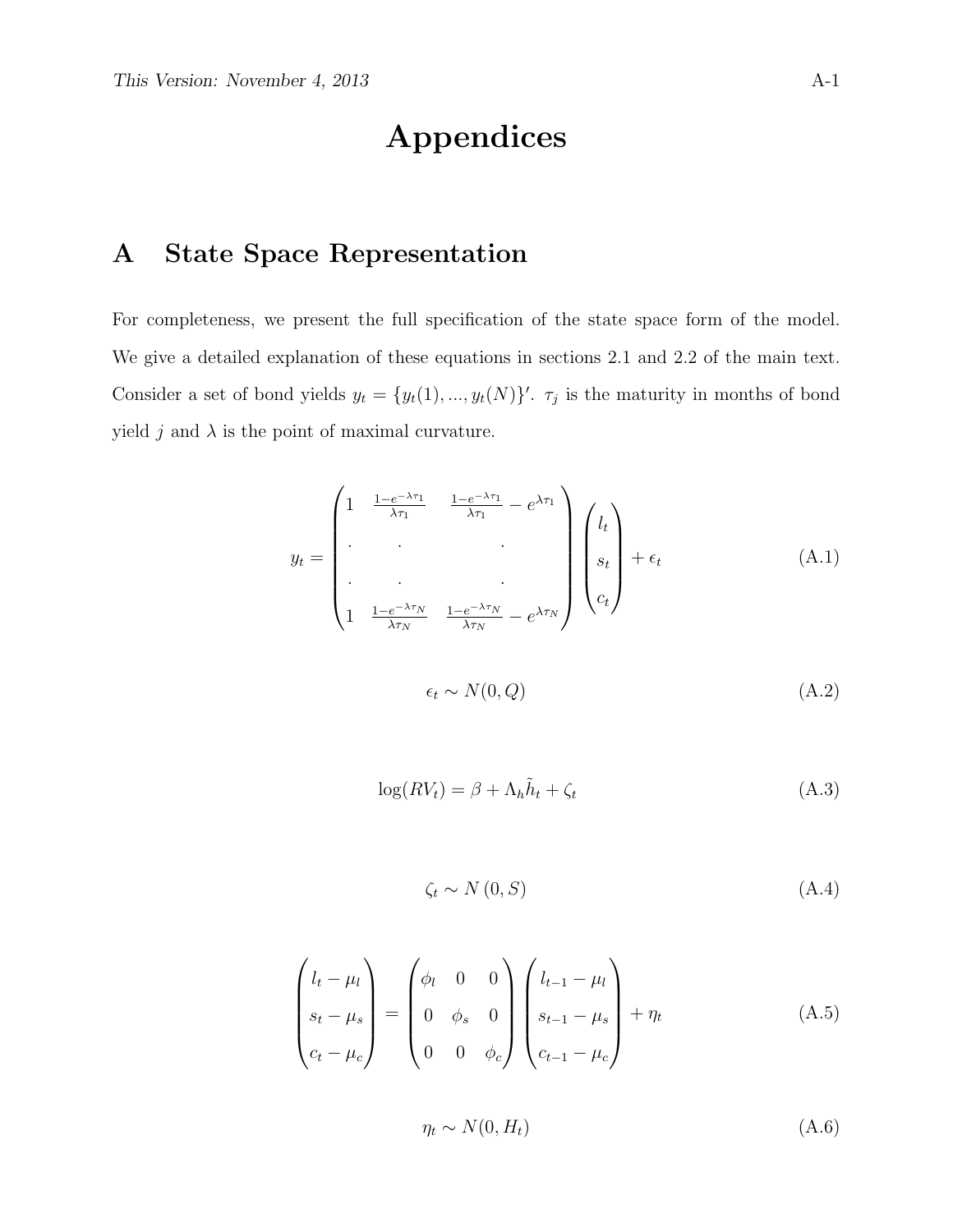$$
H_t = \begin{pmatrix} e^{h_{l,t}} & 0 & 0 \\ 0 & e^{h_{s,t}} & 0 \\ 0 & 0 & e^{h_{c,t}} \end{pmatrix}
$$
 (A.7)

$$
h_{i,t} - \mu_{i,h} = \phi_{i,h}(h_{i,t-1} - \mu_{i,h}) + e_{i,t}
$$
\n(A.8)

$$
e_{i,t} \sim N(0, \sigma_{i,h}^2) \tag{A.9}
$$

for  $i = l, s, c$  and Q and S are diagonal matrix.

# B Measurement Equation for RV: Derivation and Approximation

Equation [A.3](#page-30-0) is the linearized version of the nonlinear measurement equation that comes from adding realized volatility information to the dynamic factor model. We perform a first-order approximation of the logarithm of the following equation

$$
RV_t \approx Var_{t-1}(y_t) = diag(\Lambda_f H_t \Lambda'_f + Q)
$$
  
= 
$$
diag(\tilde{\Lambda}_f \tilde{H}_t \tilde{\Lambda}'_f + Q)
$$
 (A.10)

where we write the logarithm of volatility in deviation form  $\tilde{h}_{i,t} = h_{i,t} - \mu_{h,i}$  for  $i = l, s, c$ . Then  $H_t$  is a 3 × 3 diagonal matrix with each element corresponding to  $e^{\tilde{h}_{i,t}}$  and  $\tilde{\Lambda}_f$  =  $\Lambda_f[e^{\mu_l/2}, e^{\mu_s/2}, e^{\mu_c/2}]'$ . We first derive the nonlinear measurement equation that links the realized volatility with underlying factor volatility. Our derivation is similar to [Maheu and](#page-28-5) [McCurdy](#page-28-5) [\(2011\)](#page-28-5) but we derive it under the dynamic factor model framework. Then, we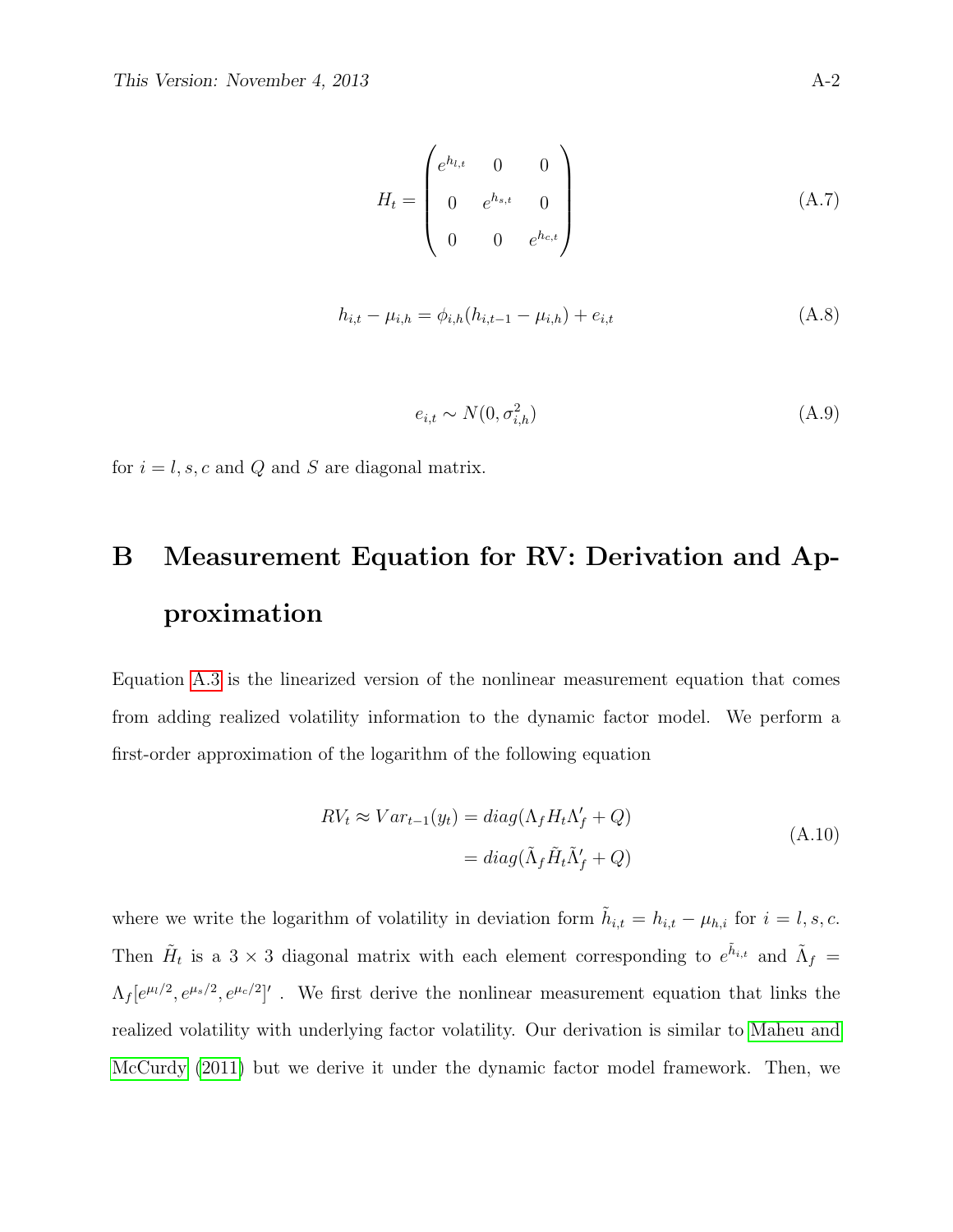describe the approximation to get the linearized measurement equation for  $RV_t$ .

**Derivation of the measurement equation** We assume that the  $RV<sub>t</sub>$  has a log-Normal distribution (element-wise). Then we have

$$
E_{t-1}[RV_t] = \exp\left(E_{t-1}\log(RV_t) + \frac{1}{2}Var_{t-1}(\log(RV_t))\right) = diag(\tilde{\Lambda}_f\tilde{H}_t\tilde{\Lambda}_f' + Q).
$$

where the second equality is from Corollary 1 of [Andersen, Bollerslev, Diebold, and Labys](#page-27-9)  $(2003)$  and we assume that  $RV_t$  is an unbiased estimator for the quadratic variation. Taking logarithm on both sides gives,

$$
E_{t-1}\log(RV_t) + \frac{1}{2}Var_{t-1}(\log(RV_t)) = \log\left(diag(\tilde{\Lambda}_f\tilde{H}_t\tilde{\Lambda}'_f + Q)\right).
$$

Assume the conditional variance of the  $RV_t$  is constant and write  $E_{t-1}[\log(RV_t)] = \log(RV_t) +$  $\zeta_t$  where<sup>[11](#page-0-0)</sup>  $\zeta_t \sim \mathcal{N}(0, S)$ . Then we get

<span id="page-32-0"></span>
$$
\log(RV_t) = \tilde{\beta} + \log(diag(\tilde{\Lambda}_f \tilde{H}_t \tilde{\Lambda}'_f + Q)) + \zeta_t, \quad \zeta_t \sim \mathcal{N}(0, S). \tag{A.11}
$$

where  $\tilde{\beta}$  can be viewed as the conditional variance of log realized volatility plus potential bias caused by the assumption we made.

Linearization We present the derivation of equation [5.](#page-7-0) We linearize the equation [A.11](#page-32-0) for *i*th element around  $\tilde{h}_{j,t} = 0$  to get

$$
\log(RV_{i,t}) = \beta_i + \nu_i \left( \sum_{j=1}^3 \tilde{\Lambda}_{f,i,j}^2 \tilde{h}_{j,t} \right) + \zeta_t, \quad \zeta_t \sim \mathcal{N}(0, S).
$$

<sup>&</sup>lt;sup>11</sup>Distribution of  $\zeta_t$  is obtained by assuming that  $RV_t$  follows a log-Normal distribution.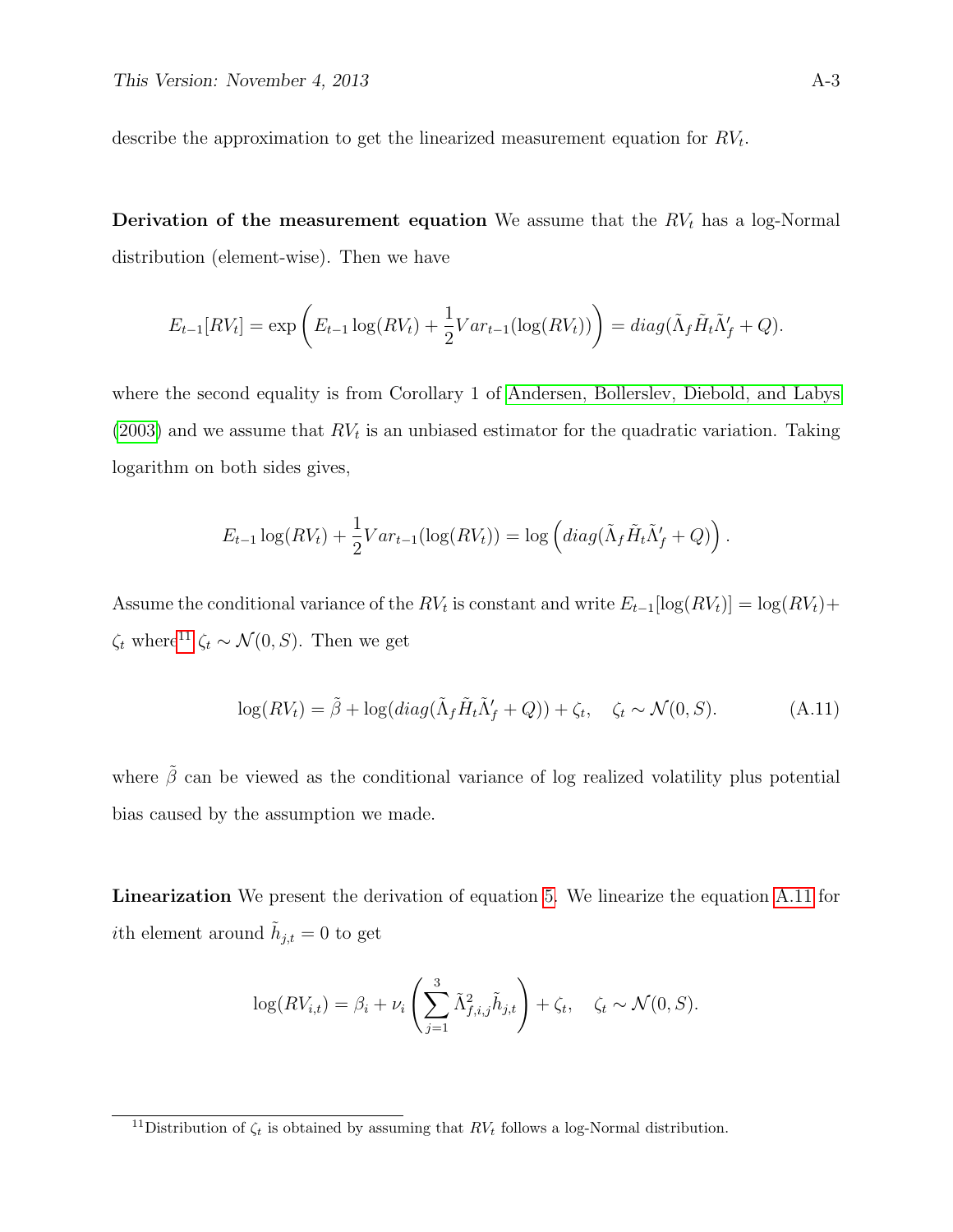where

$$
\beta_i = \tilde{\beta}_i + \log(\tilde{\Lambda}_{f,i}^2 + Q_{i,i})
$$

$$
\nu_i = \frac{1}{(\tilde{\Lambda}_{f,i}^2 + Q_{i,i})}.
$$

 $\nu_i \left( \sum_{j=1}^3 \tilde{\Lambda}_{f,i,j}^2 \tilde{h}_{j,t} \right)$  corresponds to  $\Lambda_{h,i} \tilde{h}_t$  and  $\tilde{\Lambda}_{f,i,j}^2$  is the  $(i, j)$ th element of  $\tilde{\Lambda}_f^2$  in equation [5.](#page-7-0) Note that  $\beta \neq \tilde{\beta}$  as  $\beta$  is the constant term from the linearized equation while  $\tilde{\beta}$  is from the nonlinear one.

# C Estimation Procedure

Presented is the algorithm for the Gibbs sampling. We draw 15000 samples, saving every 5th draw, with the first 5000 draws as burn-in. The priors we choose for the model are all extremely loose. They are presented in table [A-1.](#page-37-0)

Because of the assumption of independent AR(1) factor and stochastic volatility processes, the algorithm simplifies slightly. A general multivariate case, however, is a trivial extension.

Call  $\Theta^* = \{\mu_f, \phi_f, \mu_h, \phi_h, \beta, Q, S, \sigma_h^2, f_{1:T}, h_{1:T}\}\$ , the parameters on which we would like to perform inference. Note that as is standard in Bayesian estimation, we use the data augmentation method and consider  $f_t$  and  $h_t$  as random vectors.

1. Initialize  $\Theta^*$ .

We do so using the [Hautsch and Yang](#page-28-3) [\(2012\)](#page-28-3) estimates where possible. For S, we initialize with the identity matrix. For each element of  $\beta$ , we initialize at 0. For the factors and stochastic volatilities we draw each element from a normal distribution.

Enter into iteration i: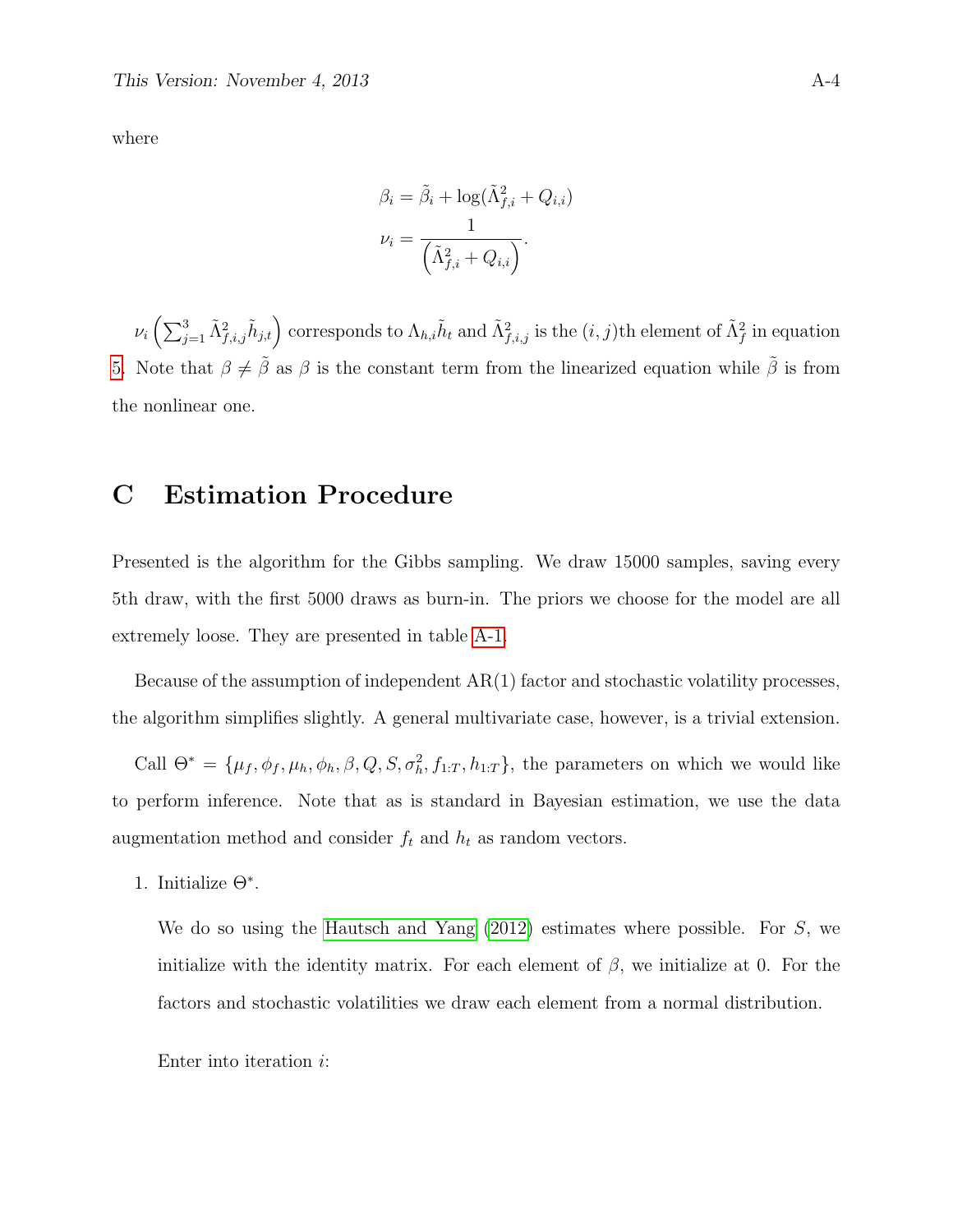- 2. (Drawing  $Q|\Theta^*_{-Q}$ ) Since Q is diagonal, we draw the diagonal elements one at a time. Each element of the diagonal term on Q is distributed as an inverse gamma distribu-tion.<sup>[12](#page-0-0)</sup>
- 3. (Drawing  $\beta$ ,  $S|\Theta^*_{-\beta,S}$ ) We can likewise draw  $\beta$  and the diagonal elements of S equationby-equation. It is a standard linear regression normal-inverse gamma framework.
- 4. (Drawing  $f_{1:T} | \Theta^*_{-f_{1:T}}$ ) The [Carter and Kohn](#page-27-13) [\(1994\)](#page-27-13) multi-move Gibbs sampling procedure with stochastic volatility can be used to draw the level, slope, and curvature factors.
- 5. (Drawing  $\mu_f$ ,  $\phi_f | \Theta^*_{-\mu_f,\phi_f}$ ) Because we specify the factors and stochastic volatilities to have independent  $AR(1)$  processes, we can separate the drawing of the parameters for each factor. Drawing the parameters equation-by-equation is possible through the linear regression with stochastic volatility laid out in [Hautsch and Yang](#page-28-3) [\(2012\)](#page-28-3).
- 6. (Drawing  $h_{1:T} | \Theta^*_{-h_{1:T}}$ ) We have a measurement equation made up of two parts. The first part uses the [Kim, Shephard, and Chib](#page-28-12) [\(1998\)](#page-28-12) method to transform the level, slope, and curvature factor equations. The measurement equation defined by the level factor is

$$
\log((l_t - (1 - \phi_{l,h})\mu_{l,h} - \phi_{l,h}l_{t-1})^2) = h_{l,t} + \log(x_{l,t}^2)
$$
\n(A.12)

We approximate the error term using a mixture of normals as in [Kim, Shephard, and](#page-28-12) [Chib](#page-28-12) [\(1998\)](#page-28-12).

The second part is the realized volatility measurement equation.

Therefore, equations [A.13](#page-34-0) and [A.3](#page-30-0) define the measurement equation:

<span id="page-34-0"></span>
$$
f_t^* = \mu_h + I_{3 \times 3}(h_t - \mu_h) + \log(x_t^2)
$$
 (A.13)

<sup>&</sup>lt;sup>12</sup>For DNS-RV, Q enters in the realized measurement equation (equation [A.3\)](#page-30-0). In this case, we draw Q using the Metropolis-Hastings algorithm with a proposal distribution as an inverse gamma distribution.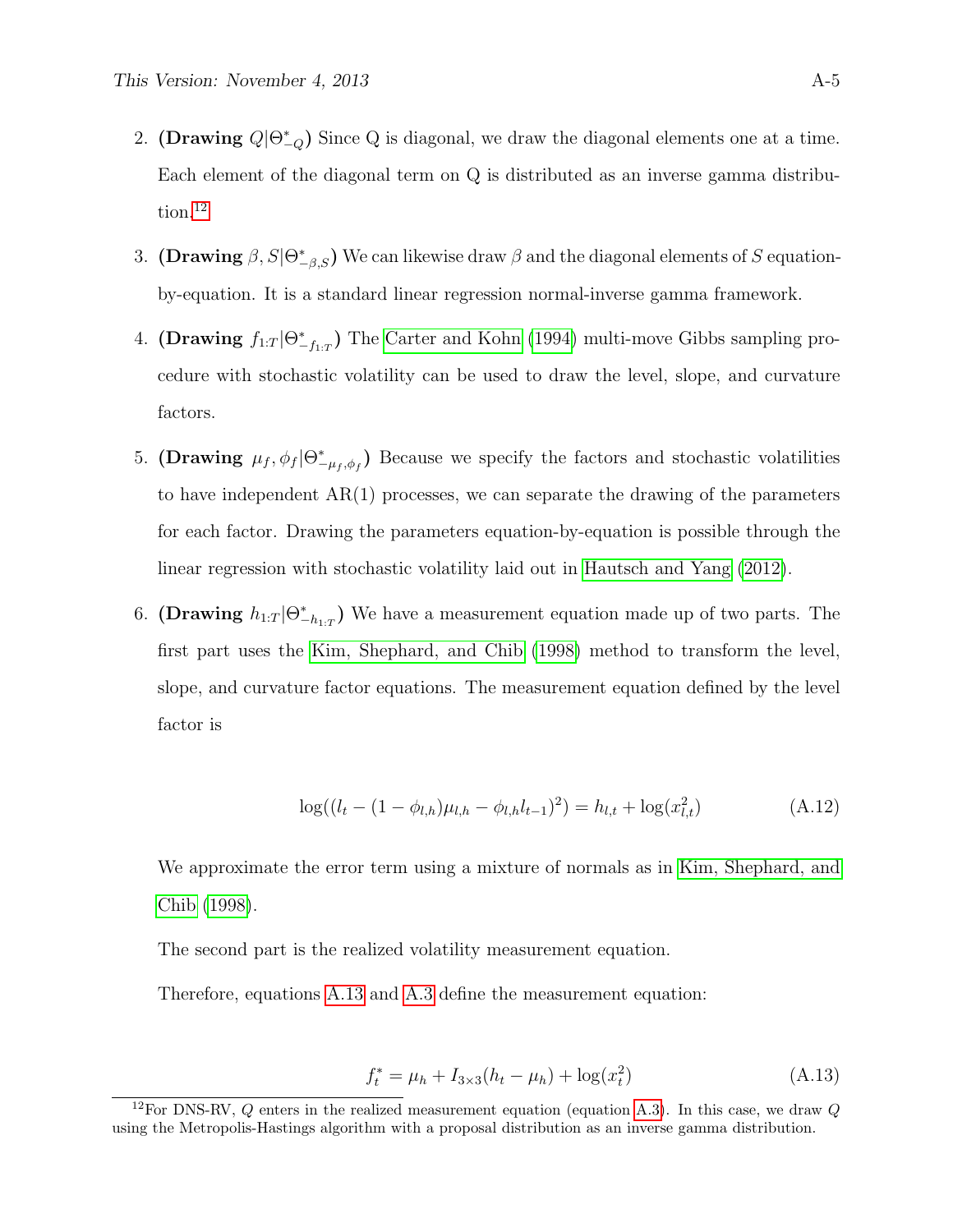The transition equation is

$$
\begin{pmatrix} h_{l,t} - \mu_{l,h} \\ h_{s,t} - \mu_{s,h} \\ h_{c,t} - \mu_{c,h} \end{pmatrix} = \begin{pmatrix} \phi_{l,h} & 0 & 0 \\ 0 & \phi_{s,h} & 0 \\ 0 & 0 & \phi_{c,h} \end{pmatrix} \begin{pmatrix} h_{l,t-1} - \mu_{l,h} \\ h_{s,t-1} - \mu_{s,h} \\ h_{c,t-1} - \mu_{c,h} \end{pmatrix} + e_t
$$
 (A.14)

Because of our linear approximation of the nonlinear measurement equation, we can simply use the standard Kalman Filter along with the [Carter and Kohn](#page-27-13) [\(1994\)](#page-27-13) multimove Gibbs simulation smoother with time-varying measurement mean and innovation volatility to draw  $h_{1:T}$ .

7. (Drawing  $\mu_h, \phi_h, \sigma_h^2 | \Theta^*_{-\mu_h, \phi_h, \sigma_h^2}$ ) We use a standard linear regression normal-inverse gamma framework to draw the parameters equation-by-equation<sup>[13](#page-0-0)</sup>.

### D Forecasting Procedure

Presented in equations [A.15](#page-35-0) - [A.17](#page-36-0) is the forecasting algorithm that we use. Because we are performing Bayesian analysis, we explicitly take into account the parameter uncertainty when generating our forecasts. We first draw parameters from the relevant posterior distributions  $(j)$  and then simulate 10 trajectories of data given the parameter values  $(k)$ . We do so for 2000 parameter draws for a total of 20000 simulated data chains from which to compare to the realized data [\(Del Negro and Schorfheide](#page-27-14) [\(2013\)](#page-27-14)). Note that for the DNS-C model, we would not have equation [A.17](#page-36-0) and the  $H_t$  would become  $H$ .

<span id="page-35-0"></span>
$$
\hat{y}_{t}^{j,k} = \Lambda_f \begin{pmatrix} l_t^{j,k} \\ s_t^{j,k} \\ c_t^{j,k} \end{pmatrix} + \tilde{\epsilon}_t^{j,k}, \quad \tilde{\epsilon}_t^{j,k} \sim N(0, Q^j)
$$
\n(A.15)

<sup>&</sup>lt;sup>13</sup>Here relies on the specifics of the linearization for our realized volatility measurement equation. Note that we linearize that equation around the previous draw's  $\mu_h$ . This means we do not have to take this equation into account when drawing our new  $\mu_h$ .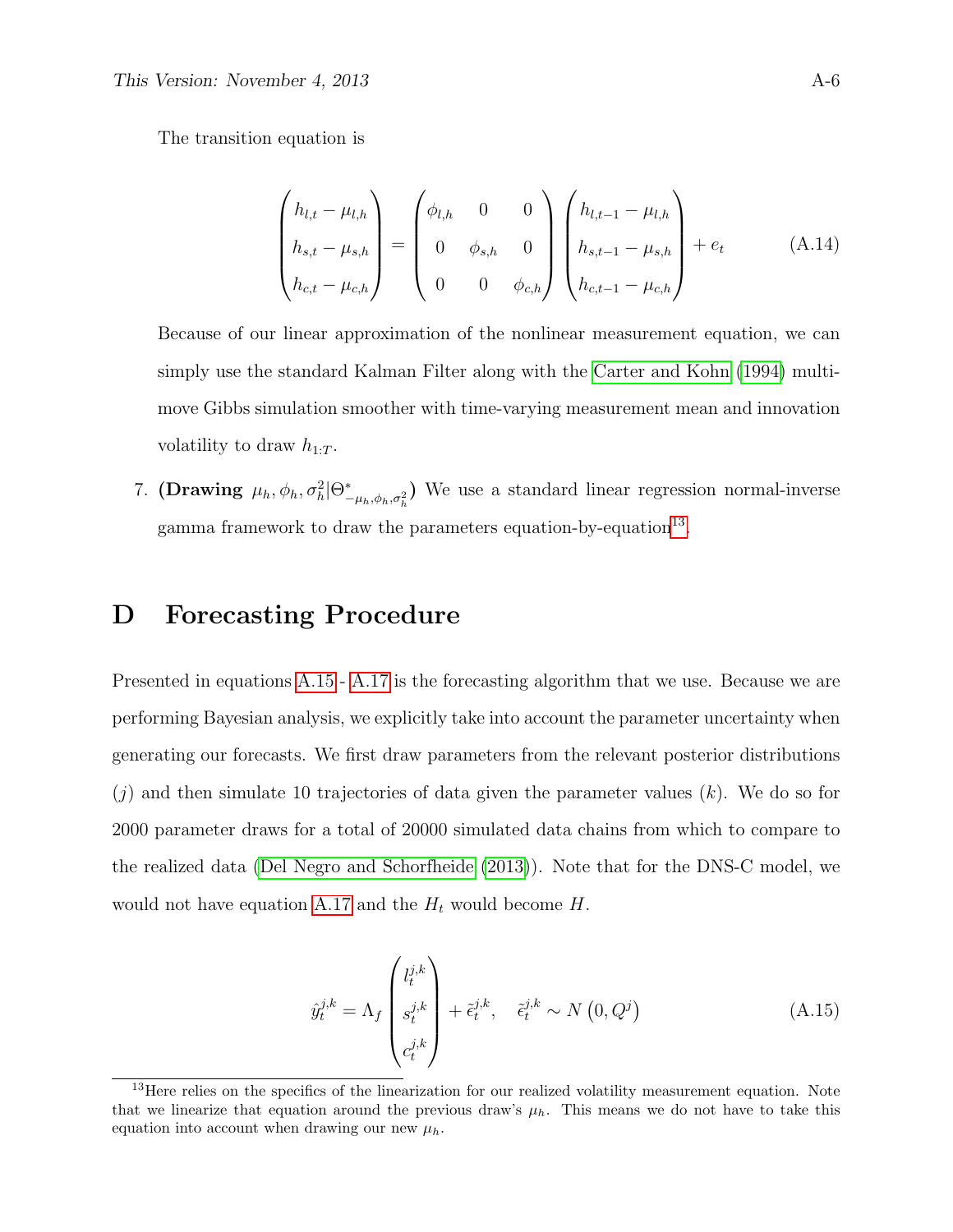$$
\begin{pmatrix} l_t^{j,k} - \mu_l^j \\ s_t^{j,k} - \mu_s^j \\ c_t^{j,k} - \mu_c^j \end{pmatrix} = \begin{pmatrix} \phi_l^j & 0 & 0 \\ 0 & \phi_s^j & 0 \\ 0 & 0 & \phi_c^j \end{pmatrix} \begin{pmatrix} l_{t-1}^{j,k} - \mu_l^j \\ s_{t-1}^{j,k} - \mu_s^j \\ c_{t-1}^{j,k} - \mu_c^j \end{pmatrix} + \tilde{\eta}_t^{j,k}, \quad \tilde{\eta}_t^{j,k} \sim N\left(0, H_t^{j,k}\right) \tag{A.16}
$$

<span id="page-36-0"></span>
$$
h_{i,t}^{j,k} - \mu_{i,h}^j = \phi_{i,h}^j (h_{i,t-1}^{j,k} - \mu_{i,h}^j) + \tilde{e}_{i,t}^{j,k}, \quad \tilde{e}_{i,t}^{j,k} \sim N\left(0, \left(\sigma_{i,h}^j\right)^2\right)
$$
(A.17)

 $j = 1, ..., 2000$  $k = 1, ..., 10$  $t = T, ..., T + 12$ 

where  ${\cal T}$  is the beginning of the forecasting period.

# E Prior Specification

We present prior distributions in table [A-1.](#page-37-0)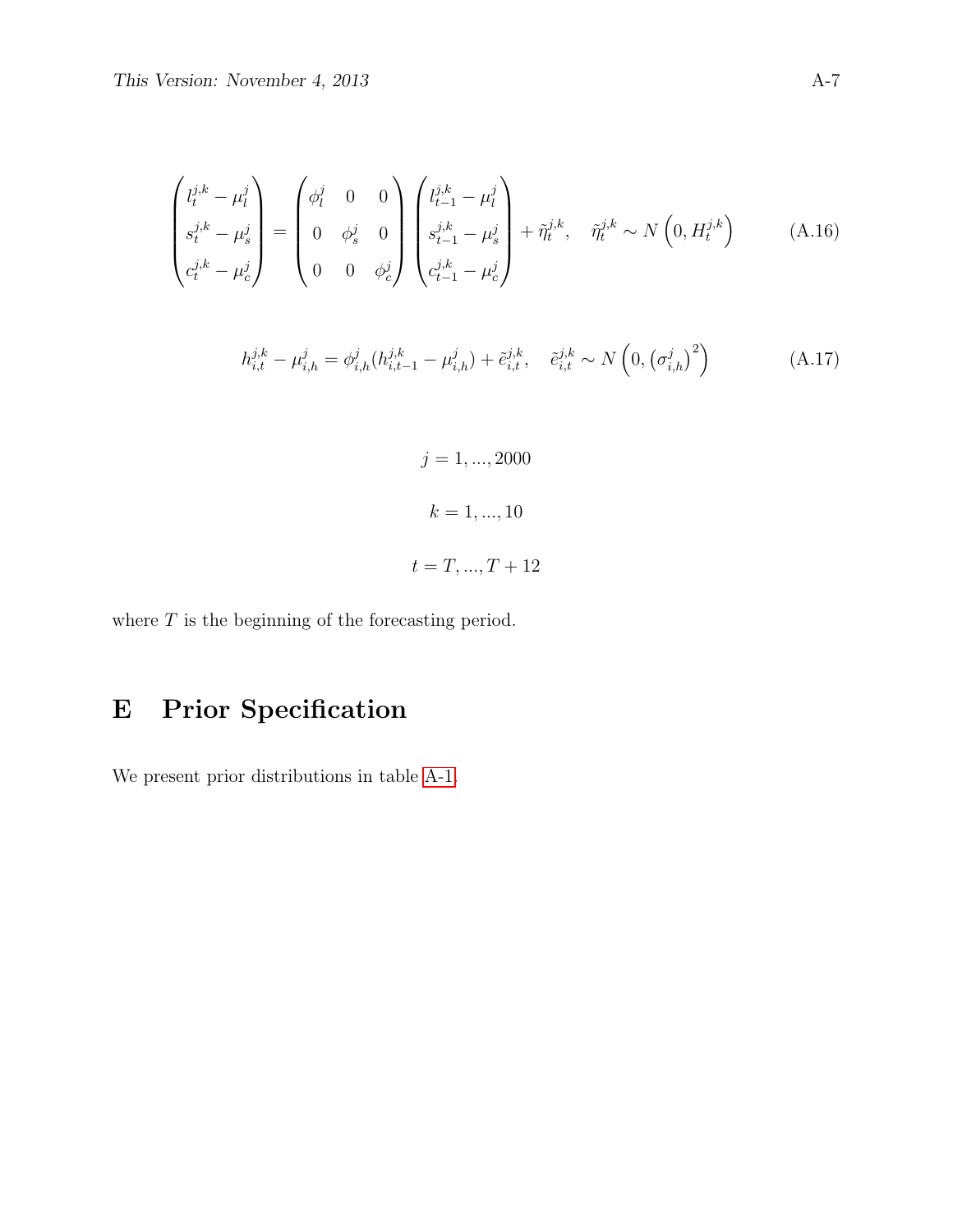<span id="page-37-0"></span>

| Parameter    | Description                                     | Dim.         | Dist. | Para(1)  | Para(2)                     |
|--------------|-------------------------------------------------|--------------|-------|----------|-----------------------------|
| Н            | Variance of the measurement error $17 \times 1$ |              | IG    | $\Omega$ | 0.001                       |
|              | $(y_t).$                                        |              |       |          |                             |
| $\mu_f$      | Long-run mean parameter for $f_t$ .             | $3 \times 1$ | N     | $\Omega$ | 100                         |
| $\phi_f$     | $AR(1)$ coefficient for $f_t$ .                 | $3 \times 1$ | N     | 0.8      | 100                         |
| $\mu_h$      | Long-run mean parameter for $h_t$ .             | $3 \times 1$ | N     | $\Omega$ | 100                         |
| $\phi_h$     | $AR(1)$ coefficient for $h_t$ .                 | $3 \times 1$ | N     | 0.8      | 100                         |
| $\sigma_h^2$ | Variance of the innovation for the              | $3 \times 1$ | IG    | 0.01     | 2                           |
|              | $h_t$ .                                         |              |       |          |                             |
| β            | Intercepts in the RV measurement $17 \times 1$  |              | - N   | $\Omega$ | 100                         |
|              | equation. Only used for $\mathcal{M}_{RV}$      |              |       |          |                             |
| S            | Variance of the measurement error $17 \times 1$ |              | IG    | $\Omega$ | 0.001                       |
|              | RV. Only used for $\mathcal{M}_{RV}$            |              |       |          |                             |
| $\sigma_f^2$ | Variance of the innovation for the              | $3 \times 1$ | IG    | 0.1      | $\mathcal{D}_{\mathcal{L}}$ |
|              | $f_t$ . Only used for models without            |              |       |          |                             |
|              | time-varying volatility                         |              |       |          |                             |

Table A-1 Prior Distribution

Note: a) All prior distributions are independent. For example, prior distributions for elements in H are independent from each other and follow the inverse gamma distribution.

b) Dim: Dimension of the parameters.

c) IG: Inverse gamma distribution. Para(1) and Para(2) mean scale and shape parameters, respectively.

d) N: Normal distribution. Para(1) and Para(2) stand for mean and variance, respectively.

e) Priors for  $\phi_f$  and  $\phi_h$  are truncated so that the processes for factors and volatilities are stationary.

f)  $M_{RV}$  is the set of models with realized volatility data.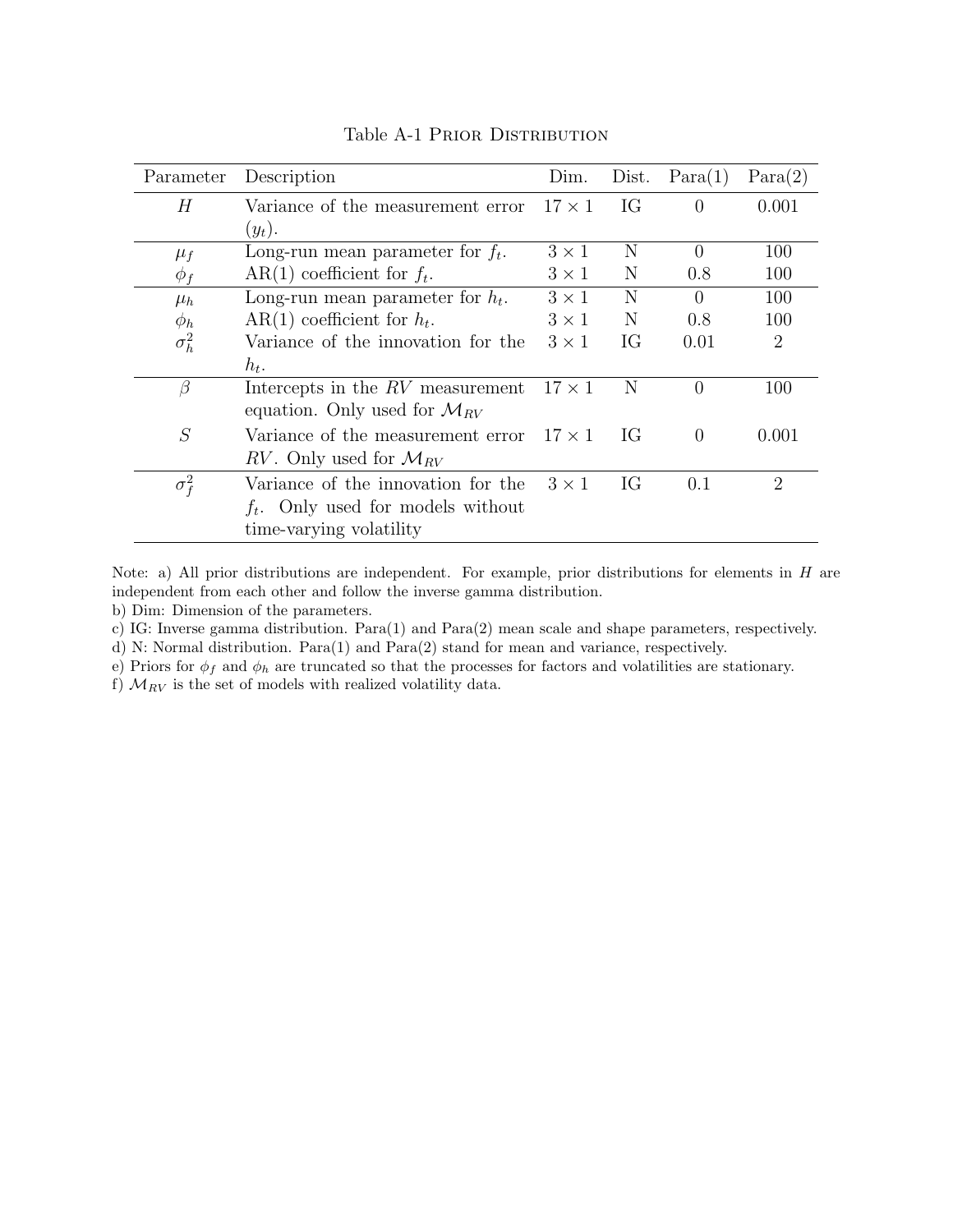# F Supporting Material (Not for publication)

# F.1 Descriptive statistics of data

| Maturity | mean | std  | min  | max   | $\hat{\rho}(1)$ | $\hat{\rho}(12)$ | $\hat{\rho}(24)$ |
|----------|------|------|------|-------|-----------------|------------------|------------------|
| 3        | 5.35 | 3.14 | 0.04 | 16.02 | 0.97            | 0.65             | 0.39             |
| 6        | 5.52 | 3.17 | 0.15 | 16.48 | 0.98            | 0.66             | 0.40             |
| 9        | 5.64 | 3.19 | 0.19 | 16.39 | 0.98            | 0.67             | 0.42             |
| 12       | 5.75 | 3.19 | 0.25 | 16.10 | 0.98            | 0.69             | 0.44             |
| 15       | 5.87 | 3.21 | 0.38 | 16.06 | 0.98            | 0.70             | 0.46             |
| 18       | 5.95 | 3.20 | 0.44 | 16.22 | 0.98            | 0.71             | 0.47             |
| 21       | 6.03 | 3.19 | 0.53 | 16.17 | 0.98            | 0.71             | 0.49             |
| 24       | 6.06 | 3.15 | 0.53 | 15.81 | 0.98            | 0.72             | 0.50             |
| 30       | 6.18 | 3.11 | 0.82 | 15.43 | 0.98            | 0.73             | 0.52             |
| 36       | 6.29 | 3.08 | 0.98 | 15.54 | 0.98            | 0.74             | 0.54             |
| 48       | 6.48 | 3.02 | 1.02 | 15.60 | 0.98            | 0.75             | 0.57             |
| 60       | 6.60 | 2.94 | 1.56 | 15.13 | 0.98            | 0.76             | 0.59             |
| 72       | 6.73 | 2.92 | 1.53 | 15.11 | 0.98            | 0.77             | 0.61             |
| 84       | 6.81 | 2.84 | 2.18 | 15.02 | 0.98            | 0.77             | 0.61             |
| 96       | 6.90 | 2.81 | 2.11 | 15.05 | 0.98            | 0.78             | 0.63             |
| 108      | 6.95 | 2.79 | 2.15 | 15.11 | 0.98            | 0.78             | 0.63             |
| 120      | 6.95 | 2.72 | 2.68 | 15.19 | 0.98            | 0.77             | 0.63             |

Table A-2 DESCRIPTIVE STATISTICS (YIELDS)

Notes: For each maturity we present mean, standard deviation, minimum, maximum and the j-th order autocorrelation coefficients for  $j = 1, 12,$  and 24.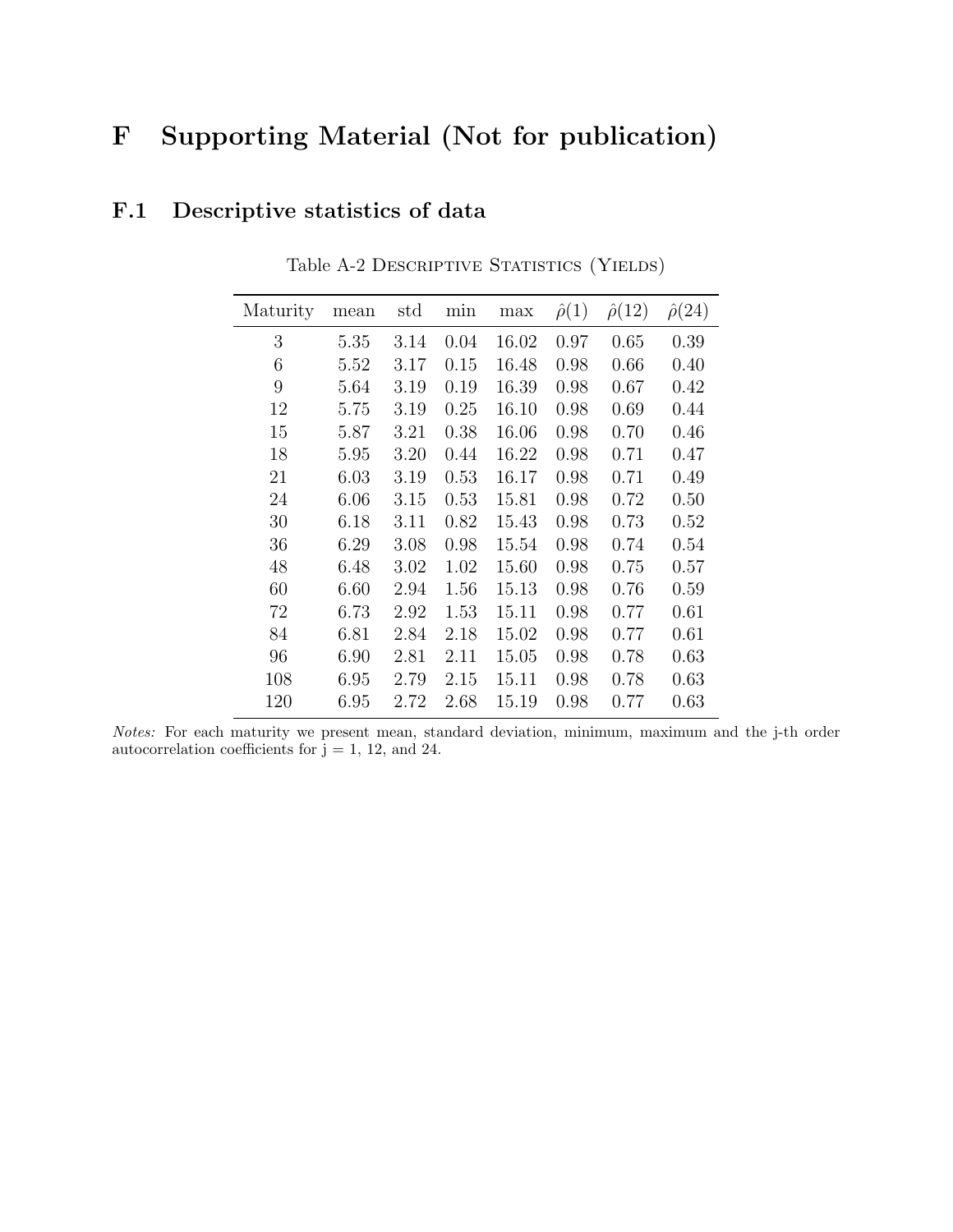| Maturity | mean    | std  | min     | max     | $\hat{\rho}(1)$ | $\hat{\rho}(12)$ | $\hat{\rho}(24)$ |
|----------|---------|------|---------|---------|-----------------|------------------|------------------|
| 3        | $-3.05$ | 1.29 | $-5.33$ | 1.10    | 0.65            | 0.31             | 0.19             |
| 6        | $-3.35$ | 1.21 | $-6.66$ | 0.64    | 0.69            | 0.28             | 0.18             |
| 9        | $-3.24$ | 1.10 | $-5.90$ | 0.47    | 0.66            | 0.23             | 0.10             |
| 12       | $-3.11$ | 1.02 | $-5.76$ | 0.41    | 0.63            | 0.21             | 0.04             |
| 15       | $-2.99$ | 0.96 | $-5.68$ | 0.36    | 0.61            | 0.20             | 0.01             |
| 18       | $-2.89$ | 0.93 | $-5.59$ | 0.29    | 0.61            | 0.20             | $-0.01$          |
| 21       | $-2.81$ | 0.90 | $-5.52$ | 0.20    | 0.60            | 0.20             | $-0.02$          |
| 24       | $-2.75$ | 0.88 | $-5.46$ | 0.11    | 0.60            | 0.20             | $-0.03$          |
| 30       | $-2.66$ | 0.85 | $-5.34$ | $-0.04$ | 0.59            | 0.20             | $-0.03$          |
| 36       | $-2.61$ | 0.83 | $-5.23$ | $-0.12$ | 0.60            | 0.21             | $-0.03$          |
| 48       | $-2.57$ | 0.79 | $-5.02$ | $-0.19$ | 0.61            | 0.22             | $-0.02$          |
| 60       | $-2.57$ | 0.77 | $-4.84$ | $-0.22$ | 0.61            | 0.23             | $-0.01$          |
| 72       | $-2.58$ | 0.76 | $-4.67$ | $-0.25$ | 0.61            | 0.25             | 0.00             |
| 84       | $-2.59$ | 0.76 | $-4.66$ | $-0.21$ | 0.62            | 0.27             | 0.00             |
| 96       | $-2.61$ | 0.75 | $-4.66$ | $-0.18$ | 0.63            | 0.29             | 0.01             |
| 108      | $-2.62$ | 0.75 | $-4.66$ | $-0.17$ | 0.64            | 0.30             | 0.01             |
| 120      | $-2.63$ | 0.75 | $-4.65$ | $-0.18$ | 0.66            | 0.31             | 0.01             |

Table A-3 Descriptive Statistics (log realized volatility)

Notes: For each maturity we present mean, standard deviation, minimum, maximum and the j-th order autocorrelation coefficients for  $\vec{j} = 1, 12,$  and 24.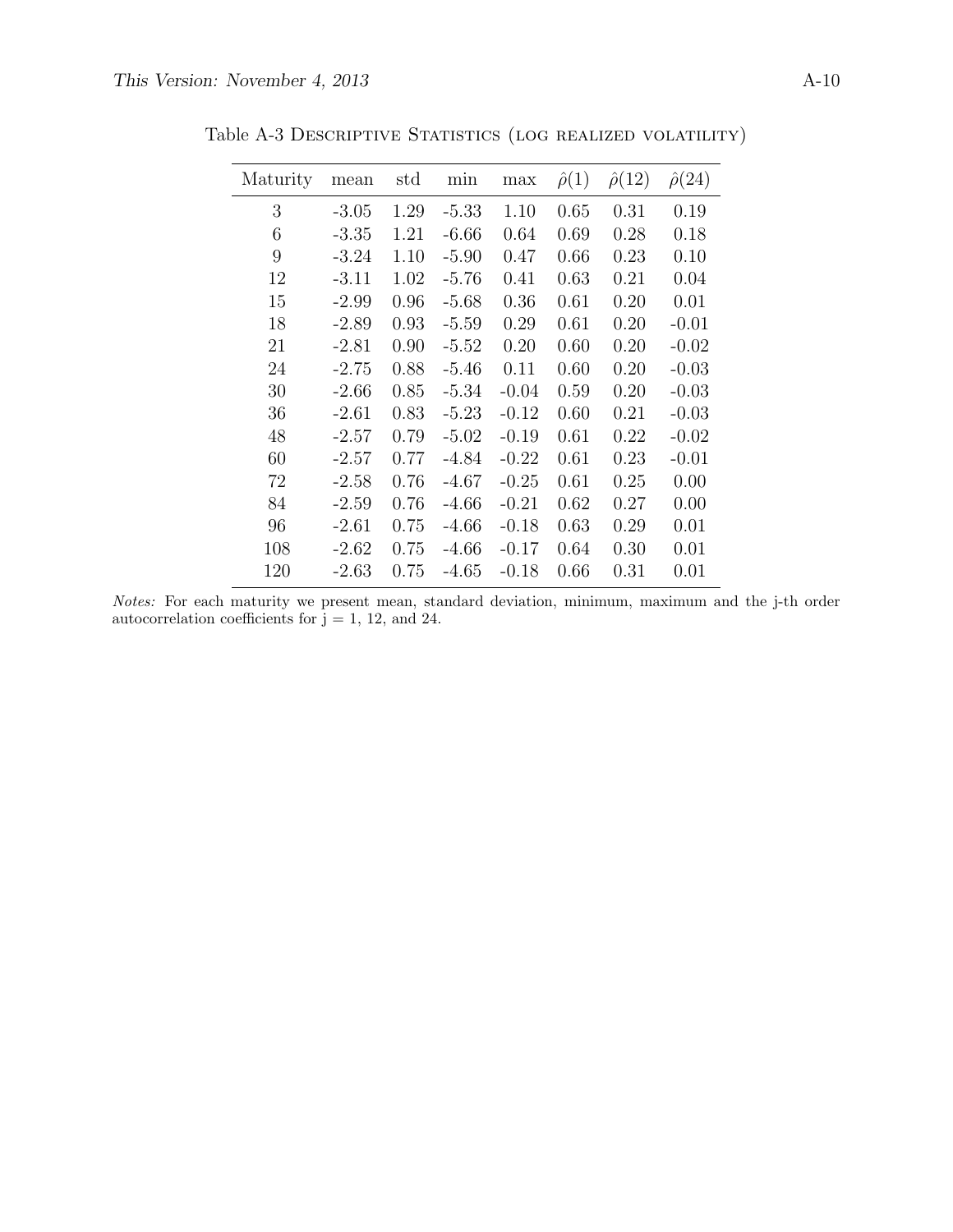## F.2 In-sample estimation (posterior moments)

We denote  $\{y_1, y_2, y_3, \ldots, y_{16}, y_{17}\}$  = monthly U.S. Treasury yields with maturities of  $(3, 6, 9, 9)$ 12, 15, 18, 21 months and 2, 2.5, 3, 4, 5, 6, 7, 8, 9, 10 years.

Table A-4 POSTERIOR MOMENTS OF H

|             |        | $RW-C$      | RW-SV       | $RW-RV$     | DNS-C       | DNS-SV      | DNS-RV      | RW-SV-RW    | DNS-SV-RW   |
|-------------|--------|-------------|-------------|-------------|-------------|-------------|-------------|-------------|-------------|
| $y_1$       | $5\%$  | 0.064       | 0.063       | 0.060       | 0.063       | 0.063       | 0.488       | 0.063       | 0.063       |
|             | $50\%$ | 0.074       | 0.072       | 0.068       | 0.072       | 0.072       | 0.610       | 0.072       | 0.072       |
|             | $95\%$ | 0.085       | 0.083       | 0.080       | 0.083       | 0.082       | 0.760       | 0.083       | 0.083       |
| $y_2$       | $5\%$  | 0.008       | 0.008       | 0.010       | 0.008       | 0.008       | $0.157\,$   | 0.008       | 0.008       |
|             | $50\%$ | 0.010       | 0.009       | $\rm 0.012$ | 0.009       | 0.009       | 0.202       | 0.009       | 0.009       |
|             | $95\%$ | 0.012       | 0.011       | $\,0.015\,$ | $\rm 0.011$ | $0.011\,$   | 0.284       | 0.011       | $0.011\,$   |
| $y_3$       | $5\%$  | $\rm 0.002$ | 0.002       | 0.004       | 0.002       | $\rm 0.002$ | 0.043       | $\rm 0.002$ | $\rm 0.002$ |
|             | $50\%$ | 0.003       | $\rm 0.003$ | 0.005       | 0.002       | 0.002       | 0.067       | 0.002       | $\rm 0.003$ |
|             | $95\%$ | 0.004       | 0.003       | 0.006       | 0.003       | 0.003       | 0.138       | 0.003       | 0.003       |
| $y_4$       | $5\%$  | $\rm 0.003$ | 0.003       | 0.004       | 0.003       | 0.003       | 0.018       | 0.003       | $\rm 0.003$ |
|             | $50\%$ | 0.004       | 0.004       | 0.005       | 0.004       | 0.004       | 0.038       | 0.004       | 0.004       |
|             | $95\%$ | 0.005       | $\rm 0.005$ | 0.005       | 0.005       | 0.005       | 0.097       | 0.005       | 0.005       |
| $y_5$       | $5\%$  | $0.006\,$   | 0.006       | 0.006       | 0.006       | 0.007       | 0.017       | 0.006       | 0.006       |
|             | $50\%$ | 0.007       | 0.007       | 0.007       | 0.007       | 0.007       | $\,0.035\,$ | 0.007       | 0.007       |
|             | $95\%$ | 0.008       | 0.009       | 0.008       | 0.009       | 0.009       | 0.086       | 0.009       | 0.009       |
| $y_6$       | $5\%$  | 0.006       | 0.006       | 0.005       | 0.006       | 0.006       | 0.016       | 0.006       | 0.006       |
|             | $50\%$ | $0.006\,$   | $0.006\,$   | 0.006       | 0.006       | 0.007       | 0.034       | 0.007       | 0.007       |
|             | $95\%$ | 0.007       | 0.008       | 0.007       | 0.007       | 0.008       | 0.083       | 0.008       | 0.008       |
| $y_7$       | $5\%$  | 0.004       | 0.004       | 0.004       | 0.004       | 0.004       | 0.015       | 0.004       | 0.004       |
|             | $50\%$ | 0.005       | 0.005       | 0.005       | 0.005       | 0.005       | 0.033       | 0.005       | 0.005       |
|             | $95\%$ | 0.006       | 0.006       | 0.005       | 0.006       | 0.006       | 0.080       | 0.006       | 0.006       |
| $y_{\rm 8}$ | $5\%$  | 0.002       | 0.002       | 0.002       | 0.002       | 0.002       | 0.014       | 0.002       | 0.002       |
|             | $50\%$ | $\rm 0.002$ | $\rm 0.002$ | 0.003       | 0.002       | $\rm 0.002$ | 0.033       | $\rm 0.002$ | $\rm 0.002$ |
|             | $95\%$ | $\rm 0.003$ | 0.003       | 0.003       | 0.003       | $\rm 0.002$ | 0.082       | $\rm 0.002$ | $\rm 0.003$ |
| $y_9$       | $5\%$  | 0.002       | 0.002       | 0.002       | 0.002       | 0.002       | 0.013       | 0.002       | 0.002       |
|             | $50\%$ | 0.002       | 0.002       | 0.003       | 0.002       | $\rm 0.002$ | 0.029       | 0.002       | $\rm 0.002$ |
|             | $95\%$ | $\rm 0.003$ | 0.003       | 0.003       | 0.003       | 0.003       | 0.075       | 0.003       | $\rm 0.003$ |
| $y_{10}$    | $5\%$  | $\rm 0.002$ | 0.002       | 0.003       | 0.002       | $\rm 0.002$ | $0.011\,$   | $\rm 0.002$ | $\rm 0.002$ |
|             | $50\%$ | $\rm 0.003$ | $\rm 0.003$ | 0.003       | $\rm 0.003$ | 0.003       | 0.026       | 0.003       | $\rm 0.003$ |
|             | $95\%$ | 0.003       | $\rm 0.003$ | 0.003       | 0.003       | 0.003       | 0.068       | 0.003       | 0.003       |
| $y_{11}$    | $5\%$  | 0.004       | 0.004       | 0.004       | 0.004       | 0.004       | 0.009       | 0.004       | $\,0.004\,$ |
|             | $50\%$ | 0.004       | 0.004       | 0.004       | 0.004       | 0.004       | 0.021       | 0.004       | 0.004       |
|             | $95\%$ | 0.005       | 0.005       | 0.005       | 0.005       | 0.005       | 0.059       | 0.005       | 0.005       |
| $y_{12}$    | $5\%$  | $\rm 0.003$ | 0.003       | 0.004       | 0.003       | 0.003       | 0.007       | 0.003       | $\rm 0.003$ |
|             | $50\%$ | 0.004       | 0.004       | 0.004       | 0.004       | 0.004       | 0.017       | 0.004       | 0.004       |
|             | $95\%$ | 0.004       | 0.004       | 0.005       | 0.004       | 0.004       | 0.049       | 0.004       | 0.004       |
| $y_{13}$    | $5\%$  | 0.004       | 0.004       | 0.005       | 0.004       | 0.004       | 0.006       | 0.004       | 0.004       |
|             | $50\%$ | 0.005       | 0.005       | 0.006       | 0.005       | 0.005       | 0.013       | 0.005       | 0.005       |
|             | $95\%$ | 0.005       | $\rm 0.005$ | $0.006\,$   | 0.005       | $\,0.005\,$ | 0.038       | $0.005\,$   | 0.005       |
| $y_{14}$    | $5\%$  | $\rm 0.003$ | 0.003       | 0.004       | 0.003       | 0.003       | 0.004       | 0.003       | 0.003       |
|             | $50\%$ | 0.004       | 0.004       | 0.005       | 0.004       | 0.004       | $\rm 0.011$ | 0.004       | 0.004       |
|             | $95\%$ | 0.005       | 0.004       | 0.006       | 0.004       | 0.004       | 0.032       | 0.004       | 0.004       |
| $y_{15}$    | $5\%$  | 0.003       | 0.002       | 0.004       | 0.003       | 0.002       | 0.004       | 0.002       | $\rm 0.002$ |
|             | $50\%$ | 0.003       | 0.003       | 0.005       | 0.003       | 0.003       | 0.011       | 0.003       | $\rm 0.003$ |
|             | $95\%$ | 0.004       | 0.004       | 0.006       | 0.004       | 0.004       | $\,0.031\,$ | 0.004       | $\,0.004\,$ |
| $y_{16}$    | $5\%$  | 0.006       | 0.007       | 0.007       | 0.006       | 0.007       | 0.006       | 0.007       | 0.007       |
|             | $50\%$ | 0.007       | $0.008\,$   | 0.008       | 0.008       | $0.008\,$   | 0.012       | 0.008       | $0.008\,$   |
|             | $95\%$ | 0.009       | $\rm 0.009$ | 0.010       | 0.009       | 0.009       | 0.028       | 0.009       | 0.009       |
| $y_{17}$    | $5\%$  | 0.012       | 0.012       | $\rm 0.012$ | $\rm 0.012$ | 0.013       | 0.016       | 0.013       | 0.012       |
|             | $50\%$ | 0.014       | 0.014       | 0.014       | 0.014       | 0.014       | 0.029       | 0.014       | 0.014       |
|             | 95%    | 0.016       | 0.016       | 0.016       | 0.016       | 0.017       | 0.053       | 0.017       | 0.017       |

Notes: Variance of the measurement error. Not applicable to DNS-ME-SV and DNS-ME-RV. Estimation sample is from January 1981 to November 2009.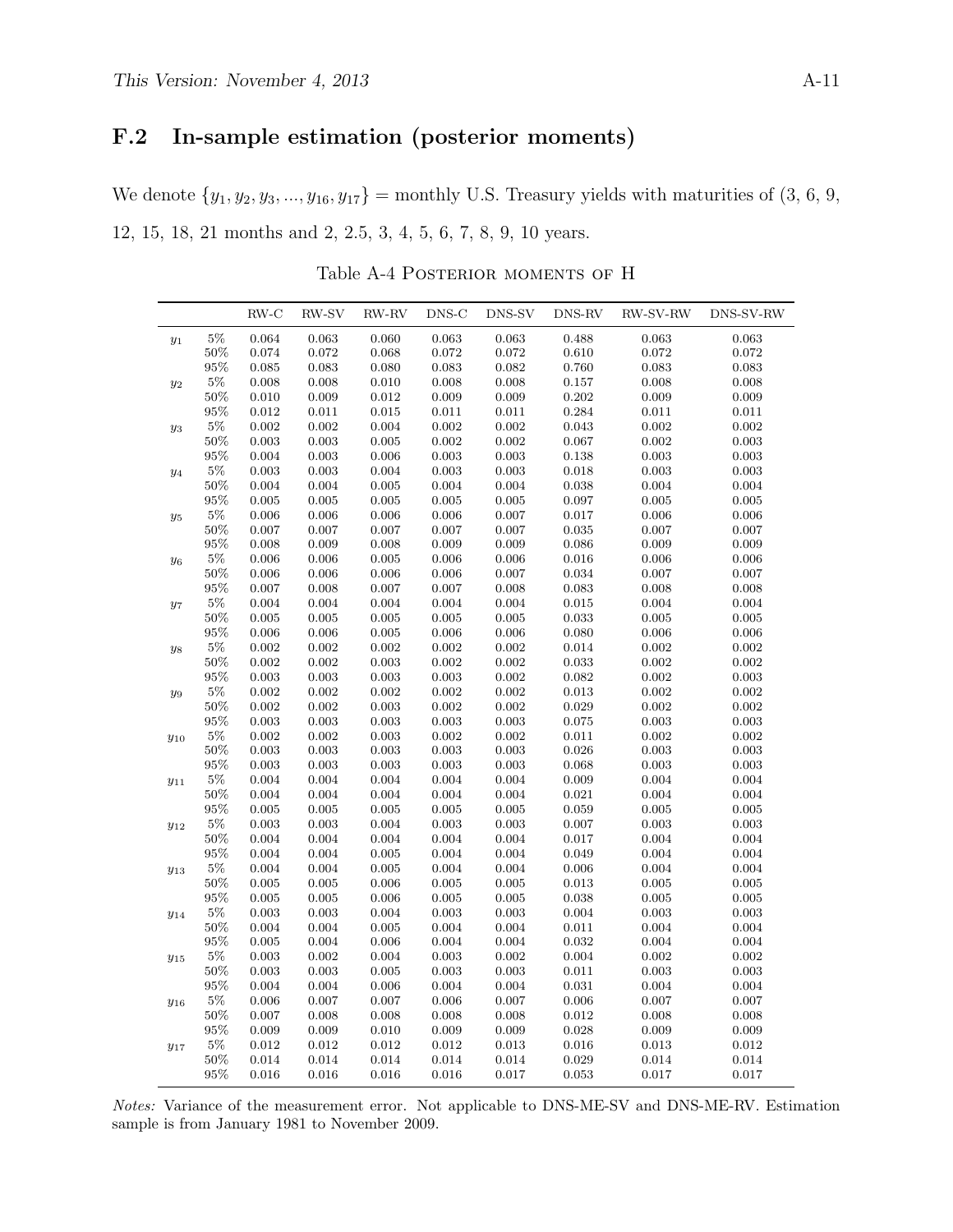|                |        | $RW-C$ | RW-SV | RW-RV | DNS-C   | DNS-SV  | DNS-RV   | RW-SV-RW | DNS-SV-RW | DNS-ME-SV | DNS-ME-RV |
|----------------|--------|--------|-------|-------|---------|---------|----------|----------|-----------|-----------|-----------|
| $\mu_{f,l}$    | $5\%$  | 0.00   | 0.00  | 0.00  | $-7.28$ | $-5.83$ | $-17.48$ | 0.00     | $-5.44$   | $-7.20$   | $-7.40$   |
|                | 50%    | 0.00   | 0.00  | 0.00  | 4.63    | 4.57    | $-5.47$  | 0.00     | 4.71      | 4.41      | 4.37      |
|                | 95%    | 0.00   | 0.00  | 0.00  | 7.86    | 7.17    | 2.15     | 0.00     | 6.94      | 7.83      | 7.79      |
| $\mu_{f,s}$    | $5\%$  | 0.00   | 0.00  | 0.00  | $-4.28$ | $-4.04$ | $-1.14$  | 0.00     | $-4.28$   | $-4.47$   | $-4.49$   |
|                | 50%    | 0.00   | 0.00  | 0.00  | $-2.54$ | $-0.88$ | 2.92     | 0.00     | $-0.98$   | $-2.55$   | $-2.59$   |
|                | 95%    | 0.00   | 0.00  | 0.00  | $-1.43$ | 6.93    | 13.81    | 0.00     | 6.46      | $-1.50$   | $-1.43$   |
| $\mu_{f,c}$    | $5\%$  | 0.00   | 0.00  | 0.00  | $-2.64$ | $-2.13$ | $-6.31$  | 0.00     | $-1.78$   | $-2.97$   | $-2.91$   |
|                | 50%    | 0.00   | 0.00  | 0.00  | $-0.82$ | $-0.52$ | 0.16     | 0.00     | $-0.42$   | $-0.87$   | $-0.79$   |
|                | 95%    | 0.00   | 0.00  | 0.00  | 0.92    | 0.84    | 8.66     | 0.00     | 0.70      | 1.26      | 1.33      |
| $\phi_{f,l}$   | $5\%$  | 1.00   | 1.00  | 1.00  | 0.98    | 0.98    | 0.99     | 1.00     | 0.98      | 0.98      | 0.98      |
|                | 50%    | 1.00   | 1.00  | 1.00  | 0.99    | 0.99    | 1.00     | 1.00     | 0.99      | 0.99      | 0.99      |
|                | 95%    | 1.00   | 1.00  | 1.00  | 1.00    | 1.00    | 1.00     | 1.00     | 1.00      | 1.00      | 1.00      |
| $\phi_{f,s}$   | $5\%$  | 1.00   | 1.00  | 1.00  | 0.94    | 0.97    | 0.99     | 1.00     | 0.97      | 0.94      | 0.94      |
|                | 50%    | 1.00   | 1.00  | 1.00  | 0.96    | 0.99    | 1.00     | 1.00     | 0.99      | 0.96      | 0.97      |
|                | 95%    | 1.00   | 1.00  | 1.00  | 0.99    | 1.00    | 1.00     | 1.00     | 1.00      | 0.99      | 0.99      |
| $\phi_{f,c}$   | $5\%$  | 1.00   | 1.00  | 1.00  | 0.92    | 0.91    | 0.97     | 1.00     | 0.90      | 0.92      | 0.93      |
|                | 50%    | 1.00   | 1.00  | 1.00  | 0.95    | 0.95    | 0.99     | 1.00     | 0.94      | 0.96      | 0.96      |
|                | 95%    | 1.00   | 1.00  | 1.00  | 0.99    | 0.99    | 1.00     | 1.00     | 0.98      | 0.99      | 0.99      |
| $\sigma_{f,l}$ | $5\%$  | 0.10   |       |       | 0.10    | 0.98    | 0.99     |          | 0.98      | 0.09      | 0.09      |
|                | $50\%$ | 0.12   |       |       | 0.11    | 0.99    | 1.00     |          | 0.99      | 0.11      | 0.10      |
|                | 95%    | 0.13   |       |       | 0.13    | 1.00    | 1.00     |          | 1.00      | 0.12      | 0.12      |
| $\sigma_{f,s}$ | $5\%$  | 0.16   |       |       | 0.16    |         |          |          |           | 0.16      | 0.15      |
|                | 50%    | 0.19   |       |       | 0.19    |         |          |          |           | 0.18      | 0.17      |
|                | 95%    | 0.22   |       |       | 0.21    |         |          |          |           | 0.20      | 0.19      |
| $\sigma_{f,c}$ | $5\%$  | 0.42   |       |       | 0.43    |         |          |          |           | 0.40      | 0.37      |
|                | 50%    | 0.49   |       |       | 0.51    |         |          |          |           | 0.46      | 0.44      |
|                | 95%    | 0.57   |       |       | 0.59    |         |          |          |           | 0.54      | 0.51      |

Table A-5 POSTERIOR MOMENTS OF PARAMETERS RELATED TO  $f_t$ 

Notes: Estimation sample is from January 1981 to November 2009.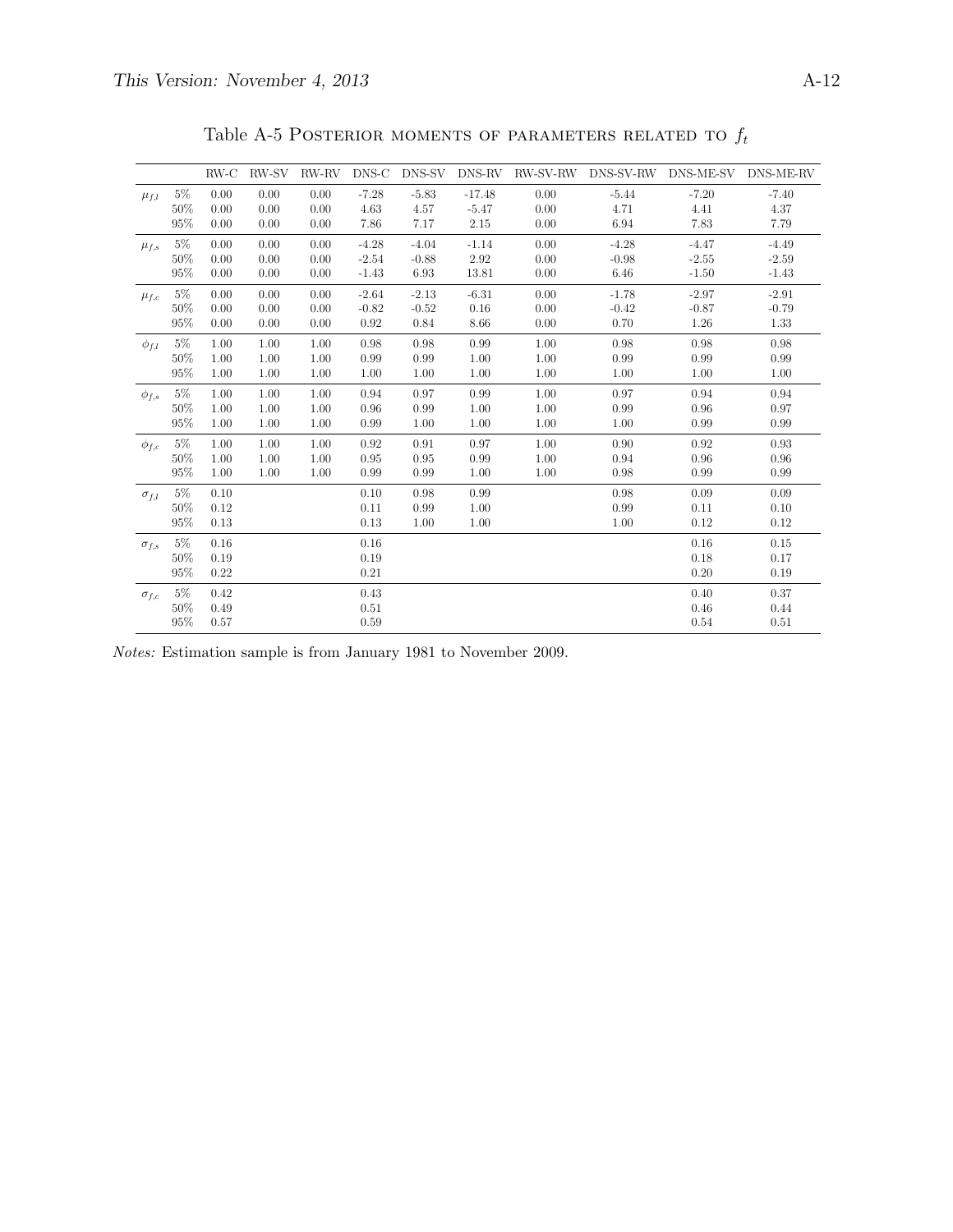|                |        | $RW-C$ | RW-SV    | RW-RV    | DNS-C | DNS-SV  | DNS-RV   | RW-SV-RW | DNS-SV-RW |
|----------------|--------|--------|----------|----------|-------|---------|----------|----------|-----------|
| $\mu_{h,l}$    | $5\%$  |        | $-4.75$  | $-4.11$  |       | $-4.40$ | $-4.19$  | 0.00     | 0.00      |
|                | 50%    |        | $-2.55$  | $-3.85$  |       | $-2.56$ | $-3.92$  | 0.00     | 0.00      |
|                | 95%    |        | $-1.11$  | $-1.76$  |       | $-1.48$ | $-2.21$  | 0.00     | 0.00      |
| $\mu_{h,s}$    | $5\%$  |        | $-3.39$  | $-3.22$  |       | $-3.41$ | $-3.22$  | 0.00     | 0.00      |
|                | 50%    |        | $-2.30$  | $-2.82$  |       | $-2.30$ | $-2.85$  | 0.00     | 0.00      |
|                | 95%    |        | $-1.69$  | $-1.74$  |       | $-1.66$ | $-1.94$  | 0.00     | 0.00      |
| $\mu_{h,c}$    | $5\%$  |        | $-1.47$  | $-2.25$  |       | $-1.48$ | $-2.18$  | 0.00     | 0.00      |
|                | 50%    |        | $-0.97$  | $-1.93$  |       | $-0.96$ | $-1.88$  | 0.00     | 0.00      |
|                | $95\%$ |        | $-0.53$  | $-1.45$  |       | $-0.47$ | $-1.39$  | 0.00     | 0.00      |
| $\phi_{h,l}$   | $5\%$  |        | 0.93     | 0.59     |       | 0.93    | 0.58     | 1.00     | 1.00      |
|                | $50\%$ |        | 0.98     | 0.66     |       | 0.98    | 0.66     | 1.00     | 1.00      |
|                | $95\%$ |        | 1.00     | 0.73     |       | 1.00    | 0.73     | 1.00     | 1.00      |
| $\phi_{h,s}$   | $5\%$  |        | 0.92     | 0.56     |       | 0.92    | 0.57     | 1.00     | 1.00      |
|                | 50%    |        | 0.97     | 0.65     |       | 0.96    | 0.64     | 1.00     | 1.00      |
|                | $95\%$ |        | 0.99     | 0.72     |       | 1.00    | 0.72     | 1.00     | 1.00      |
| $\phi_{h,c}$   | $5\%$  |        | 0.74     | 0.40     |       | 0.81    | 0.39     | 1.00     | 1.00      |
|                | 50%    |        | 0.91     | 0.50     |       | 0.92    | 0.49     | 1.00     | 1.00      |
|                | 95%    |        | 0.98     | $0.61\,$ |       | 0.98    | $0.60\,$ | 1.00     | 1.00      |
| $\sigma_{h,l}$ | $5\%$  |        | $0.01\,$ | 0.39     |       | 0.01    | 0.41     | 0.01     | 0.01      |
|                | 50%    |        | 0.03     | 0.72     |       | 0.03    | 0.75     | 0.01     | 0.01      |
|                | 95%    |        | 0.08     | 0.88     |       | 0.08    | 0.92     | 0.03     | 0.03      |
| $\sigma_{h,s}$ | $5\%$  |        | 0.01     | 1.29     |       | 0.01    | 1.27     | 0.01     | 0.01      |
|                | 50%    |        | 0.03     | 1.75     |       | 0.04    | 1.72     | 0.02     | 0.03      |
|                | $95\%$ |        | 0.10     | 3.00     |       | 0.10    | 2.64     | 0.06     | 0.05      |
| $\sigma_{h,c}$ | $5\%$  |        | 0.01     | 1.41     |       | 0.02    | 1.30     | 0.01     | 0.01      |
|                | $50\%$ |        | 0.12     | 2.00     |       | 0.09    | 1.78     | 0.03     | 0.03      |
|                | $95\%$ |        | 0.40     | 4.00     |       | 0.27    | 4.30     | 0.09     | 0.09      |

Table A-6 POSTERIOR MOMENTS OF PARAMETERS RELATED TO  $h_t$ 

Notes: Parameters related to  $h_t$ . Not applicable to DNS-C, RW-C, DNS-ME-SV and DNS-ME-RV. Estimation sample is from January 1981 to November 2009.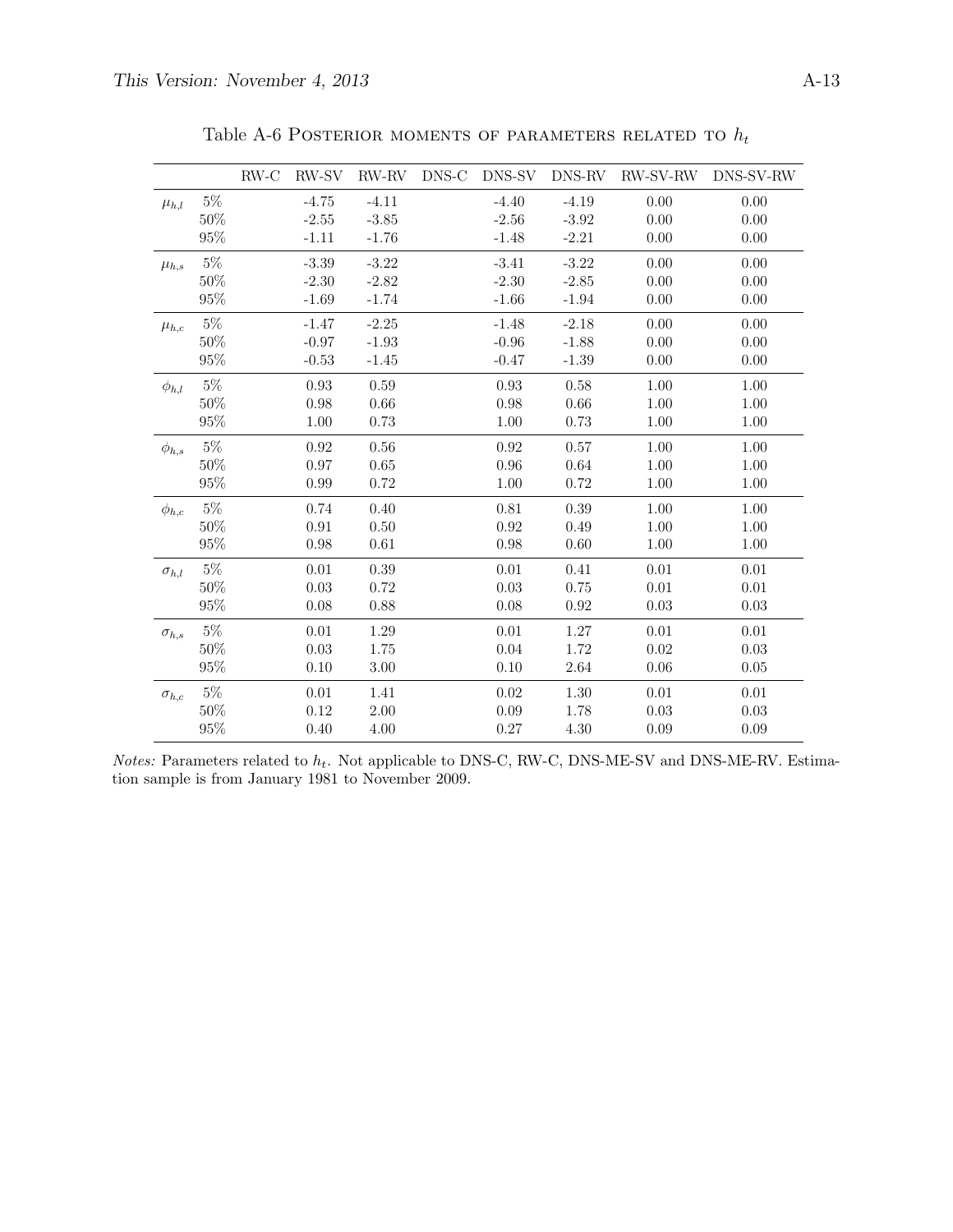| DNS-ME-SV DNS-ME-RV<br>DNS-ME-SV DNS-ME-RV<br>DNS-ME-SV DNS-ME-RV<br>$5\%$<br>$5\%$<br>$5\%$<br>$-4.80$<br>$-4.28$<br>0.91<br>0.91<br>0.14<br>0.04<br>$y_1$<br>$50\%$<br>50%<br>0.23<br>50%<br>$-3.61$<br>$-3.45$<br>0.95<br>0.95<br>0.08<br>$95\%$<br>95%<br>95%<br>$-2.50$<br>$-2.92$<br>0.99<br>0.98<br>0.36<br>0.13<br>$5\%$<br>$5\%$<br>$5\%$<br>$-5.75$<br>$-5.79$<br>0.91<br>0.03<br>0.01<br>0.89<br>$y_2$<br>$50\%$<br>$50\%$<br>$\rm 0.95$<br>$50\%$<br>$-4.88$<br>$-5.03$<br>0.95<br>0.07<br>0.03<br>$95\%$<br>$-4.14$<br>95%<br>0.99<br>95%<br>0.06<br>$-4.62$<br>0.99<br>0.14<br>$5\%$<br>$5\%$<br>$5\%$<br>$-6.28$<br>$-5.77$<br>0.53<br>$0.88\,$<br>0.00<br>0.00<br>$y_3$<br>$50\%$<br>50%<br>0.93<br>50%<br>$-5.48$<br>$-5.55$<br>0.96<br>0.01<br>0.01<br>$95\%$<br>95%<br>95%<br>$-4.96$<br>$-5.35$<br>1.00<br>0.98<br>0.04<br>0.02<br>$5\%$<br>$5\%$<br>$5\%$<br>$-6.52$<br>$-5.60$<br>0.24<br>$0.87\,$<br>0.00<br>0.00<br>$y_4$<br>50%<br>$\rm 0.92$<br>50%<br>50%<br>$-5.43$<br>$-5.43$<br>0.96<br>0.01<br>0.01<br>$95\%$<br>$-5.26$<br>95%<br>95%<br>$-4.65$<br>1.00<br>0.97<br>0.02<br>0.01<br>$5\%$<br>$5\%$<br>$5\%$<br>$-7.89$<br>$-5.35$<br>0.95<br>$0.86\,$<br>0.01<br>0.00<br>$y_5$<br>$50\%$<br>$50\%$<br>$50\%$<br>$-5.12$<br>0.98<br>$\rm 0.92$<br>0.02<br>0.01<br>$-5.40$<br>$95\%$<br>95%<br>95%<br>0.02<br>$-4.15$<br>$-4.93$<br>1.00<br>0.97<br>0.04<br>$5\%$<br>$5\%$<br>$5\%$<br>$-10.34$<br>$-5.69$<br>0.97<br>$0.88\,$<br>0.00<br>0.01<br>$y_6$<br>$50\%$<br>$-5.39$<br>50%<br>0.93<br>50%<br>0.02<br>$-5.95$<br>0.99<br>0.01<br>$95\%$<br>95%<br>95%<br>0.04<br>$-5.14$<br>$-5.14$<br>1.00<br>0.97<br>0.02<br>$5\%$<br>$5\%$<br>$5\%$<br>0.89<br>$-9.71$<br>$-6.07$<br>0.97<br>0.00<br>0.01<br>$y_7$<br>$50\%$<br>50%<br>0.94<br>50%<br>$-6.16$<br>$-5.67$<br>0.99<br>0.01<br>0.03<br>$95\%$<br>$-5.37$<br>$95\%$<br>$95\%$<br>$-5.46$<br>1.00<br>0.98<br>0.01<br>0.06<br>$5\%$<br>$5\%$<br>5%<br>$-6.01$<br>0.92<br>0.84<br>0.00<br>0.00<br>$-8.41$<br>$y_8$<br>$50\%$<br>$50\%$<br>$50\%$<br>$-5.92$<br>$-5.85$<br>0.98<br>$0.91\,$<br>0.01<br>0.01<br>$95\%$<br>95%<br>95%<br>0.02<br>$-5.03$<br>$-5.68$<br>1.00<br>0.96<br>0.01<br>$5\%$<br>$5\%$<br>$5\%$<br>$-6.29$<br>$-7.06$<br>0.93<br>0.87<br>0.00<br>0.01<br>$y_9$<br>$50\%$<br>50%<br>50%<br>$-6.11$<br>$-5.98$<br>0.97<br>0.93<br>0.01<br>0.03<br>$95\%$<br>$-5.73$<br>$95\%$<br>$0.97\,$<br>$95\%$<br>0.06<br>$-5.63$<br>1.00<br>0.03<br>$5\%$<br>$5\%$<br>$5\%$<br>0.83<br>$-8.33$<br>$-5.89$<br>0.95<br>0.00<br>0.00<br>$y_{10}$<br>$50\%$<br>50%<br>$0.90\,$<br>50%<br>$-5.91$<br>$-5.71$<br>0.98<br>0.01<br>0.01<br>$95\%$<br>$-5.56$<br>$95\%$<br>$95\%$<br>0.02<br>$-5.00$<br>1.00<br>0.95<br>0.01<br>$5\%$<br>$5\%$<br>$5\%$<br>$-7.80$<br>$-5.88$<br>$\rm 0.95$<br>$0.86\,$<br>0.02<br>0.01<br>$y_{11}$<br>$50\%$<br>$50\%$<br>$50\%$<br>$-5.53$<br>$-5.55$<br>0.92<br>0.02<br>0.05<br>0.98<br>$95\%$<br>0.09<br>$-0.82$<br>$-5.27$<br>95%<br>1.00<br>0.96<br>95%<br>0.05<br>$5\%$<br>$5\%$<br>$5\%$<br>$-8.28$<br>$-5.68$<br>0.95<br>0.84<br>0.00<br>0.01<br>$y_{12}$<br>50%<br>0.91<br>50%<br>50%<br>$-5.69$<br>$-5.50$<br>0.98<br>0.01<br>0.01<br>$95\%$<br>$95\%$<br>0.96<br>$95\%$<br>0.04<br>$-4.91$<br>$-5.31$<br>1.00<br>0.02<br>$5\%$<br>$5\%$<br>$5\%$<br>0.88<br>$-8.00$<br>$-6.12$<br>0.95<br>0.01<br>0.03<br>$y_{13}$<br>$50\%$<br>50%<br>0.94<br>50%<br>$-5.48$<br>$-5.60$<br>0.99<br>0.03<br>0.06<br>$95\%$<br>$-5.20$<br>95%<br>95%<br>0.85<br>0.98<br>0.10<br>1.00<br>0.06<br>$-9.18$<br>$5\%$<br>$\rm 0.92$<br>$0.01\,$<br>$0.03\,$<br>$5\%$<br>$-6.51$<br>0.97<br>$5\%$<br>$y_{14}$<br>$50\%$<br>$-5.77$<br>$50\%$<br>$50\%$<br>$-5.94$<br>0.99<br>0.96<br>0.02<br>$0.05\,$<br>$95\%$<br>95%<br>95%<br>0.08<br>$-2.26$<br>$-5.14$<br>1.00<br>0.99<br>0.04<br>$5\%$<br>$5\%$<br>$5\%$<br>$-8.72$<br>$-6.07$<br>0.96<br>0.88<br>0.00<br>0.01<br>$y_{15}$<br>$50\%$<br>$50\%$<br>$\rm 0.93$<br>50%<br>$0.01\,$<br>0.03<br>$-5.95$<br>$-5.69$<br>$0.99\,$<br>$95\%$<br>$95\%$<br>$95\%$<br>$0.07\,$<br>$-2.15$<br>$-5.36$<br>1.00<br>$0.98\,$<br>0.03<br>$5\%$<br>$5\%$<br>$5\%$<br>$-9.02$<br>$-6.04$<br>$0.96\,$<br>$0.89\,$<br>0.01<br>0.03<br>$y_{16}$<br>$50\%$<br>$-5.84$<br>$-5.42$<br>$50\%$<br>0.99<br>$\rm 0.94$<br>$50\%$<br>$0.01\,$<br>$0.06\,$<br>$95\%$<br>$95\%$<br>95%<br>$-4.57$<br>$-4.92$<br>0.98<br>0.04<br>0.11<br>1.00<br>$5\%$<br>$5\%$<br>$5\%$<br>0.04<br>$-6.53$<br>$-5.66$<br>0.93<br>0.91<br>0.04<br>$y_{17}$<br>50%<br>$-5.02$<br>$-4.87$<br>50%<br>0.97<br>$\rm 0.95$<br>50%<br>0.07<br>0.07<br>$95\%$<br>$95\%$<br>$0.12\,$<br>$-3.06$<br>$-4.25$<br>95%<br>1.00<br>$0.99\,$<br>0.14 | $\mu_h$ |  | $\phi_h$ |  | $\sigma_h^2$ |  |
|--------------------------------------------------------------------------------------------------------------------------------------------------------------------------------------------------------------------------------------------------------------------------------------------------------------------------------------------------------------------------------------------------------------------------------------------------------------------------------------------------------------------------------------------------------------------------------------------------------------------------------------------------------------------------------------------------------------------------------------------------------------------------------------------------------------------------------------------------------------------------------------------------------------------------------------------------------------------------------------------------------------------------------------------------------------------------------------------------------------------------------------------------------------------------------------------------------------------------------------------------------------------------------------------------------------------------------------------------------------------------------------------------------------------------------------------------------------------------------------------------------------------------------------------------------------------------------------------------------------------------------------------------------------------------------------------------------------------------------------------------------------------------------------------------------------------------------------------------------------------------------------------------------------------------------------------------------------------------------------------------------------------------------------------------------------------------------------------------------------------------------------------------------------------------------------------------------------------------------------------------------------------------------------------------------------------------------------------------------------------------------------------------------------------------------------------------------------------------------------------------------------------------------------------------------------------------------------------------------------------------------------------------------------------------------------------------------------------------------------------------------------------------------------------------------------------------------------------------------------------------------------------------------------------------------------------------------------------------------------------------------------------------------------------------------------------------------------------------------------------------------------------------------------------------------------------------------------------------------------------------------------------------------------------------------------------------------------------------------------------------------------------------------------------------------------------------------------------------------------------------------------------------------------------------------------------------------------------------------------------------------------------------------------------------------------------------------------------------------------------------------------------------------------------------------------------------------------------------------------------------------------------------------------------------------------------------------------------------------------------------------------------------------------------------------------------------------------------------------------------------------------------------------------------------------------------------------------------------------------------------------------------------------------------------------------------------------------------------------------------------------------------------------------------------------------------------------------------------------------------------------------------------------------------------------------------------------------------------------------------------------------------------|---------|--|----------|--|--------------|--|
|                                                                                                                                                                                                                                                                                                                                                                                                                                                                                                                                                                                                                                                                                                                                                                                                                                                                                                                                                                                                                                                                                                                                                                                                                                                                                                                                                                                                                                                                                                                                                                                                                                                                                                                                                                                                                                                                                                                                                                                                                                                                                                                                                                                                                                                                                                                                                                                                                                                                                                                                                                                                                                                                                                                                                                                                                                                                                                                                                                                                                                                                                                                                                                                                                                                                                                                                                                                                                                                                                                                                                                                                                                                                                                                                                                                                                                                                                                                                                                                                                                                                                                                                                                                                                                                                                                                                                                                                                                                                                                                                                                                                                                                  |         |  |          |  |              |  |
|                                                                                                                                                                                                                                                                                                                                                                                                                                                                                                                                                                                                                                                                                                                                                                                                                                                                                                                                                                                                                                                                                                                                                                                                                                                                                                                                                                                                                                                                                                                                                                                                                                                                                                                                                                                                                                                                                                                                                                                                                                                                                                                                                                                                                                                                                                                                                                                                                                                                                                                                                                                                                                                                                                                                                                                                                                                                                                                                                                                                                                                                                                                                                                                                                                                                                                                                                                                                                                                                                                                                                                                                                                                                                                                                                                                                                                                                                                                                                                                                                                                                                                                                                                                                                                                                                                                                                                                                                                                                                                                                                                                                                                                  |         |  |          |  |              |  |
|                                                                                                                                                                                                                                                                                                                                                                                                                                                                                                                                                                                                                                                                                                                                                                                                                                                                                                                                                                                                                                                                                                                                                                                                                                                                                                                                                                                                                                                                                                                                                                                                                                                                                                                                                                                                                                                                                                                                                                                                                                                                                                                                                                                                                                                                                                                                                                                                                                                                                                                                                                                                                                                                                                                                                                                                                                                                                                                                                                                                                                                                                                                                                                                                                                                                                                                                                                                                                                                                                                                                                                                                                                                                                                                                                                                                                                                                                                                                                                                                                                                                                                                                                                                                                                                                                                                                                                                                                                                                                                                                                                                                                                                  |         |  |          |  |              |  |
|                                                                                                                                                                                                                                                                                                                                                                                                                                                                                                                                                                                                                                                                                                                                                                                                                                                                                                                                                                                                                                                                                                                                                                                                                                                                                                                                                                                                                                                                                                                                                                                                                                                                                                                                                                                                                                                                                                                                                                                                                                                                                                                                                                                                                                                                                                                                                                                                                                                                                                                                                                                                                                                                                                                                                                                                                                                                                                                                                                                                                                                                                                                                                                                                                                                                                                                                                                                                                                                                                                                                                                                                                                                                                                                                                                                                                                                                                                                                                                                                                                                                                                                                                                                                                                                                                                                                                                                                                                                                                                                                                                                                                                                  |         |  |          |  |              |  |
|                                                                                                                                                                                                                                                                                                                                                                                                                                                                                                                                                                                                                                                                                                                                                                                                                                                                                                                                                                                                                                                                                                                                                                                                                                                                                                                                                                                                                                                                                                                                                                                                                                                                                                                                                                                                                                                                                                                                                                                                                                                                                                                                                                                                                                                                                                                                                                                                                                                                                                                                                                                                                                                                                                                                                                                                                                                                                                                                                                                                                                                                                                                                                                                                                                                                                                                                                                                                                                                                                                                                                                                                                                                                                                                                                                                                                                                                                                                                                                                                                                                                                                                                                                                                                                                                                                                                                                                                                                                                                                                                                                                                                                                  |         |  |          |  |              |  |
|                                                                                                                                                                                                                                                                                                                                                                                                                                                                                                                                                                                                                                                                                                                                                                                                                                                                                                                                                                                                                                                                                                                                                                                                                                                                                                                                                                                                                                                                                                                                                                                                                                                                                                                                                                                                                                                                                                                                                                                                                                                                                                                                                                                                                                                                                                                                                                                                                                                                                                                                                                                                                                                                                                                                                                                                                                                                                                                                                                                                                                                                                                                                                                                                                                                                                                                                                                                                                                                                                                                                                                                                                                                                                                                                                                                                                                                                                                                                                                                                                                                                                                                                                                                                                                                                                                                                                                                                                                                                                                                                                                                                                                                  |         |  |          |  |              |  |
|                                                                                                                                                                                                                                                                                                                                                                                                                                                                                                                                                                                                                                                                                                                                                                                                                                                                                                                                                                                                                                                                                                                                                                                                                                                                                                                                                                                                                                                                                                                                                                                                                                                                                                                                                                                                                                                                                                                                                                                                                                                                                                                                                                                                                                                                                                                                                                                                                                                                                                                                                                                                                                                                                                                                                                                                                                                                                                                                                                                                                                                                                                                                                                                                                                                                                                                                                                                                                                                                                                                                                                                                                                                                                                                                                                                                                                                                                                                                                                                                                                                                                                                                                                                                                                                                                                                                                                                                                                                                                                                                                                                                                                                  |         |  |          |  |              |  |
|                                                                                                                                                                                                                                                                                                                                                                                                                                                                                                                                                                                                                                                                                                                                                                                                                                                                                                                                                                                                                                                                                                                                                                                                                                                                                                                                                                                                                                                                                                                                                                                                                                                                                                                                                                                                                                                                                                                                                                                                                                                                                                                                                                                                                                                                                                                                                                                                                                                                                                                                                                                                                                                                                                                                                                                                                                                                                                                                                                                                                                                                                                                                                                                                                                                                                                                                                                                                                                                                                                                                                                                                                                                                                                                                                                                                                                                                                                                                                                                                                                                                                                                                                                                                                                                                                                                                                                                                                                                                                                                                                                                                                                                  |         |  |          |  |              |  |
|                                                                                                                                                                                                                                                                                                                                                                                                                                                                                                                                                                                                                                                                                                                                                                                                                                                                                                                                                                                                                                                                                                                                                                                                                                                                                                                                                                                                                                                                                                                                                                                                                                                                                                                                                                                                                                                                                                                                                                                                                                                                                                                                                                                                                                                                                                                                                                                                                                                                                                                                                                                                                                                                                                                                                                                                                                                                                                                                                                                                                                                                                                                                                                                                                                                                                                                                                                                                                                                                                                                                                                                                                                                                                                                                                                                                                                                                                                                                                                                                                                                                                                                                                                                                                                                                                                                                                                                                                                                                                                                                                                                                                                                  |         |  |          |  |              |  |
|                                                                                                                                                                                                                                                                                                                                                                                                                                                                                                                                                                                                                                                                                                                                                                                                                                                                                                                                                                                                                                                                                                                                                                                                                                                                                                                                                                                                                                                                                                                                                                                                                                                                                                                                                                                                                                                                                                                                                                                                                                                                                                                                                                                                                                                                                                                                                                                                                                                                                                                                                                                                                                                                                                                                                                                                                                                                                                                                                                                                                                                                                                                                                                                                                                                                                                                                                                                                                                                                                                                                                                                                                                                                                                                                                                                                                                                                                                                                                                                                                                                                                                                                                                                                                                                                                                                                                                                                                                                                                                                                                                                                                                                  |         |  |          |  |              |  |
|                                                                                                                                                                                                                                                                                                                                                                                                                                                                                                                                                                                                                                                                                                                                                                                                                                                                                                                                                                                                                                                                                                                                                                                                                                                                                                                                                                                                                                                                                                                                                                                                                                                                                                                                                                                                                                                                                                                                                                                                                                                                                                                                                                                                                                                                                                                                                                                                                                                                                                                                                                                                                                                                                                                                                                                                                                                                                                                                                                                                                                                                                                                                                                                                                                                                                                                                                                                                                                                                                                                                                                                                                                                                                                                                                                                                                                                                                                                                                                                                                                                                                                                                                                                                                                                                                                                                                                                                                                                                                                                                                                                                                                                  |         |  |          |  |              |  |
|                                                                                                                                                                                                                                                                                                                                                                                                                                                                                                                                                                                                                                                                                                                                                                                                                                                                                                                                                                                                                                                                                                                                                                                                                                                                                                                                                                                                                                                                                                                                                                                                                                                                                                                                                                                                                                                                                                                                                                                                                                                                                                                                                                                                                                                                                                                                                                                                                                                                                                                                                                                                                                                                                                                                                                                                                                                                                                                                                                                                                                                                                                                                                                                                                                                                                                                                                                                                                                                                                                                                                                                                                                                                                                                                                                                                                                                                                                                                                                                                                                                                                                                                                                                                                                                                                                                                                                                                                                                                                                                                                                                                                                                  |         |  |          |  |              |  |
|                                                                                                                                                                                                                                                                                                                                                                                                                                                                                                                                                                                                                                                                                                                                                                                                                                                                                                                                                                                                                                                                                                                                                                                                                                                                                                                                                                                                                                                                                                                                                                                                                                                                                                                                                                                                                                                                                                                                                                                                                                                                                                                                                                                                                                                                                                                                                                                                                                                                                                                                                                                                                                                                                                                                                                                                                                                                                                                                                                                                                                                                                                                                                                                                                                                                                                                                                                                                                                                                                                                                                                                                                                                                                                                                                                                                                                                                                                                                                                                                                                                                                                                                                                                                                                                                                                                                                                                                                                                                                                                                                                                                                                                  |         |  |          |  |              |  |
|                                                                                                                                                                                                                                                                                                                                                                                                                                                                                                                                                                                                                                                                                                                                                                                                                                                                                                                                                                                                                                                                                                                                                                                                                                                                                                                                                                                                                                                                                                                                                                                                                                                                                                                                                                                                                                                                                                                                                                                                                                                                                                                                                                                                                                                                                                                                                                                                                                                                                                                                                                                                                                                                                                                                                                                                                                                                                                                                                                                                                                                                                                                                                                                                                                                                                                                                                                                                                                                                                                                                                                                                                                                                                                                                                                                                                                                                                                                                                                                                                                                                                                                                                                                                                                                                                                                                                                                                                                                                                                                                                                                                                                                  |         |  |          |  |              |  |
|                                                                                                                                                                                                                                                                                                                                                                                                                                                                                                                                                                                                                                                                                                                                                                                                                                                                                                                                                                                                                                                                                                                                                                                                                                                                                                                                                                                                                                                                                                                                                                                                                                                                                                                                                                                                                                                                                                                                                                                                                                                                                                                                                                                                                                                                                                                                                                                                                                                                                                                                                                                                                                                                                                                                                                                                                                                                                                                                                                                                                                                                                                                                                                                                                                                                                                                                                                                                                                                                                                                                                                                                                                                                                                                                                                                                                                                                                                                                                                                                                                                                                                                                                                                                                                                                                                                                                                                                                                                                                                                                                                                                                                                  |         |  |          |  |              |  |
|                                                                                                                                                                                                                                                                                                                                                                                                                                                                                                                                                                                                                                                                                                                                                                                                                                                                                                                                                                                                                                                                                                                                                                                                                                                                                                                                                                                                                                                                                                                                                                                                                                                                                                                                                                                                                                                                                                                                                                                                                                                                                                                                                                                                                                                                                                                                                                                                                                                                                                                                                                                                                                                                                                                                                                                                                                                                                                                                                                                                                                                                                                                                                                                                                                                                                                                                                                                                                                                                                                                                                                                                                                                                                                                                                                                                                                                                                                                                                                                                                                                                                                                                                                                                                                                                                                                                                                                                                                                                                                                                                                                                                                                  |         |  |          |  |              |  |
|                                                                                                                                                                                                                                                                                                                                                                                                                                                                                                                                                                                                                                                                                                                                                                                                                                                                                                                                                                                                                                                                                                                                                                                                                                                                                                                                                                                                                                                                                                                                                                                                                                                                                                                                                                                                                                                                                                                                                                                                                                                                                                                                                                                                                                                                                                                                                                                                                                                                                                                                                                                                                                                                                                                                                                                                                                                                                                                                                                                                                                                                                                                                                                                                                                                                                                                                                                                                                                                                                                                                                                                                                                                                                                                                                                                                                                                                                                                                                                                                                                                                                                                                                                                                                                                                                                                                                                                                                                                                                                                                                                                                                                                  |         |  |          |  |              |  |
|                                                                                                                                                                                                                                                                                                                                                                                                                                                                                                                                                                                                                                                                                                                                                                                                                                                                                                                                                                                                                                                                                                                                                                                                                                                                                                                                                                                                                                                                                                                                                                                                                                                                                                                                                                                                                                                                                                                                                                                                                                                                                                                                                                                                                                                                                                                                                                                                                                                                                                                                                                                                                                                                                                                                                                                                                                                                                                                                                                                                                                                                                                                                                                                                                                                                                                                                                                                                                                                                                                                                                                                                                                                                                                                                                                                                                                                                                                                                                                                                                                                                                                                                                                                                                                                                                                                                                                                                                                                                                                                                                                                                                                                  |         |  |          |  |              |  |
|                                                                                                                                                                                                                                                                                                                                                                                                                                                                                                                                                                                                                                                                                                                                                                                                                                                                                                                                                                                                                                                                                                                                                                                                                                                                                                                                                                                                                                                                                                                                                                                                                                                                                                                                                                                                                                                                                                                                                                                                                                                                                                                                                                                                                                                                                                                                                                                                                                                                                                                                                                                                                                                                                                                                                                                                                                                                                                                                                                                                                                                                                                                                                                                                                                                                                                                                                                                                                                                                                                                                                                                                                                                                                                                                                                                                                                                                                                                                                                                                                                                                                                                                                                                                                                                                                                                                                                                                                                                                                                                                                                                                                                                  |         |  |          |  |              |  |
|                                                                                                                                                                                                                                                                                                                                                                                                                                                                                                                                                                                                                                                                                                                                                                                                                                                                                                                                                                                                                                                                                                                                                                                                                                                                                                                                                                                                                                                                                                                                                                                                                                                                                                                                                                                                                                                                                                                                                                                                                                                                                                                                                                                                                                                                                                                                                                                                                                                                                                                                                                                                                                                                                                                                                                                                                                                                                                                                                                                                                                                                                                                                                                                                                                                                                                                                                                                                                                                                                                                                                                                                                                                                                                                                                                                                                                                                                                                                                                                                                                                                                                                                                                                                                                                                                                                                                                                                                                                                                                                                                                                                                                                  |         |  |          |  |              |  |
|                                                                                                                                                                                                                                                                                                                                                                                                                                                                                                                                                                                                                                                                                                                                                                                                                                                                                                                                                                                                                                                                                                                                                                                                                                                                                                                                                                                                                                                                                                                                                                                                                                                                                                                                                                                                                                                                                                                                                                                                                                                                                                                                                                                                                                                                                                                                                                                                                                                                                                                                                                                                                                                                                                                                                                                                                                                                                                                                                                                                                                                                                                                                                                                                                                                                                                                                                                                                                                                                                                                                                                                                                                                                                                                                                                                                                                                                                                                                                                                                                                                                                                                                                                                                                                                                                                                                                                                                                                                                                                                                                                                                                                                  |         |  |          |  |              |  |
|                                                                                                                                                                                                                                                                                                                                                                                                                                                                                                                                                                                                                                                                                                                                                                                                                                                                                                                                                                                                                                                                                                                                                                                                                                                                                                                                                                                                                                                                                                                                                                                                                                                                                                                                                                                                                                                                                                                                                                                                                                                                                                                                                                                                                                                                                                                                                                                                                                                                                                                                                                                                                                                                                                                                                                                                                                                                                                                                                                                                                                                                                                                                                                                                                                                                                                                                                                                                                                                                                                                                                                                                                                                                                                                                                                                                                                                                                                                                                                                                                                                                                                                                                                                                                                                                                                                                                                                                                                                                                                                                                                                                                                                  |         |  |          |  |              |  |
|                                                                                                                                                                                                                                                                                                                                                                                                                                                                                                                                                                                                                                                                                                                                                                                                                                                                                                                                                                                                                                                                                                                                                                                                                                                                                                                                                                                                                                                                                                                                                                                                                                                                                                                                                                                                                                                                                                                                                                                                                                                                                                                                                                                                                                                                                                                                                                                                                                                                                                                                                                                                                                                                                                                                                                                                                                                                                                                                                                                                                                                                                                                                                                                                                                                                                                                                                                                                                                                                                                                                                                                                                                                                                                                                                                                                                                                                                                                                                                                                                                                                                                                                                                                                                                                                                                                                                                                                                                                                                                                                                                                                                                                  |         |  |          |  |              |  |
|                                                                                                                                                                                                                                                                                                                                                                                                                                                                                                                                                                                                                                                                                                                                                                                                                                                                                                                                                                                                                                                                                                                                                                                                                                                                                                                                                                                                                                                                                                                                                                                                                                                                                                                                                                                                                                                                                                                                                                                                                                                                                                                                                                                                                                                                                                                                                                                                                                                                                                                                                                                                                                                                                                                                                                                                                                                                                                                                                                                                                                                                                                                                                                                                                                                                                                                                                                                                                                                                                                                                                                                                                                                                                                                                                                                                                                                                                                                                                                                                                                                                                                                                                                                                                                                                                                                                                                                                                                                                                                                                                                                                                                                  |         |  |          |  |              |  |
|                                                                                                                                                                                                                                                                                                                                                                                                                                                                                                                                                                                                                                                                                                                                                                                                                                                                                                                                                                                                                                                                                                                                                                                                                                                                                                                                                                                                                                                                                                                                                                                                                                                                                                                                                                                                                                                                                                                                                                                                                                                                                                                                                                                                                                                                                                                                                                                                                                                                                                                                                                                                                                                                                                                                                                                                                                                                                                                                                                                                                                                                                                                                                                                                                                                                                                                                                                                                                                                                                                                                                                                                                                                                                                                                                                                                                                                                                                                                                                                                                                                                                                                                                                                                                                                                                                                                                                                                                                                                                                                                                                                                                                                  |         |  |          |  |              |  |
|                                                                                                                                                                                                                                                                                                                                                                                                                                                                                                                                                                                                                                                                                                                                                                                                                                                                                                                                                                                                                                                                                                                                                                                                                                                                                                                                                                                                                                                                                                                                                                                                                                                                                                                                                                                                                                                                                                                                                                                                                                                                                                                                                                                                                                                                                                                                                                                                                                                                                                                                                                                                                                                                                                                                                                                                                                                                                                                                                                                                                                                                                                                                                                                                                                                                                                                                                                                                                                                                                                                                                                                                                                                                                                                                                                                                                                                                                                                                                                                                                                                                                                                                                                                                                                                                                                                                                                                                                                                                                                                                                                                                                                                  |         |  |          |  |              |  |
|                                                                                                                                                                                                                                                                                                                                                                                                                                                                                                                                                                                                                                                                                                                                                                                                                                                                                                                                                                                                                                                                                                                                                                                                                                                                                                                                                                                                                                                                                                                                                                                                                                                                                                                                                                                                                                                                                                                                                                                                                                                                                                                                                                                                                                                                                                                                                                                                                                                                                                                                                                                                                                                                                                                                                                                                                                                                                                                                                                                                                                                                                                                                                                                                                                                                                                                                                                                                                                                                                                                                                                                                                                                                                                                                                                                                                                                                                                                                                                                                                                                                                                                                                                                                                                                                                                                                                                                                                                                                                                                                                                                                                                                  |         |  |          |  |              |  |
|                                                                                                                                                                                                                                                                                                                                                                                                                                                                                                                                                                                                                                                                                                                                                                                                                                                                                                                                                                                                                                                                                                                                                                                                                                                                                                                                                                                                                                                                                                                                                                                                                                                                                                                                                                                                                                                                                                                                                                                                                                                                                                                                                                                                                                                                                                                                                                                                                                                                                                                                                                                                                                                                                                                                                                                                                                                                                                                                                                                                                                                                                                                                                                                                                                                                                                                                                                                                                                                                                                                                                                                                                                                                                                                                                                                                                                                                                                                                                                                                                                                                                                                                                                                                                                                                                                                                                                                                                                                                                                                                                                                                                                                  |         |  |          |  |              |  |
|                                                                                                                                                                                                                                                                                                                                                                                                                                                                                                                                                                                                                                                                                                                                                                                                                                                                                                                                                                                                                                                                                                                                                                                                                                                                                                                                                                                                                                                                                                                                                                                                                                                                                                                                                                                                                                                                                                                                                                                                                                                                                                                                                                                                                                                                                                                                                                                                                                                                                                                                                                                                                                                                                                                                                                                                                                                                                                                                                                                                                                                                                                                                                                                                                                                                                                                                                                                                                                                                                                                                                                                                                                                                                                                                                                                                                                                                                                                                                                                                                                                                                                                                                                                                                                                                                                                                                                                                                                                                                                                                                                                                                                                  |         |  |          |  |              |  |
|                                                                                                                                                                                                                                                                                                                                                                                                                                                                                                                                                                                                                                                                                                                                                                                                                                                                                                                                                                                                                                                                                                                                                                                                                                                                                                                                                                                                                                                                                                                                                                                                                                                                                                                                                                                                                                                                                                                                                                                                                                                                                                                                                                                                                                                                                                                                                                                                                                                                                                                                                                                                                                                                                                                                                                                                                                                                                                                                                                                                                                                                                                                                                                                                                                                                                                                                                                                                                                                                                                                                                                                                                                                                                                                                                                                                                                                                                                                                                                                                                                                                                                                                                                                                                                                                                                                                                                                                                                                                                                                                                                                                                                                  |         |  |          |  |              |  |
|                                                                                                                                                                                                                                                                                                                                                                                                                                                                                                                                                                                                                                                                                                                                                                                                                                                                                                                                                                                                                                                                                                                                                                                                                                                                                                                                                                                                                                                                                                                                                                                                                                                                                                                                                                                                                                                                                                                                                                                                                                                                                                                                                                                                                                                                                                                                                                                                                                                                                                                                                                                                                                                                                                                                                                                                                                                                                                                                                                                                                                                                                                                                                                                                                                                                                                                                                                                                                                                                                                                                                                                                                                                                                                                                                                                                                                                                                                                                                                                                                                                                                                                                                                                                                                                                                                                                                                                                                                                                                                                                                                                                                                                  |         |  |          |  |              |  |
|                                                                                                                                                                                                                                                                                                                                                                                                                                                                                                                                                                                                                                                                                                                                                                                                                                                                                                                                                                                                                                                                                                                                                                                                                                                                                                                                                                                                                                                                                                                                                                                                                                                                                                                                                                                                                                                                                                                                                                                                                                                                                                                                                                                                                                                                                                                                                                                                                                                                                                                                                                                                                                                                                                                                                                                                                                                                                                                                                                                                                                                                                                                                                                                                                                                                                                                                                                                                                                                                                                                                                                                                                                                                                                                                                                                                                                                                                                                                                                                                                                                                                                                                                                                                                                                                                                                                                                                                                                                                                                                                                                                                                                                  |         |  |          |  |              |  |
|                                                                                                                                                                                                                                                                                                                                                                                                                                                                                                                                                                                                                                                                                                                                                                                                                                                                                                                                                                                                                                                                                                                                                                                                                                                                                                                                                                                                                                                                                                                                                                                                                                                                                                                                                                                                                                                                                                                                                                                                                                                                                                                                                                                                                                                                                                                                                                                                                                                                                                                                                                                                                                                                                                                                                                                                                                                                                                                                                                                                                                                                                                                                                                                                                                                                                                                                                                                                                                                                                                                                                                                                                                                                                                                                                                                                                                                                                                                                                                                                                                                                                                                                                                                                                                                                                                                                                                                                                                                                                                                                                                                                                                                  |         |  |          |  |              |  |
|                                                                                                                                                                                                                                                                                                                                                                                                                                                                                                                                                                                                                                                                                                                                                                                                                                                                                                                                                                                                                                                                                                                                                                                                                                                                                                                                                                                                                                                                                                                                                                                                                                                                                                                                                                                                                                                                                                                                                                                                                                                                                                                                                                                                                                                                                                                                                                                                                                                                                                                                                                                                                                                                                                                                                                                                                                                                                                                                                                                                                                                                                                                                                                                                                                                                                                                                                                                                                                                                                                                                                                                                                                                                                                                                                                                                                                                                                                                                                                                                                                                                                                                                                                                                                                                                                                                                                                                                                                                                                                                                                                                                                                                  |         |  |          |  |              |  |
|                                                                                                                                                                                                                                                                                                                                                                                                                                                                                                                                                                                                                                                                                                                                                                                                                                                                                                                                                                                                                                                                                                                                                                                                                                                                                                                                                                                                                                                                                                                                                                                                                                                                                                                                                                                                                                                                                                                                                                                                                                                                                                                                                                                                                                                                                                                                                                                                                                                                                                                                                                                                                                                                                                                                                                                                                                                                                                                                                                                                                                                                                                                                                                                                                                                                                                                                                                                                                                                                                                                                                                                                                                                                                                                                                                                                                                                                                                                                                                                                                                                                                                                                                                                                                                                                                                                                                                                                                                                                                                                                                                                                                                                  |         |  |          |  |              |  |
|                                                                                                                                                                                                                                                                                                                                                                                                                                                                                                                                                                                                                                                                                                                                                                                                                                                                                                                                                                                                                                                                                                                                                                                                                                                                                                                                                                                                                                                                                                                                                                                                                                                                                                                                                                                                                                                                                                                                                                                                                                                                                                                                                                                                                                                                                                                                                                                                                                                                                                                                                                                                                                                                                                                                                                                                                                                                                                                                                                                                                                                                                                                                                                                                                                                                                                                                                                                                                                                                                                                                                                                                                                                                                                                                                                                                                                                                                                                                                                                                                                                                                                                                                                                                                                                                                                                                                                                                                                                                                                                                                                                                                                                  |         |  |          |  |              |  |
|                                                                                                                                                                                                                                                                                                                                                                                                                                                                                                                                                                                                                                                                                                                                                                                                                                                                                                                                                                                                                                                                                                                                                                                                                                                                                                                                                                                                                                                                                                                                                                                                                                                                                                                                                                                                                                                                                                                                                                                                                                                                                                                                                                                                                                                                                                                                                                                                                                                                                                                                                                                                                                                                                                                                                                                                                                                                                                                                                                                                                                                                                                                                                                                                                                                                                                                                                                                                                                                                                                                                                                                                                                                                                                                                                                                                                                                                                                                                                                                                                                                                                                                                                                                                                                                                                                                                                                                                                                                                                                                                                                                                                                                  |         |  |          |  |              |  |
|                                                                                                                                                                                                                                                                                                                                                                                                                                                                                                                                                                                                                                                                                                                                                                                                                                                                                                                                                                                                                                                                                                                                                                                                                                                                                                                                                                                                                                                                                                                                                                                                                                                                                                                                                                                                                                                                                                                                                                                                                                                                                                                                                                                                                                                                                                                                                                                                                                                                                                                                                                                                                                                                                                                                                                                                                                                                                                                                                                                                                                                                                                                                                                                                                                                                                                                                                                                                                                                                                                                                                                                                                                                                                                                                                                                                                                                                                                                                                                                                                                                                                                                                                                                                                                                                                                                                                                                                                                                                                                                                                                                                                                                  |         |  |          |  |              |  |
|                                                                                                                                                                                                                                                                                                                                                                                                                                                                                                                                                                                                                                                                                                                                                                                                                                                                                                                                                                                                                                                                                                                                                                                                                                                                                                                                                                                                                                                                                                                                                                                                                                                                                                                                                                                                                                                                                                                                                                                                                                                                                                                                                                                                                                                                                                                                                                                                                                                                                                                                                                                                                                                                                                                                                                                                                                                                                                                                                                                                                                                                                                                                                                                                                                                                                                                                                                                                                                                                                                                                                                                                                                                                                                                                                                                                                                                                                                                                                                                                                                                                                                                                                                                                                                                                                                                                                                                                                                                                                                                                                                                                                                                  |         |  |          |  |              |  |
|                                                                                                                                                                                                                                                                                                                                                                                                                                                                                                                                                                                                                                                                                                                                                                                                                                                                                                                                                                                                                                                                                                                                                                                                                                                                                                                                                                                                                                                                                                                                                                                                                                                                                                                                                                                                                                                                                                                                                                                                                                                                                                                                                                                                                                                                                                                                                                                                                                                                                                                                                                                                                                                                                                                                                                                                                                                                                                                                                                                                                                                                                                                                                                                                                                                                                                                                                                                                                                                                                                                                                                                                                                                                                                                                                                                                                                                                                                                                                                                                                                                                                                                                                                                                                                                                                                                                                                                                                                                                                                                                                                                                                                                  |         |  |          |  |              |  |
|                                                                                                                                                                                                                                                                                                                                                                                                                                                                                                                                                                                                                                                                                                                                                                                                                                                                                                                                                                                                                                                                                                                                                                                                                                                                                                                                                                                                                                                                                                                                                                                                                                                                                                                                                                                                                                                                                                                                                                                                                                                                                                                                                                                                                                                                                                                                                                                                                                                                                                                                                                                                                                                                                                                                                                                                                                                                                                                                                                                                                                                                                                                                                                                                                                                                                                                                                                                                                                                                                                                                                                                                                                                                                                                                                                                                                                                                                                                                                                                                                                                                                                                                                                                                                                                                                                                                                                                                                                                                                                                                                                                                                                                  |         |  |          |  |              |  |
|                                                                                                                                                                                                                                                                                                                                                                                                                                                                                                                                                                                                                                                                                                                                                                                                                                                                                                                                                                                                                                                                                                                                                                                                                                                                                                                                                                                                                                                                                                                                                                                                                                                                                                                                                                                                                                                                                                                                                                                                                                                                                                                                                                                                                                                                                                                                                                                                                                                                                                                                                                                                                                                                                                                                                                                                                                                                                                                                                                                                                                                                                                                                                                                                                                                                                                                                                                                                                                                                                                                                                                                                                                                                                                                                                                                                                                                                                                                                                                                                                                                                                                                                                                                                                                                                                                                                                                                                                                                                                                                                                                                                                                                  |         |  |          |  |              |  |
|                                                                                                                                                                                                                                                                                                                                                                                                                                                                                                                                                                                                                                                                                                                                                                                                                                                                                                                                                                                                                                                                                                                                                                                                                                                                                                                                                                                                                                                                                                                                                                                                                                                                                                                                                                                                                                                                                                                                                                                                                                                                                                                                                                                                                                                                                                                                                                                                                                                                                                                                                                                                                                                                                                                                                                                                                                                                                                                                                                                                                                                                                                                                                                                                                                                                                                                                                                                                                                                                                                                                                                                                                                                                                                                                                                                                                                                                                                                                                                                                                                                                                                                                                                                                                                                                                                                                                                                                                                                                                                                                                                                                                                                  |         |  |          |  |              |  |
|                                                                                                                                                                                                                                                                                                                                                                                                                                                                                                                                                                                                                                                                                                                                                                                                                                                                                                                                                                                                                                                                                                                                                                                                                                                                                                                                                                                                                                                                                                                                                                                                                                                                                                                                                                                                                                                                                                                                                                                                                                                                                                                                                                                                                                                                                                                                                                                                                                                                                                                                                                                                                                                                                                                                                                                                                                                                                                                                                                                                                                                                                                                                                                                                                                                                                                                                                                                                                                                                                                                                                                                                                                                                                                                                                                                                                                                                                                                                                                                                                                                                                                                                                                                                                                                                                                                                                                                                                                                                                                                                                                                                                                                  |         |  |          |  |              |  |
|                                                                                                                                                                                                                                                                                                                                                                                                                                                                                                                                                                                                                                                                                                                                                                                                                                                                                                                                                                                                                                                                                                                                                                                                                                                                                                                                                                                                                                                                                                                                                                                                                                                                                                                                                                                                                                                                                                                                                                                                                                                                                                                                                                                                                                                                                                                                                                                                                                                                                                                                                                                                                                                                                                                                                                                                                                                                                                                                                                                                                                                                                                                                                                                                                                                                                                                                                                                                                                                                                                                                                                                                                                                                                                                                                                                                                                                                                                                                                                                                                                                                                                                                                                                                                                                                                                                                                                                                                                                                                                                                                                                                                                                  |         |  |          |  |              |  |
|                                                                                                                                                                                                                                                                                                                                                                                                                                                                                                                                                                                                                                                                                                                                                                                                                                                                                                                                                                                                                                                                                                                                                                                                                                                                                                                                                                                                                                                                                                                                                                                                                                                                                                                                                                                                                                                                                                                                                                                                                                                                                                                                                                                                                                                                                                                                                                                                                                                                                                                                                                                                                                                                                                                                                                                                                                                                                                                                                                                                                                                                                                                                                                                                                                                                                                                                                                                                                                                                                                                                                                                                                                                                                                                                                                                                                                                                                                                                                                                                                                                                                                                                                                                                                                                                                                                                                                                                                                                                                                                                                                                                                                                  |         |  |          |  |              |  |
|                                                                                                                                                                                                                                                                                                                                                                                                                                                                                                                                                                                                                                                                                                                                                                                                                                                                                                                                                                                                                                                                                                                                                                                                                                                                                                                                                                                                                                                                                                                                                                                                                                                                                                                                                                                                                                                                                                                                                                                                                                                                                                                                                                                                                                                                                                                                                                                                                                                                                                                                                                                                                                                                                                                                                                                                                                                                                                                                                                                                                                                                                                                                                                                                                                                                                                                                                                                                                                                                                                                                                                                                                                                                                                                                                                                                                                                                                                                                                                                                                                                                                                                                                                                                                                                                                                                                                                                                                                                                                                                                                                                                                                                  |         |  |          |  |              |  |
|                                                                                                                                                                                                                                                                                                                                                                                                                                                                                                                                                                                                                                                                                                                                                                                                                                                                                                                                                                                                                                                                                                                                                                                                                                                                                                                                                                                                                                                                                                                                                                                                                                                                                                                                                                                                                                                                                                                                                                                                                                                                                                                                                                                                                                                                                                                                                                                                                                                                                                                                                                                                                                                                                                                                                                                                                                                                                                                                                                                                                                                                                                                                                                                                                                                                                                                                                                                                                                                                                                                                                                                                                                                                                                                                                                                                                                                                                                                                                                                                                                                                                                                                                                                                                                                                                                                                                                                                                                                                                                                                                                                                                                                  |         |  |          |  |              |  |
|                                                                                                                                                                                                                                                                                                                                                                                                                                                                                                                                                                                                                                                                                                                                                                                                                                                                                                                                                                                                                                                                                                                                                                                                                                                                                                                                                                                                                                                                                                                                                                                                                                                                                                                                                                                                                                                                                                                                                                                                                                                                                                                                                                                                                                                                                                                                                                                                                                                                                                                                                                                                                                                                                                                                                                                                                                                                                                                                                                                                                                                                                                                                                                                                                                                                                                                                                                                                                                                                                                                                                                                                                                                                                                                                                                                                                                                                                                                                                                                                                                                                                                                                                                                                                                                                                                                                                                                                                                                                                                                                                                                                                                                  |         |  |          |  |              |  |
|                                                                                                                                                                                                                                                                                                                                                                                                                                                                                                                                                                                                                                                                                                                                                                                                                                                                                                                                                                                                                                                                                                                                                                                                                                                                                                                                                                                                                                                                                                                                                                                                                                                                                                                                                                                                                                                                                                                                                                                                                                                                                                                                                                                                                                                                                                                                                                                                                                                                                                                                                                                                                                                                                                                                                                                                                                                                                                                                                                                                                                                                                                                                                                                                                                                                                                                                                                                                                                                                                                                                                                                                                                                                                                                                                                                                                                                                                                                                                                                                                                                                                                                                                                                                                                                                                                                                                                                                                                                                                                                                                                                                                                                  |         |  |          |  |              |  |
|                                                                                                                                                                                                                                                                                                                                                                                                                                                                                                                                                                                                                                                                                                                                                                                                                                                                                                                                                                                                                                                                                                                                                                                                                                                                                                                                                                                                                                                                                                                                                                                                                                                                                                                                                                                                                                                                                                                                                                                                                                                                                                                                                                                                                                                                                                                                                                                                                                                                                                                                                                                                                                                                                                                                                                                                                                                                                                                                                                                                                                                                                                                                                                                                                                                                                                                                                                                                                                                                                                                                                                                                                                                                                                                                                                                                                                                                                                                                                                                                                                                                                                                                                                                                                                                                                                                                                                                                                                                                                                                                                                                                                                                  |         |  |          |  |              |  |

Table A-7 POSTERIOR MOMENTS OF PARAMETERS RELATED TO  $\mathcal{h}_t$  FOR ME-SV MODEL

Notes: Parameters related to  $h_t$ . For DNS-ME-SV and DNS-ME-RV. Estimation sample is from January 1981 to November 2009.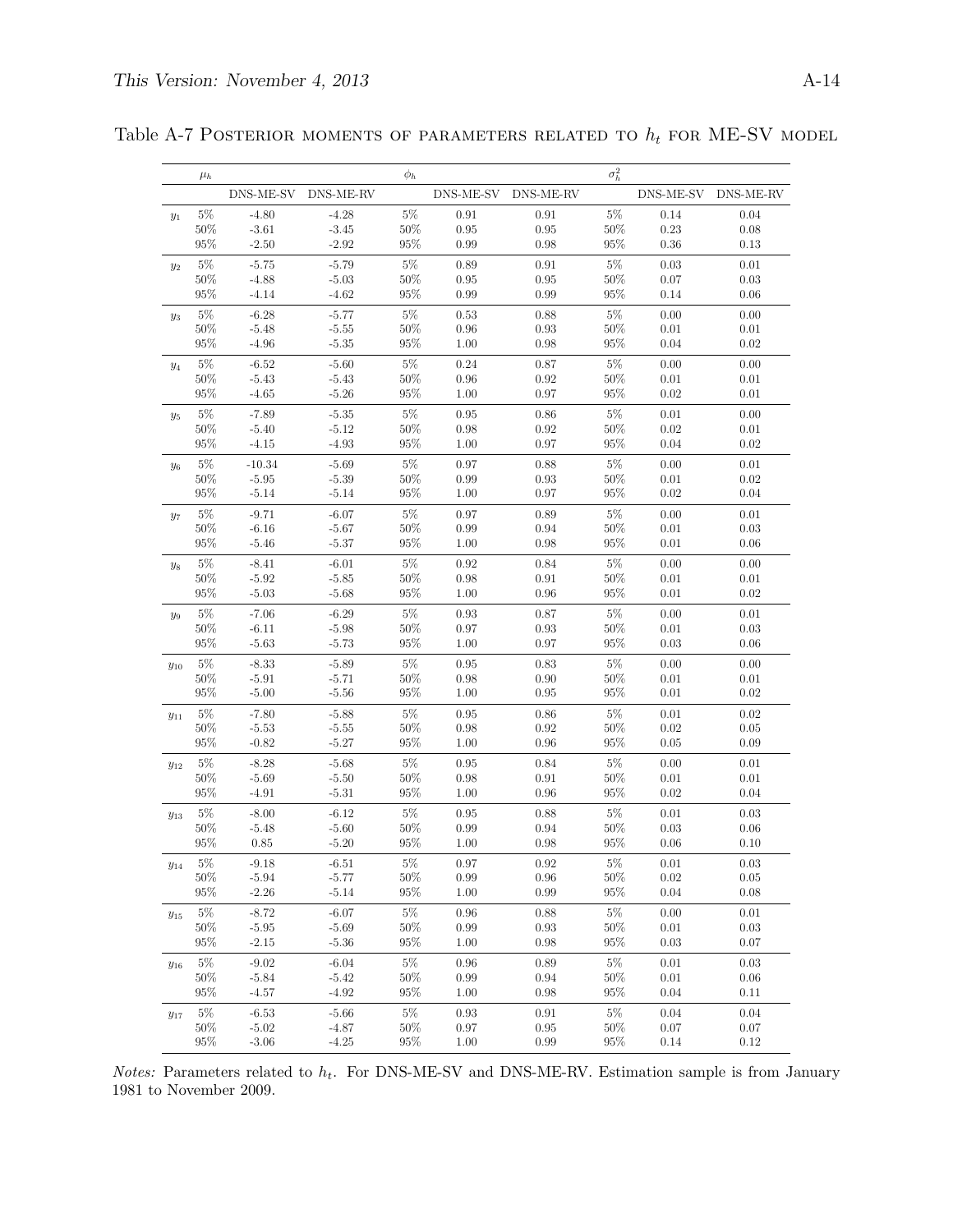### <span id="page-44-0"></span>**F.3** Extracted factors  $(f_t)$



#### Figure A-1 EXTRACTED FACTORS

Notes: Left columns: Factors estimated from the DNS-C model with 80% credible intervals. Right column: Estimated factors from the various specifications. Shaded bars on the right panel are NBER recession dates. 1) Factors are very similar to each other. 2) Factors are very accurately estimated. Estimation sample is from January 1981 to November 2009.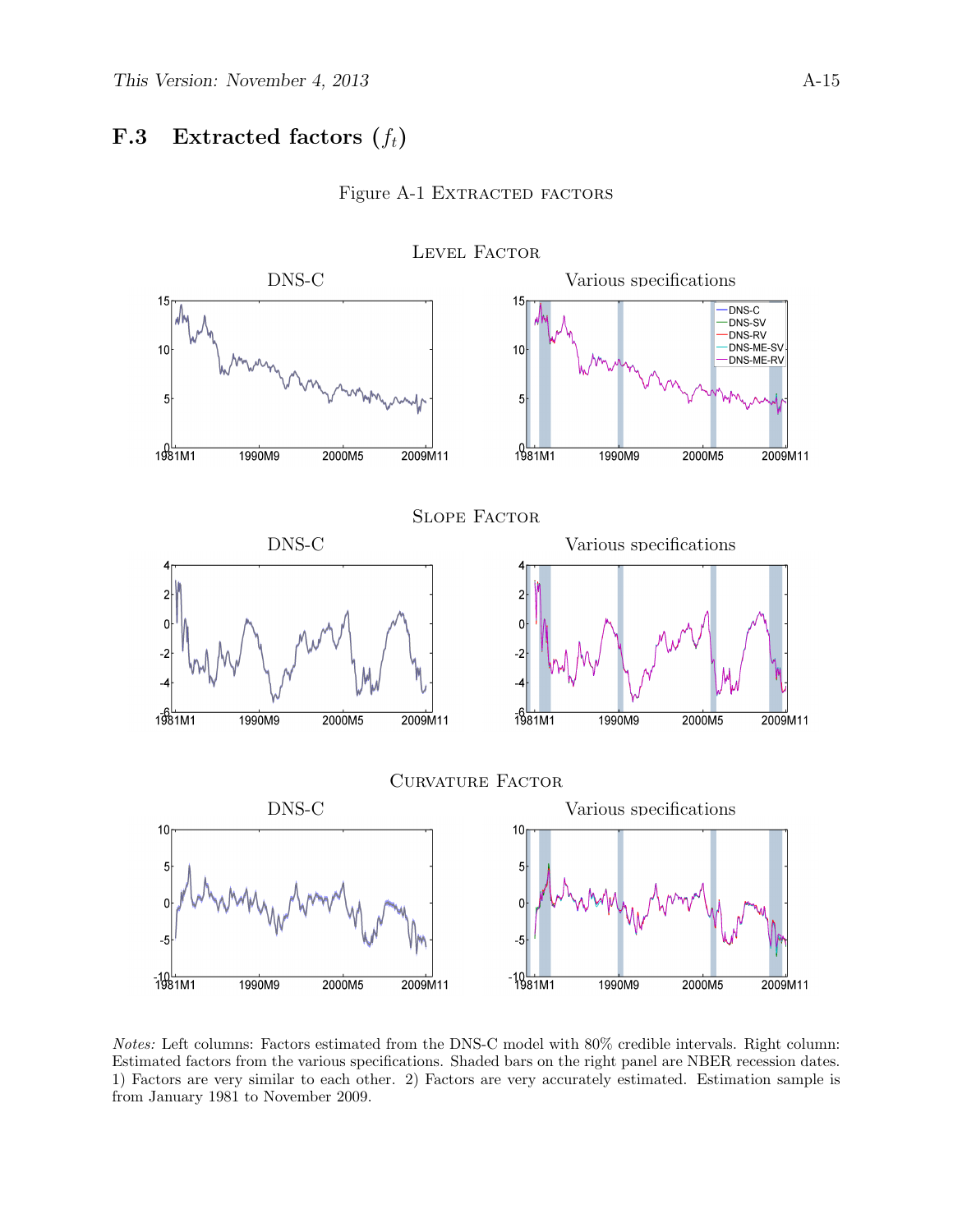# F.4 Relative importance (ratio in %) of variation between the measurement error and  $f_t$ .

Table A-8 Relative importance (ratio in %) of variation between the measurement error and  $f_t$ .

| Maturity | DNS-C | DNS-SV | DNS-RV | DNS-ME-SV | DNS-ME-RV |
|----------|-------|--------|--------|-----------|-----------|
| 3        | 7.72  | 7.73   | 7.77   | 7.95      | 7.66      |
| 6        | 2.54  | 2.54   | 2.80   | 2.78      | 2.56      |
| 9        | 1.13  | 1.12   | 1.60   | 1.55      | 1.51      |
| 12       | 1.80  | 1.81   | 1.90   | 1.73      | 1.85      |
| 15       | 2.24  | 2.26   | 2.22   | 2.13      | 2.09      |
| 18       | 2.05  | 2.06   | 2.04   | 2.00      | 1.94      |
| 21       | 1.77  | 1.78   | 1.75   | 1.75      | 1.74      |
| 24       | 1.29  | 1.29   | 1.35   | 1.36      | 1.34      |
| 30       | 1.31  | 1.28   | 1.44   | 1.43      | 1.41      |
| 36       | 1.43  | 1.42   | 1.52   | 1.39      | 1.42      |
| 48       | 2.04  | 2.04   | 2.11   | 2.08      | 2.10      |
| 60       | 1.70  | 1.71   | 1.85   | 1.72      | 1.69      |
| 72       | 2.18  | 2.18   | 2.43   | 2.32      | 2.25      |
| 84       | 1.96  | 1.95   | 2.24   | 2.13      | 2.19      |
| 96       | 1.48  | 1.45   | 2.01   | 1.51      | 1.64      |
| 108      | 2.74  | 2.78   | 2.92   | 2.57      | 2.66      |
| 120      | 4.04  | 4.07   | 4.11   | 3.92      | 4.16      |

*Notes:* We calculate  $\frac{std(e_t)}{std(f_t)} * 100$  where  $e_t$  is measurement error and  $f_t$  is a vector level, slope, and curvature factor. This table is to show that variation in the measurement equation is relatively smaller than variation in the factor component. Sizes of variation from the measurement error is about 1% ∼ 8 % of the variation from the factors. Mostly they are below 3% except 3 month and 10 year bond yields. This evidence supports that time-varying volatility in the transition equation (factor equation) plays much larger role in prediction. Calculated at the posterior median. Estimation sample is from January 1981 to November 2009.